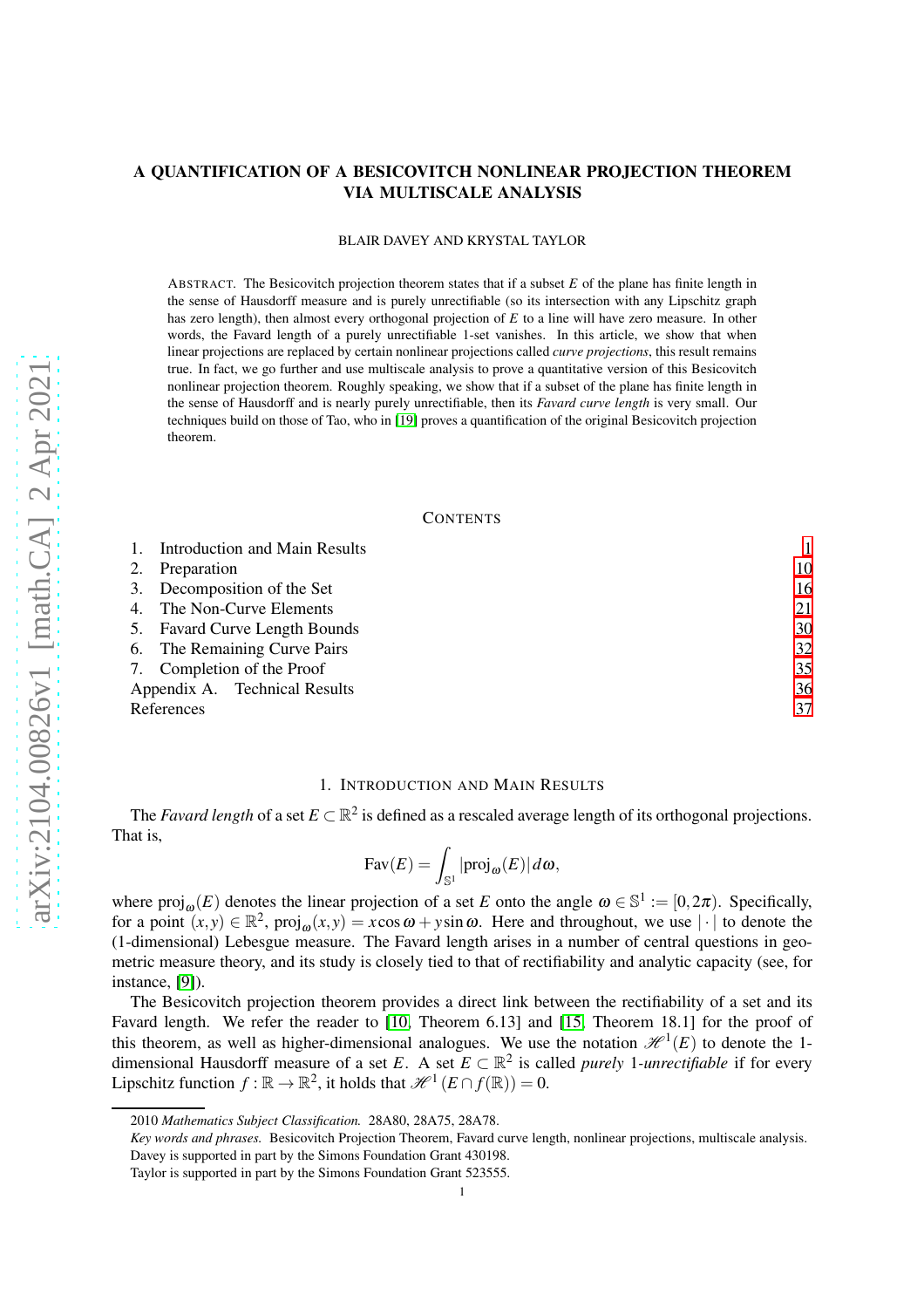**Theorem 1.1** (Besicovitch Projection Theorem). Let  $E \subset \mathbb{R}^2$  be such that  $\mathcal{H}^1(E) \in (0, \infty)$ . Then E is *purely* 1*-unrectifiable if and only if*  $\text{Fav}(E) = 0$ *.* 

In this paper, we use multiscale analysis to obtain upper bounds on the *Favard curve length* for nearly unrectifiable sets. The quantitative version of rectifiability introduced by Tao in [\[19\]](#page-36-0) is used to describe what we mean by a set being "nearly unrectifiable", while the Favard curve length is defined using the nonlinear projection maps introduced in [\[17\]](#page-36-5), [\[18\]](#page-36-6), and [\[8\]](#page-36-7). More precisely, in Theorem [1.6,](#page-3-0) we prove that an upper bound on the rectifiability constant given in Definition [1.5](#page-3-1) translates to an upper bound on the Favard curve length described by Definition [1.2.](#page-2-0) As applications of this theorem, we

- (1) recover the qualitative Besicovitch projection theorem in this nonlinear setting; and
- (2) obtain a bound on the rate of decay for the Favard curve length of the  $n<sup>th</sup>$  generation in the construction of the four-corner Cantor set.

The upper bound described by (2) is by no means optimal, but we include this result as an example of the utility of the main theorem. In fact, a much faster rate of decay, as well as a lower bound, is obtained in [\[8\]](#page-36-7). For a qualitative Besicovitch projection theorem for nonlinear families of mappings satisfying a transversality condition, see [\[11\]](#page-36-8).

1.1. Motivation. We consider a probabilistic interpretation of Favard length known as the Buffon needle problem. Let  $E \subset [0,1]^2$ . The *Buffon needle problem* asks the probability that a needle, or a line, that is dropped at random onto the plane intersects the set  $E$  given that it intersects  $[0,1]^2$ . We define this probability as

$$
\mathbf{P} := P\left(\ell \cap E \neq \emptyset : \ell \text{ is any line in } \mathbb{R}^2 \text{ for which } \ell \cap [0,1]^2 \neq \emptyset\right).
$$

If we parametrize all such lines by letting  $\ell_{\beta,\omega}$  denote the line passing through  $(0,\beta)$  with direction orthogonal to  $\omega$ , then

$$
\mathbf{P} \simeq \left| \left\{ (\boldsymbol{\beta}, \boldsymbol{\omega}) \in \mathbb{R} \times \mathbb{S}^1 : E \cap \ell_{\boldsymbol{\beta}, \boldsymbol{\omega}} \neq \boldsymbol{\emptyset} \right\} \right|.
$$

Upon fixing  $\omega \in \mathbb{S}^1$ , we see that

$$
\left\{\boldsymbol{\beta}\in\mathbb{R}:E\cap\ell_{\boldsymbol{\beta},\boldsymbol{\omega}}\neq\boldsymbol{0}\right\}\simeq\text{proj}_{\boldsymbol{\omega}}\left(E\right),
$$

where  $\text{proj}_{\omega}(S)$  denotes the linear projection of a set *S* onto the angle  $\omega$ . By Fubini's theorem, we see that

(1.1) 
$$
\mathbf{P} \simeq \int_{\mathbb{S}^1} \left| \left\{ \beta \in \mathbb{R} : E \cap \ell_{\beta, \omega} \neq \emptyset \right\} \right| d\omega \simeq \int_{\mathbb{S}^1} |\text{proj}_{\omega}(E)| d\omega =: \text{Fav}(E).
$$

Therefore, the Favard length is connected to the classical Buffon needle problem.

To motivate the introduction of the *Favard curve length*, we now we ask what happens when lines are replaced by more general curves. Let  $\mathscr C$  denote a curve in  $\mathbb R^2$ . We want to calculate the probability that  $\mathscr C$  intersects E when it is dropped randomly onto the plane and intersects  $[0,1]^2$ . Define

$$
\mathbf{P}_{\mathscr{C}} := P\left(\mathscr{C}_e \cap E \neq \emptyset : \mathscr{C}_e \text{ is a translation of } \mathscr{C} \text{ for which } \mathscr{C}_e \cap [0,1]^2 \neq \emptyset\right).
$$

Then

$$
\mathbf{P}_{\mathscr{C}} \simeq \left| \left\{ (\alpha, \beta) \in \mathbb{R}^2 : E \cap ((\alpha, \beta) + \mathscr{C}) \neq \emptyset \right\} \right|.
$$

Observe that  $E \cap ((\alpha, \beta) + \mathscr{C}) \neq \emptyset$  iff  $(\alpha, \beta) \in E - \mathscr{C}$ .

Associated to the curve  $\mathscr C$  in  $\mathbb R^2$  is a family of nonlinear projections that we call *curve projections*,  $\Phi_{\alpha}: \mathbb{R}^2 \to \mathscr{P}(\mathbb{R})$ , where  $\mathscr{P}(\mathbb{R})$  denotes the power set of  $\mathbb{R}$ . For each  $\alpha \in \mathbb{R}$  and  $p \in \mathbb{R}^2$ ,  $\Phi_{\alpha}(p)$  is the set of *y*-coordinates of the intersection of  $p-\mathscr{C}$  with the line  $x = \alpha$ . That is,

(1.2) 
$$
\Phi_{\alpha}(p) = \left\{ \beta \in \mathbb{R} : (\alpha, \beta) \in (p - \mathscr{C}) \cap \{x = \alpha\} \right\}.
$$

The inverse map  $\Phi_{\alpha}^{-1} : \mathbb{R} \to \mathscr{P}(\mathbb{R}^2)$  is given by

(1.3) 
$$
\Phi_{\alpha}^{-1}(\beta) = (\alpha, \beta) + \mathscr{C}.
$$

With this new notation, it follows that

<span id="page-1-1"></span><span id="page-1-0"></span>
$$
\mathbf{P}_{\mathscr{C}} \simeq \left| \left\{ (\alpha, \beta) \in \mathbb{R}^2 : E \cap \Phi_\alpha^{-1}(\beta) \neq \emptyset \right\} \right|.
$$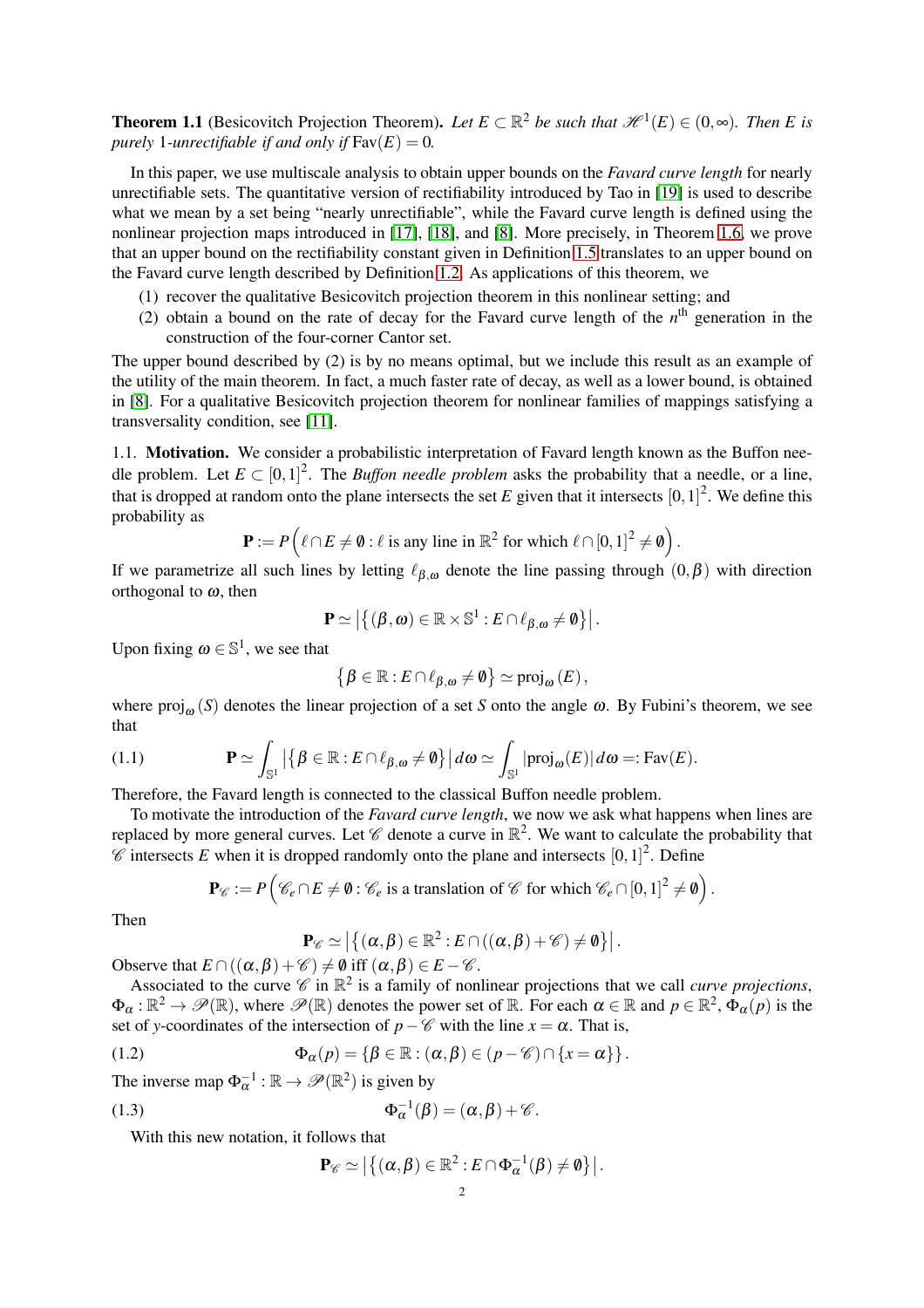And for each fixed  $\alpha \in \mathbb{R}$ , we have

$$
\left\{\boldsymbol{\beta}\in\mathbb{R}:E\cap\Phi_{\alpha}^{-1}(\boldsymbol{\beta})\neq\emptyset\right\}=\Phi_{\alpha}(E).
$$

As above, an application of Fubini's theorem shows that

<span id="page-2-1"></span>(1.4) 
$$
\mathbf{P}_{\mathscr{C}} \simeq \int_{\mathbb{R}} \left| \left\{ \beta : E \cap \Phi_{\alpha}^{-1}(\beta) \neq \emptyset \right\} \right| d\alpha = \int_{\mathbb{R}} |\Phi_{\alpha}(E)| d\alpha =: \text{Fav}_{\mathscr{C}}(E).
$$

Therefore, in this nonlinear case, the Favard curve length is proportional to the probability associated to the so-called *Buffon curve problem*.

The expression in [\(1.4\)](#page-2-1) is also equivalent to the measure of the Minkowki difference set  $E - \mathscr{C}$ . That is,

$$
\text{Fav}_{\mathscr{C}}(E) = \int_{\mathbb{R}} |\Phi_{\alpha}(E)| d\alpha \simeq |E - \mathscr{C}|.
$$

This observation is explained in detail in [\[8\]](#page-36-7); see also [\[17\]](#page-36-5) and [\[18\]](#page-36-6), where such sum sets are studied.

1.2. Projections and Favard length. For a curve  $\mathscr C$  in  $\mathbb R^2$ , we define a family of curve projections  $\Phi_{\alpha} : \mathbb{R}^2 \to \mathscr{P}(\mathbb{R})$  by [\(1.2\)](#page-1-0) with inverse given by [\(1.3\)](#page-1-1). We now formalize the definition of the Favard curve length.

<span id="page-2-0"></span>**Definition 1.2** (Favard curve length). Let  $E \subset \mathbb{R}^2$  and let  $\mathscr{C}$  be some curve in  $\mathbb{R}^2$ . We define the **Favard** curve length *as*

$$
Fav_{\mathscr{C}}(E) = \left| \left\{ (\alpha, \beta) \in \mathbb{R}^2 : \Phi_{\alpha}^{-1}(\beta) \cap E \neq \emptyset \right\} \right| = \int_{\mathbb{R}} |\Phi_{\alpha}(E)| d\alpha.
$$

*If*  $\mathscr{E} \subset \mathbb{R}^3$ , then with  $E_\alpha = \{e \in \mathbb{R}^2 : (e, \alpha) \in \mathscr{E}\}$ , the **Favard curve length** is given by

$$
\mathrm{Fav}_{\mathscr{C}}(\mathscr{E}) = \left| \left\{ (\alpha, \beta) \in \mathbb{R}^2 : (\Phi_\alpha^{-1}(\beta) \times \{\alpha\}) \cap \mathscr{E} \neq \emptyset \right\} \right| = \int_{\mathbb{R}} |\Phi_\alpha(E_\alpha)| d\alpha.
$$

Although we defined  $\Phi_{\alpha}$  to be the set of *y*-values of the intersection of *p* −  $\mathscr C$  with a vertical line defined by  $x = \alpha$ , the equivalence between the quantities in Definition [1.2](#page-2-0) still holds for any other choice of orthonormal basis. For example, we could define  $\Psi_\beta$  to be the set of *x*-values of the intersection of *p*−C with a horizontal line *y* =  $\beta$ , and then we would compute the Favard curve length by integrating over β.

1.3. Hausdorff measure and rectifiability. Some additional notions that we require include the Hausdorff measure, rectifiability, as well as the rectifiability constant of a set. We build the Hausdorff measure via the restricted Hausdorff content, which will be useful when we work with the multiscale analysis.

**Definition 1.3** (Restricted Hausdorff content; Hausdorff measure). Let  $E \subset \mathbb{R}^2$  and let  $0 \le r_- < r_+$ . The **restricted Hausdorff content**  $\mathscr{H}^1_{r_-,r_+}(E)$  *is defined as* 

$$
\mathcal{H}_{r_-,r_+}^{1}(E)=\inf\sum_{B\in\mathcal{B}}\text{diam}(B),
$$

*where the infimum ranges over all at most countable collections*  $\mathscr B$  *of open balls B with radius*  $r(B) \in$ [*r*−,*r*+] *that cover E. The* 1*-dimensional* Hausdorff measure *is then defined as*

$$
\mathscr{H}^1(E) = \lim_{r_+ \to 0} \mathscr{H}^1_{0,r_+}(E).
$$

**Definition 1.4** (Rectifiability; Unrectifiability). *A set*  $E \subset \mathbb{R}^2$  is said to be 1-**rectifiable** *if there exists a countable collection*  $\{f_i\}$  *of Lipschitz curves*  $f_i : \mathbb{R} \to \mathbb{R}^2$  such that

$$
\mathscr{H}^1(E\setminus \cup f_i(\mathbb{R}))=0.
$$

*Conversely, E is called* **purely 1-unrectifiable** *if for every Lipschitz function*  $f : \mathbb{R} \to \mathbb{R}^2$ *, it holds that*  $\mathscr{H}^1(E \cap f(\mathbb{R})) = 0.$ 

To present the statement of our theorem, we first need to quantify the notion of rectifiability. Thus, we want to find a way to measure how much of a given set  $E$  is covered, in an appropriate sense, by Lipschitz curves. To do this, we follow Tao's definition [\[19,](#page-36-0) Definition 1.10].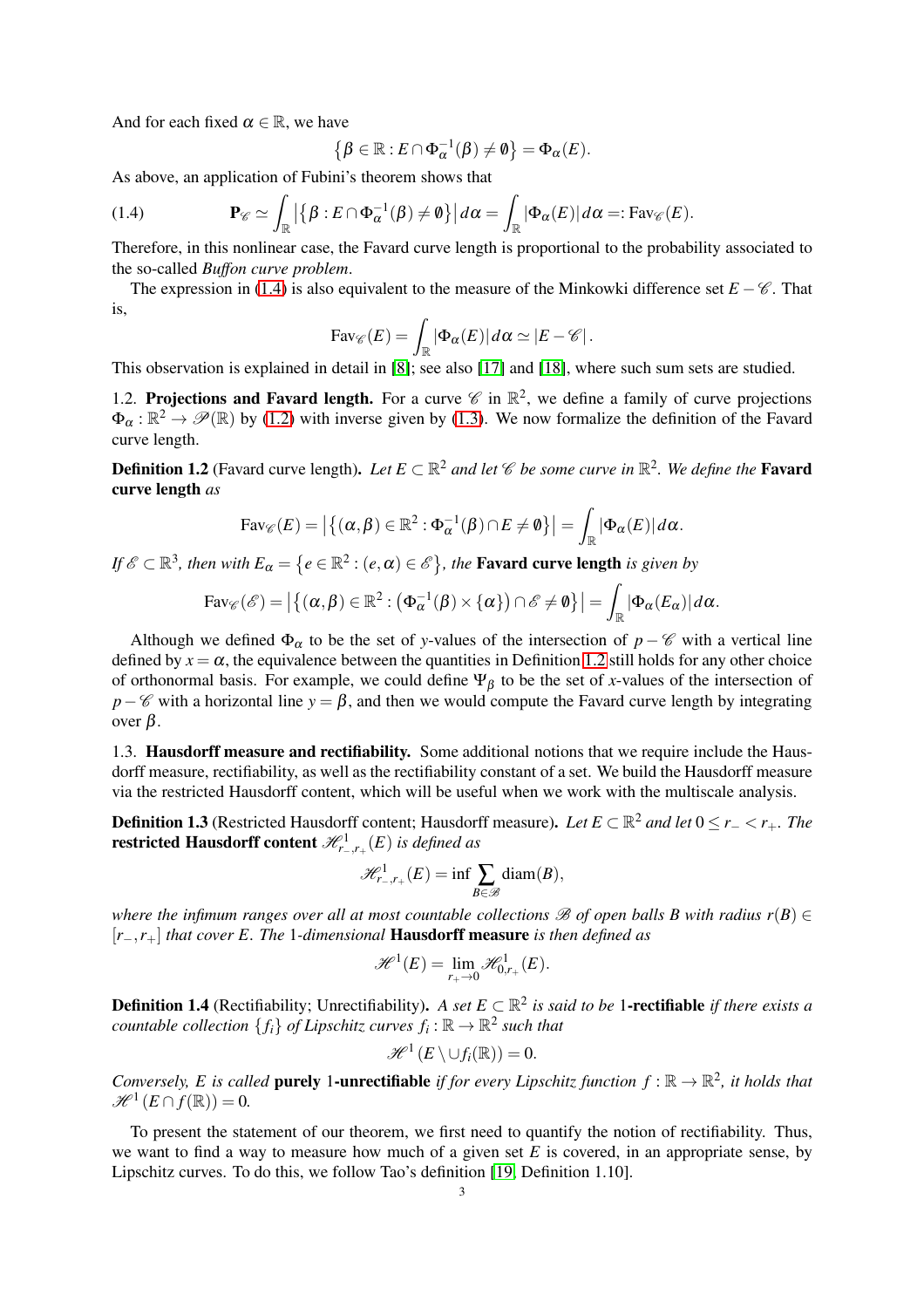<span id="page-3-1"></span>**Definition 1.5** (Rectifiability constant). Let  $E \subset \mathbb{R}^2$  be a set, and let  $\varepsilon, r, M > 0$ . The **rectifiability constant**  $R_E(\varepsilon, r, M)$  *of E* is defined by

$$
R_E(\varepsilon,r,M) = \sup \frac{|\{x \in J : x \omega_1 + (F(x) + y) \omega_2 \in E \text{ for some } |y| \leq \varepsilon\}|}{|J|},
$$

where the supremum ranges over all orthonormal pairs  $\omega_1$ ,  $\omega_2$  in  $\mathbb{S}^1$ , all Lipschitz functions  $F:\mathbb{R}\to\mathbb{R}$ *with Lipschitz constant bounded above by M, and all intervals*  $J \subset \mathbb{R}$  *for which*  $|J| \geq r$ .

**Remark 1.1.** In contrast to above, here we use  $\mathbb{S}^1$  to denote a set of unit 2-vectors. The use of  $\mathbb{S}^1$ , whether it denotes angles or vectors in a given direction, should be clear from the context.

We see that for any  $E \subset \mathbb{R}^2$  and any choice of parameters,  $R_E(\varepsilon, r, M) \in [0, 1]$ . To gain some intuition for this definition, we consider some examples.

# Examples.

- (1) Let  $F : \mathbb{R} \to \mathbb{R}$  be a Lipschitz function and set  $E = \{(x, F(x)) : x \in [0,1]\}$ *. For any*  $\varepsilon > 0$ *, r*  $\leq 1$ *, and*  $M \ge \text{Lip}(F)$ *, we have*  $R_E(\varepsilon, r, M) = 1$ *.*
- (2) *Let*  $N \in \mathbb{N}$  *be even with*  $N > 10$ *. Set*  $\varepsilon = \frac{1}{2N}$ *. For*  $i = 1,...,N$ *, let*  $x_i = (\frac{2i-1}{2N}, (-1)^i) \in \mathbb{R}^2$ *. Define*  $E = \begin{pmatrix} N \\ J \end{pmatrix}$ *i*=1 <sup>∂</sup>*B*<sup>ε</sup> (*xi*)*, where* <sup>∂</sup>*B<sup>i</sup> denotes the boundary of B<sup>i</sup> . Note that the projection of E onto the x*-axis is the full interval [0,1]. However, for any  $M \leq \frac{N}{10}$ ,  $R_E(\varepsilon,1,M) \leq \frac{1}{2}$  $\frac{1}{2}$ .
- (3) Let  $E \subset \mathbb{R}^2$  be purely unrectifiable. As shown in [\[19,](#page-36-0) Proposition 1.11]*, for every choice of r and M,* lim  $\lim_{\varepsilon \to 0} R_E(\varepsilon, r, M) = 0$ . Therefore, for any  $\delta > 0$ , there exists  $\varepsilon > 0$  so that  $R_E(\varepsilon, r, M) \leq \delta$ .

In conclusion, if *E* is almost purely unrectifiable, then  $R_E(\varepsilon, r, M)$  should be near 0. And conversely, if *E* is almost rectifiable, then we expect  $R_F(\varepsilon, r, M)$  to be near 1.

1.4. Theorem statement. We now present the statement of our main result, which can be compared to [\[19,](#page-36-0) Theorem 1.13]

<span id="page-3-0"></span>**Theorem 1.6** (Quantitative Besicovitch Nonlinear Projection Theorem). Let  $E \subset [0,1]^2$  be a compact  $set$  for which  $\mathscr{H}^1(E) \leq L$  for some  $L \in (0, \infty)$ . Assume that for some sufficiently large  $N \in \mathbb{N}$ , there is a *sequence of scales*

$$
(1.5) \t\t 0 < r_N^- \le r_N^+ < \dots < r_1^- \le r_1^+ \le 1
$$

*satisfying the following properties:*

- *Uniform length bound: For all n* =  $1, 2, ..., N$ ,

$$
\mathcal{H}^1_{r_n^-,r_n^+}(E) \le L
$$

- Separation of scales: For all 
$$
n = 1, 2, ..., N - 1
$$
,

$$
(1.7) \t\t\t r
$$

- *Near unrectifiability: For all n* = 1,2,... ,*N* −2*,*

(1.8) 
$$
R_E\left(r_{n+2}^+, r_n^-, \frac{1}{r_n^-}\right) \leq N^{-1/100}.
$$

If  $\mathscr C$  is a piecewise  $C^1$  curve of finite length with a piecewise bilipschitz continuous unit tangent vector, *then*

<span id="page-3-4"></span><span id="page-3-2"></span> $_{n+1}^{+} \leq \frac{1}{2}$ 

 $\frac{1}{2}r_n^-$ 

<span id="page-3-3"></span>
$$
Fav_{\mathscr{C}}(E) \lesssim N^{-1/100}L.
$$

**Remark 1.2.** For convenience, we will assume that  $N^{1/100} \in \mathbb{N}$ . Assuming that  $N^{1/100} \ge 3$  will suffice.

1.5. Applications. Before proceeding to a discussion of the proof of this quantitative Besicovitch nonlinear projection theorem, we present two applications of the theorem.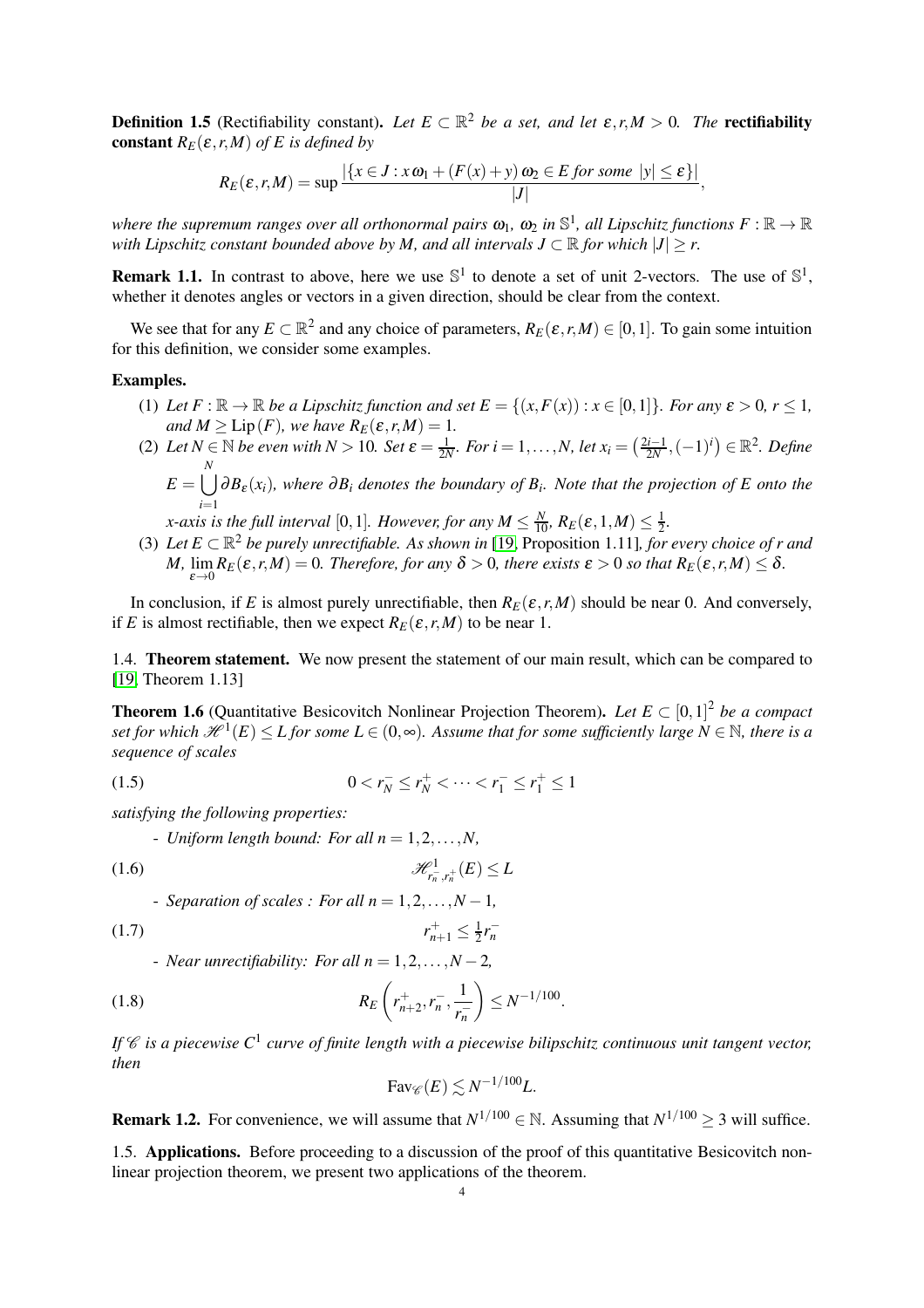1.5.1. *Application* #*1.* First, we demonstrate how the quantitative result implies the following qualitative version of the theorem.

**Theorem 1.7** (Qualitative Besicovitch Nonlinear Projection Theorem). Let  $E \subset [0,1]^2$  be a compact set *for which*  $\mathscr{H}^1(E) < \infty$ . Assume that E is purely unrectifiable. If C is a piecewise C<sup>1</sup> curve of finite *length with a piecewise bilipschitz continuous unit tangent vector, then*  $\text{Fav}_{\mathscr{C}}(E) = 0$ .

*Proof.* To apply Theorem [1.6,](#page-3-0) we need a sequence of scales that satisfies the uniform length bounds, separation of scales, and near unrectifiability. Fix some  $N \in \mathbb{N}$  so that  $N^{1/100} \geq 3$ . By Example (3) above, since *E* is purely unrectifiable, then for any  $\delta$ ,  $r, M > 0$ , there exists

$$
\varepsilon_0 = \varepsilon_0 \left( \delta, r, M \right) > 0
$$

so that whenever  $\varepsilon \leq \varepsilon_0$ , it holds that  $R_E(\varepsilon, r, M) \leq \delta$ . We will choose  $\delta = N^{-1/100}$ .

For notational convenience, set  $r_0^- = r_{-1}^- = 1$ . We recursively define each  $r_n^{\pm}$  for  $n = 1, ..., N$ , starting from  $r_1^{\pm}$ , as follows. Define

<span id="page-4-0"></span>
$$
r_n = \min\left\{\frac{1}{2}r_{n-1}^-, \varepsilon_0\left(N^{-1/100}, r_{n-2}^-, \frac{1}{r_{n-2}^-}\right)\right\},\,
$$

where  $\varepsilon_0$  is as defined in [\(1.9\)](#page-4-0). Since

$$
\mathscr{H}^1(E) = \lim_{r_+ \to 0} \mathscr{H}^1_{0,r_+}(E),
$$

then there exists  $r_n^+ \in (0, r_n]$  so that

(1.10) 
$$
\left|\mathcal{H}_{0,r_n^+}^1(E)-\mathcal{H}^1(E)\right|<\frac{\mathcal{H}^1(E)}{2}
$$

Since *E* is compact, then

<span id="page-4-2"></span><span id="page-4-1"></span>
$$
\mathscr{H}_{0,r_n^+}^1(E)=\lim_{r_-\to 0}\mathscr{H}_{r_-,r_n^+}^1(E).
$$

.

Thus, there exists  $r_n^- \in (0, r_n^+]$  so that

(1.11) 
$$
\left|\mathcal{H}_{r_n^-,r_n^+}^1(E)-\mathcal{H}_{0,r_n^+}^1(E)\right|<\frac{\mathcal{H}^1(E)}{2}.
$$

We continue this process until  $r_N^{\pm}$  have been defined.

It follows from the triangle inequality, [\(1.10\)](#page-4-1), and [\(1.11\)](#page-4-2), that for all  $1 \le n \le N$ ,

$$
\mathscr{H}^1_{r_n^-,r_n^+}(E)\leq \left|\mathscr{H}^1_{r_n^-,r_n^+}(E)-\mathscr{H}^1_{0,r_n^+}(E)\right|+\left|\mathscr{H}^1_{0,r_n^+}(E)-\mathscr{H}^1(E)\right|+\mathscr{H}^1(E)<2\mathscr{H}^1(E).
$$

In particular, we have the required uniform length bounds. Since  $r_n^+ \le r_n \le \frac{1}{2}$  $\frac{1}{2}r_{n-1}^-$  for all  $1 < n \le N$ , then we also have separation of scales. And because  $r_n^+ \le r_n \le \varepsilon_0 \left( N^{-1/100}, r_{n-2}^-, \frac{1}{r_{n-1}^-} \right)$ *r* − *n*−2 ), where  $\varepsilon_0$  is as defined in [\(1.9\)](#page-4-0), then for all  $2 < n \le N$ ,

$$
R_E\left(r_n^+, r_{n-2}^-, \frac{1}{r_{n-2}^-}\right) \leq N^{-1/100}.
$$

This shows that near unrectifiability is satisfied as well.

Theorem [1.6](#page-3-0) now implies that  $Fav_{\mathscr{C}}(E) \lesssim 2N^{-1/100} \mathscr{H}^1(E)$ . Since we may repeat this process for any *N* ∈ N sufficiently large, then we can show that for any  $\varepsilon > 0$ , Fav $\mathcal{C}(E) < \varepsilon$ . In particular, Fav $\mathcal{C}(E) = 0$ .  $\Box$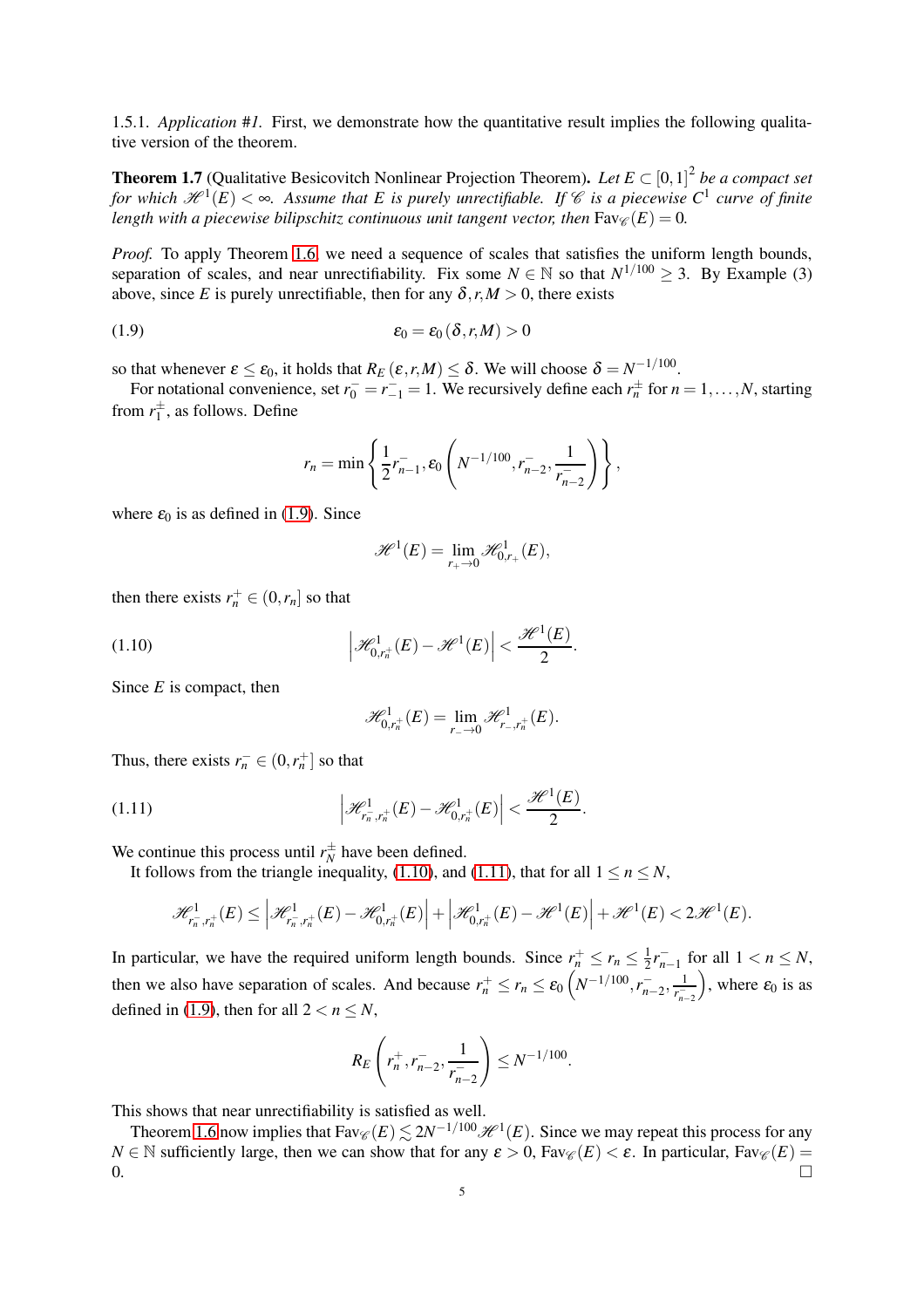1.5.2. *Application* #*2.* For the second application, we use Theorem [1.6](#page-3-0) to estimate the rate of decay of the Favard curve length of the four-corner Cantor set. That is, we establish upper bounds for each  $Fav_{\mathscr{C}}(K_n)$ , where  $K_n$  denotes the  $n^{\text{th}}$  generation.

First, we formally define the four-corner Cantor set in the plane. We start by describing the middlehalf Cantor set in the real line, denoted by *C*. For any  $n \in \mathbb{N} \cup \{0\}$ , let  $C_n$  denote the  $n^{\text{th}}$  generation of the set *C*. Then  $C_0 = [0,1]$  and for any  $n \in \mathbb{N}$ ,

<span id="page-5-2"></span>
$$
C_n = \bigcup_{\substack{a_j \in \{0,3\} \\ j=1,\dots,n}} \left[ \sum_{j=1}^n a_j 4^{-j}, \sum_{j=1}^n a_j 4^{-j} + 4^{-n} \right].
$$

For example,  $C_1 = [0, \frac{1}{4}] \cup [\frac{3}{4}, 1]$ , the set that is obtained by removing the middle half of  $C_0$ . Each  $C_{n+1}$ is obtained through the self-similar process of removing the middle half of all intervals that comprise is obtained through the self-similar process of removing the middle half of all intervals that comprise  $C_n$ . We define  $C = \bigcap_{n=1}^{\infty}$ *n*=0 *Cn*, the *middle-half Cantor set*. Then the *four-corner Cantor set* is the product set given by  $K = C \times C$ . This means that the  $n^{\text{th}}$  generation of *K* is given by

$$
K_n = C_n \times C_n,
$$

so we may realize the four-corner Cantor set as  $K = \bigcap_{k=1}^{\infty} K_k$ *n*=0 *Kn*.

As each  $K_n$  is a 2-set, Theorem [1.6](#page-3-0) may not be applied with  $E = K_n$ . Thus, we define a 1-set associated to each  $K_n$  by taking its boundary. That is, set  $E_n = \partial K_n$ . As we will see below, an upper bound on the Favard curve length of each *E<sup>n</sup>* automatically implies the same bound for the curve length of *Kn*.

To apply Theorem [1.6](#page-3-0) to each  $E_n$ , we need an upper bound for the rectifiability constants of each  $E_n$ . In [\[19\]](#page-36-0), the bounds for these constants are proved through a quantitative two-projection theorem. We rely on the following corollary to a result of Tao:

<span id="page-5-0"></span>**Proposition 1.8** (Rectifiability constant for  $E_n = \partial K_n$ , Corollary to Proposition 1.20 from [\[19\]](#page-36-0)). Let *n* ≥ *m* >  $\ell$  ≥ 0*. Define E<sub>n</sub>* = ∂*K<sub>n</sub>. If* 1 ≤ *M* ≤ *c*[log( $m - \ell + 1$ )]<sup>1/100</sup> *for some sufficiently small fixed constant*  $c > 0$ *, then* 

$$
R_{E_n}\left(2^{-m},2^{-\ell},M\right)\lesssim \left[\log\left(m-\ell+1\right)\right]^{-1/100}.
$$

This result follows from the proof of [\[19,](#page-36-0) Proposition 1.20] combined with the fact that  $E_n$  is a 1-set for which  $\text{proj}_{\omega}(K_n) = \text{proj}_{\omega}(E_n)$  for any  $\omega \in \mathbb{S}^1$ .

Now we use the previous proposition in combination with Theorem [1.6](#page-3-0) to produce an upper bound for the Favard curve length of  $K_n$ . We use the notation  $\log_*$  to denote the inverse tower function defined by

$$
\log_* x = \min \left\{ m \ge 0 : \log^{(m)} x \le 1 \right\}.
$$

<span id="page-5-1"></span>**Theorem 1.9** (Rate of decay for  $K_n$ , cf. Proposition 1.21 in [\[19\]](#page-36-0)). *If*  $n \gg 1$  *and*  $\mathcal{C}$  *is a piecewise*  $C^1$ *curve of finite length with a piecewise bilipschitz continuous unit tangent vector, then*

$$
\operatorname{Fav}_{\mathscr{C}}(K_n) \lesssim (\log_* n)^{-1/100}
$$

.

Our proof follows [\[19,](#page-36-0) Proposition 1.21], but we include the details here for completeness.

*Proof.* As above, we define  $E_n = \partial K_n$  and note that  $E_n$  is a 1-set with  $Fav_{\mathscr{C}}(K_n) = Fav_{\mathscr{C}}(E_n)$ . Therefore, it suffices to prove that  $\text{Fav}_{\mathscr{C}}(E_n) \lesssim (\log_* n)^{-1/100}$ .

Let  $N = \log_* n/C_1 \in \mathbb{N}$  for some sufficiently large constant  $C_1$  that will be specified below. That is,  $n = e^{e^{e^{x^{e^{e^{x}}}}}}$ , where the tower contains  $C_1N$  elements. Then we define an increasing sequence  ${m_j}_{j=1}^N \subset \mathbb{N}$ recursively by choosing  $\log N \lesssim m_1 \lesssim N$ , then setting  $m_{j+1} = \lceil 2^{C_2 m_j^{100}} \rceil$ , where  $C_2 = (100 \log 2)^{-1}$ . The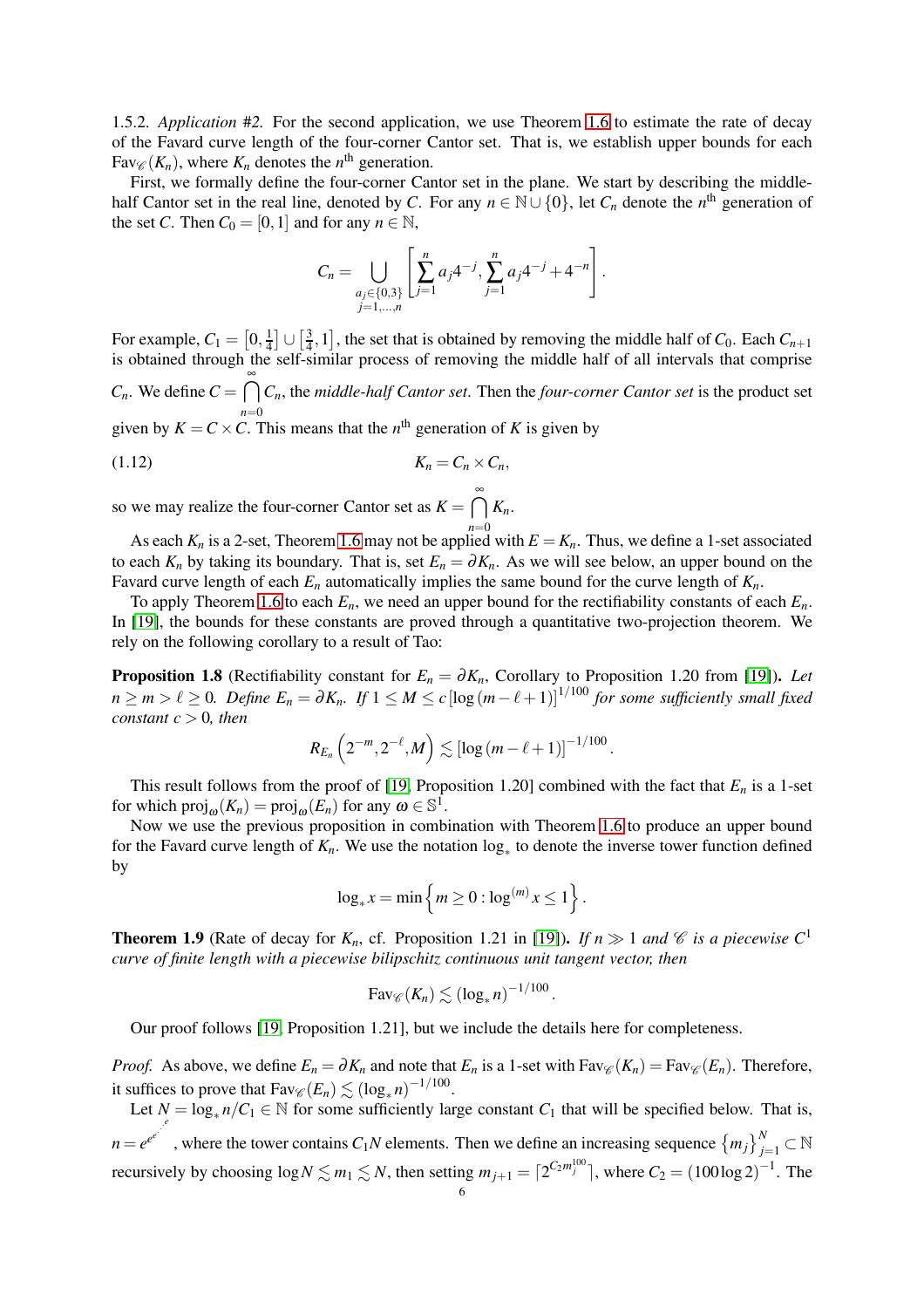starting point  $m_1$  is chosen so that  $m_{j+1} - m_j \ge N$  for all  $j = 1, ..., N - 1$ . Taking a closer look:

$$
m_2 \approx 2^{C_2 m_1^{100}} = \exp(\tilde{C} \exp(M))
$$
  
\n
$$
m_3 \approx \exp(\tilde{C} m_2^{100}) \approx \exp(\tilde{C} \exp(\exp(M)))
$$
  
\n
$$
m_4 \approx \exp(\tilde{C} m_3^{100}) \approx \exp(\tilde{C} \exp(\exp(\exp(M))))
$$
  
\n
$$
\vdots
$$

where  $M = 100 \log m_1$  and  $\tilde{C} = 1/100$ . Since  $\log_* M \le \log_*(100 \log(CN)) \le \log_*(100 \log(\frac{C}{C_1}))$  $\frac{C}{C_1} \log_* n$ ), then the constant *C*<sub>1</sub> is chosen so that  $m_N \le n$ . Then set  $r_j^{\pm} = 2^{-m_j}$  and note that  $r_N^{-} \ge 2^{-n}$ .

Before we apply Theorem [1.6,](#page-3-0) we check that our sequence of scales satisfies the set of conditions outlined in that theorem.

Observe that for any  $2^{-n} \le r \le 1$ , it holds that  $\mathcal{H}_{r,r}^1(E_n) \lesssim 1$ . This shows that our sequence of scales satisfies the uniform length bound.

For any  $1 \leq j \leq N-1$ ,

$$
r_{j+1}^+ = 2^{-m_{j+1}} = 2^{-m_j} 2^{-\left(m_{j+1} - m_j\right)} \leq 2^{-m_j} 2^{-N} \leq \frac{1}{2} 2^{-m_j} = \frac{1}{2} r_j^-,
$$

so we also have separation of scales whenever *n* is large enough so that  $N \geq 1$ .

For any  $1 \le i \le N-2$ ,

$$
R_{E_n}\left(r_{j+2}^+, r_j^-, \frac{1}{r_j^-}\right) = R_{E_n}(2^{-m_{j+2}}, 2^{-m_j}, 2^{m_j}).
$$

To apply Proposition [1.8,](#page-5-0) we need to check that  $1 \le 2^{m_j} \le c \left[ \log \left( m_{j+2} - m_j + 1 \right) \right]^{1/100}$ . Since

$$
\log(m_{j+2} - m_j + 1) \approx \log\left(e^{\tilde{C}m_{j+1}^{100}} - m_j + 1\right) \ge \frac{\tilde{C}}{2}m_{j+1}^{100},
$$

then we need  $2^{m_j} \le c \left(\frac{1}{200}\right)^{1/100} m_{j+1}$ . As  $m_{j+1} \approx 2^{C_2 m_j^{100}}$ , the hypothesis holds and we conclude from Proposition [1.8](#page-5-0) that

$$
R_{E_n}(2^{-m_{j+2}}, 2^{-m_j}, 2^{m_j}) \lesssim [\log (m_{j+2}-m_j+1)]^{-1/100}.
$$

Since  $\log(m_{j+2} - m_j + 1) \ge \frac{1}{200} m_{j+1}^{100} \gg m_{j+1} \ge N \gtrsim \log_* n$ , then

$$
R_{E_n}(2^{-m_{j+2}}, 2^{-m_j}, 2^{m_j}) \lesssim (\log_* n)^{-1/100}
$$

and the near unrectifiability condition also holds.

Therefore, the sequence of scales satisfies the set of conditions outlined in Theorem [1.6.](#page-3-0) An applica-tion of Theorem [1.6](#page-3-0) with  $L = 1$  then shows that  $\text{Fav}_{\mathscr{C}}(E_n) \lesssim (\log_* n)^{-1/100}$ , as required.

In [\[8\]](#page-36-7), we use different techniques to prove a much faster rate of decay for the Favard curve length of the four-corner Cantor set. This and other rates-type results are discussed in the next subsection.

1.6. Rates in the literature. There has been substantial interest in finding upper and lower bounds for the rate of decay of the Favard length of self-similar 1-sets, such as the four-corner Cantor set. It remains an open problem to obtain sharp asymptotic estimates for these rates.

Theorem [1.9,](#page-5-1) as well as the faster decay rates obtained in [\[8\]](#page-36-7), shed some light on the upper bound problem in the nonlinear setting. To put these results into context, we present the best known upper bounds in the linear setting for the four-corner Cantor set. As above, we use  $K_n$  to denote the  $n^{\text{th}}$ generation of the four-corner Cantor set as defined in [\(1.12\)](#page-5-2).

<span id="page-6-0"></span>**Theorem 1.10** (Navarov, Peres and Volberg [\[16\]](#page-36-9)). *For each*  $p < 1/6$ *, there exists a constant*  $c > 0$  *so that for every n*  $\in \mathbb{N}$ ,  $\text{Fav}(K_n) \leq cn^{-p}$ .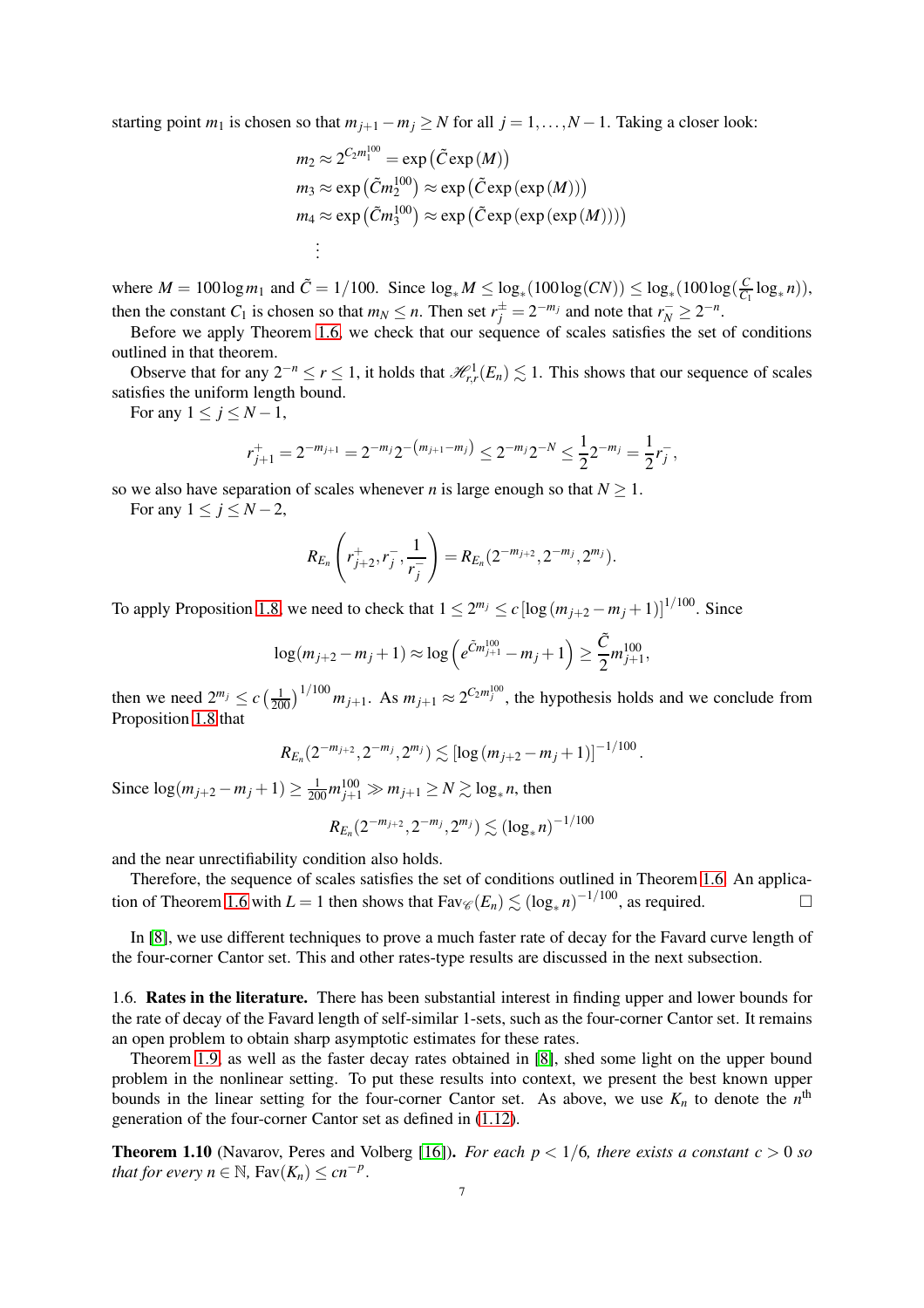Several additional works have investigated analogous upper bounds for the rate of decay of other sets: the 1-dimensional Sierpinski gasket in [\[3\]](#page-36-10), more general 1-dimensional irregular self-similar sets in [\[5\]](#page-36-11), product Cantor sets [\[2\]](#page-36-12), [\[13\]](#page-36-13), and random Cantor sets in [\[20\]](#page-36-14). A common thread through each of these results (with the exception of [\[20\]](#page-36-14)), as well as the result of Theorem [1.10,](#page-6-0) is the analysis of  $L^p$ norms of the projection multiplicity functions. The projection multiplicity functions count the number of components at a certain scale that orthogonally project onto a given point. A nice survey of this area and the techniques employed can be found in [\[12\]](#page-36-15), see also [\[5\]](#page-36-11).

The best known lower bounds for the Favard length of the four-corner Cantor set are as follows.

<span id="page-7-2"></span>**Theorem 1.11** (Bateman and Volberg [\[1\]](#page-36-16)). *There exists a constant c* > 0 *so that for every n*  $\in \mathbb{N}$ ,  $\text{Fav}(K_n) \geq cn^{-1} \log n.$ 

Additional lower bound results apply to *s*-sets, those sets  $A \subset \mathbb{R}^2$  for which  $\mathcal{H}^s(A) \in (0, \infty)$ . In [\[14\]](#page-36-17), Mattila attains lower bounds on the Favard length of neighborhoods of arbitrary *s*-sets when *s* ≤ 1. His technique involves defining a measure on the projection space, then using a pushforward to relate the energy of this measure to the original set. See also [\[6\]](#page-36-18) for related results.

In a joint work with Cladek [\[8\]](#page-36-7), the authors of this paper obtain upper and lower bounds on the rate of decay of the Favard curve length of the *n*<sup>th</sup> generation in the construction of the four-corner Cantor set. The upper bound in [\[8\]](#page-36-7) is in line with the upper bound for the classic problem that appeared in [\[16\]](#page-36-9).

<span id="page-7-0"></span>**Theorem 1.12** (Cladek, Davey, Taylor [\[8\]](#page-36-7)). Let  $\mathscr C$  be a piecewise  $C^1$  curve of finite length with a piece*wise bilipschitz continuous unit tangent vector. For each p* < 1/6*, there exists a constant c* > 0 *so that for every n*  $\in \mathbb{N}$ ,  $\text{Fav}_{\mathscr{C}}(K_n) \leq cn^{-p}$ .

The proof of Theorem [1.12](#page-7-0) relies on a one-to-one correspondence between the family of linear projections and the curve projections on sufficiently small components of *Kn*. Along with Cladek, we also establish the following lower bound.

<span id="page-7-1"></span>**Theorem 1.13** (Cladek, Davey, Taylor [\[8\]](#page-36-7)). Let  $\mathscr C$  be a piecewise  $C^1$  curve of finite length with a piece*wise bilipschitz continuous unit tangent vector. There exists a constant*  $c > 0$  *so that for every*  $n \in \mathbb{N}$ *,*  $\text{Fav}_{\mathscr{C}}(K_n) \geq cn^{-1}.$ 

The proof of Theorem [1.13](#page-7-1) involves studying interactions between pairs of squares, much in the spirit of the techniques introduced in [\[1\]](#page-36-16) that are used to prove Theorem [1.11](#page-7-2) above. In the curved setting, the argument becomes much more complex. We expect that further investigations in the curved setting will yield an improved lower bound on the order of  $n^{-1} \log n$ .

In [\[4\]](#page-36-19), Bond and Volberg estimate from below the probability that a circle of radius *r* will intersect the *n*<sup>th</sup> generation in the construction of the four-corner Cantor set. Their lower bound is of the form *n*<sup>−1</sup> log *n*. However, in their setting, the radius *r* > 0 grows with the generation *n*.

In collaboration with Bongers [\[7\]](#page-36-20), the second-listed author introduces a technique for producing lower bounds on the rate of decay of the Favard curve length in a much more general setting that applies to arbitrary *s*-sets for  $s \leq 1$ . This work extends the results of Mattila in [\[14\]](#page-36-17) by replacing orthogonal projection maps with more general families of projection operators.

1.7. Proof Approach. Here we describe the big ideas that are used to prove Theorem [1.6.](#page-3-0) We draw inspiration from Tao's [\[19,](#page-36-0) Theorem 1.13] as well as the original proofs of the Besicovitch projection theorem, which can be found in [\[10,](#page-36-3) Theorem 6.13] and [\[15,](#page-36-4) Theorem 18.1].

A key property of purely 1-unrectifiable sets that is used in the proof the original qualitative Besicovitch projection theorem (see [\[10,](#page-36-3) Theorem 6.13] and [\[15,](#page-36-4) Theorem 18.1]) is that such sets have "tangents almost nowhere". This means that almost every point in the set is approached in almost every direction by other points in the set. This idea is formalized by introducing double-sectors about the points in *E* and investigating the size of the intersection of *E* with such sets. Introducing a curved variant of these double-sectors is critical to our analysis.

In the proof of [\[19,](#page-36-0) Theorem 1.13], the first step is to divide the set  $E \times \mathbb{S}^1$  into normal and nonnormal pairs. Roughly speaking, a pair  $(e, \omega) \in E \times \mathbb{S}^1$  is called *normal* if there is a bulk of points of *E* in a small neighborhood of  $e$  which concentrate along the direction that is normal to  $\omega$ . As an example, consider when the part of *E* in a neighborhood of *e* is entirely contained in the line through *e* that is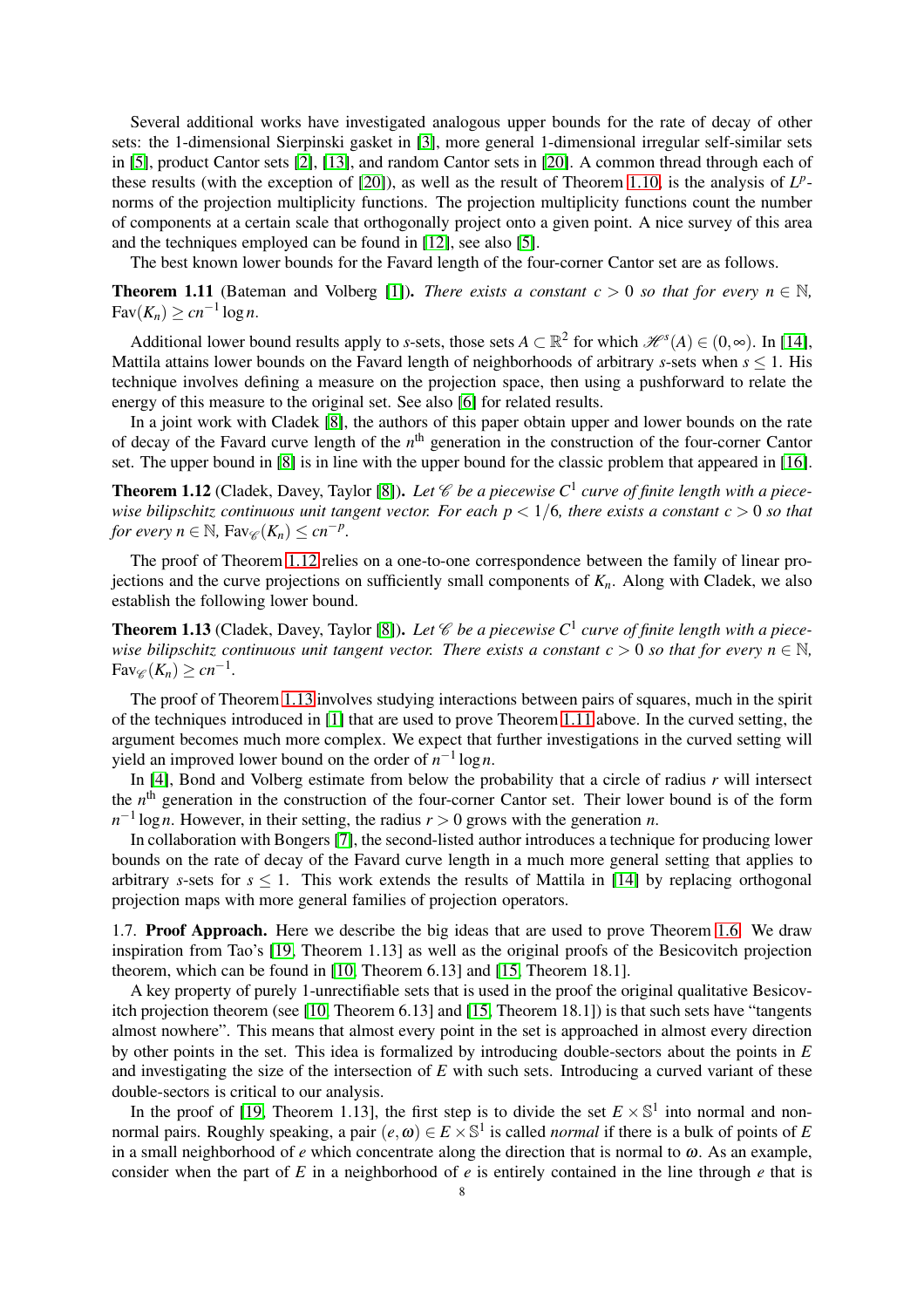orthogonal to  $\omega$ . In this setting, the orthogonal projection of the neighborhood of *e* in the direction  $\omega$ gives only a singleton. The idea is that for a normal pair  $(e, \omega)$ , its neighborhood should have a suitably small projection onto the direction  $\omega$ . A pair is called non-normal if it is not normal.

Since we are considering curve projections, we need to adapt the notion of normal pairs to our setting. We call a pair  $(e, \alpha) \in E \times \mathbb{R}$  a *curve pair* if the bulk of *E* near *e* concentrates along the curve centered along  $x = \alpha$  that passes through *e*. The formal definition of the curve double-sector is given in [\(2.11\)](#page-11-0) and the definition of normal pairs (which we call curve pairs) is provided by Definition [3.1.](#page-15-1) In practice, our curve pairs are defined in an analogous way to Tao's normal pairs, where we take  $\omega = \omega(\alpha) \in \mathbb{S}^1$ to be the normal direction at the point *e* to the curve centered at  $(\alpha, \Phi_{\alpha}(e))$ .

Once the notion of a normal pair has been introduced in [\[19\]](#page-36-0), each pair  $(e, \omega) \in E \times S^1$  is either normal or non-normal. To treat the non-normal points, an exceptional set of low density points is first removed. Using a Vitali-type argument, it is shown that the exceptional set has small measure. A technical argument shows that the remaining points are Lipschitz in nature, and the assumed bound on the rectifiability constant is then used to estimate the measure of these remaining points. Since each projection is a contraction, an upper bound on the measure of the non-normal pairs immediately yields an upper bound on the Favard length. The general argument for our curve projections, which appears in Section [4,](#page-20-0) follows this idea while introducing a series of technical modifications. In fact, this part of our article contains many new ideas that significantly distinguish it from the corresponding parts of [\[19\]](#page-36-0). If we are trying to compare these arguments to their qualitative counterparts, the non-normal pairs reflect the nature of Mattila's  $A_{1,\delta}$  sets [\[15,](#page-36-4) Chapter 18]. Falconer [\[10,](#page-36-3) Chapter 6] shows that almost every point in *E* is a point of radiation, so the non-normal pairs correspond to the points that are not points of radiation, or the directions that are not condensation directions. In the qualitative setting, the set of all of these pairs has measure zero.

Now we describe the approach to the normal pairs. First, high multiplicity lines (defined at each scale) are introduced. These sets can be thought of as quantitative versions of Mattila's  $A_3$  sets or Falconer's condensation directions of the first kind. In [\[19\]](#page-36-0), a "sliding" pigeonhole principle (see Lemma [3.8\)](#page-17-0) is used to select a single scale around which the high multiplicity lines have a sufficiently small measure. Then the neighborhood of the underlying set is analyzed using a Fubini-type argument. Next, the lines that are not of high multiplicity but are also not of zero multiplicity are considered. A counting argument combined with the pigeonhole principle is used to select the next scale in such a way that the resulting set has a sufficiently small measure. Points that lie in high density strips (defined at each scale) are then analyzed. An application of the Hardy-Littlewood maximal inequality, which can be viewed as a quantitative version of the Lebesgue differentiation theorem, shows that these sets also have small Favard length. Again, the sliding pigeonhole principle is used to choose a third and final scale around which this analysis is carried out. To finish the argument, the remaining normal pairs are analyzed. These normal pairs can be compared to Mattila's  $A_{2,\delta}$  sets or Falconer's condensation directions of the second kind. The main observation here is that these remaining normal pairs are concentrated around a special, fine scale set, and another application of the Hardy-Littlewood maximal inequality completes the argument.

For our curve pairs, the approach is very similar to Tao's. Instead of sets of high-multiplicity lines, positive-multiplicity lines, and high-density strips, we consider sets of high-multiplicity curves, positivemultiplicity curves, and high-density curve strips. Although our proof roughly follows Tao's, the nonlinear nature of our projections introduces a number of technical hurdles that don't appear in the linear setting. We also chose an exposition that is quite different from the one in [\[19\]](#page-36-0). Our first step is to completely decompose the set *E*, and then we analyze each of the components. For a visual representation of the decomposition, see Figure [4.](#page-19-0) A more detailed explanation of the ideas and notions discussed above, as well as a rigorous presentation of the selection of scales, is given in Section [3.](#page-15-0)

1.8. Organization of the paper. The remainder of this article is organized as follows. In the next section, Section [2,](#page-9-0) we make some simplifying assumptions about our curves and reintroduce the curve projections in a more basic form. We then define our curve double-sectors and introduce the measures that will be used. Section [3](#page-15-0) describes how we decompose the set into subsets that can be analyzed as described above. This section illuminates our use of multiscale analysis. In Section [4,](#page-20-0) we analyze the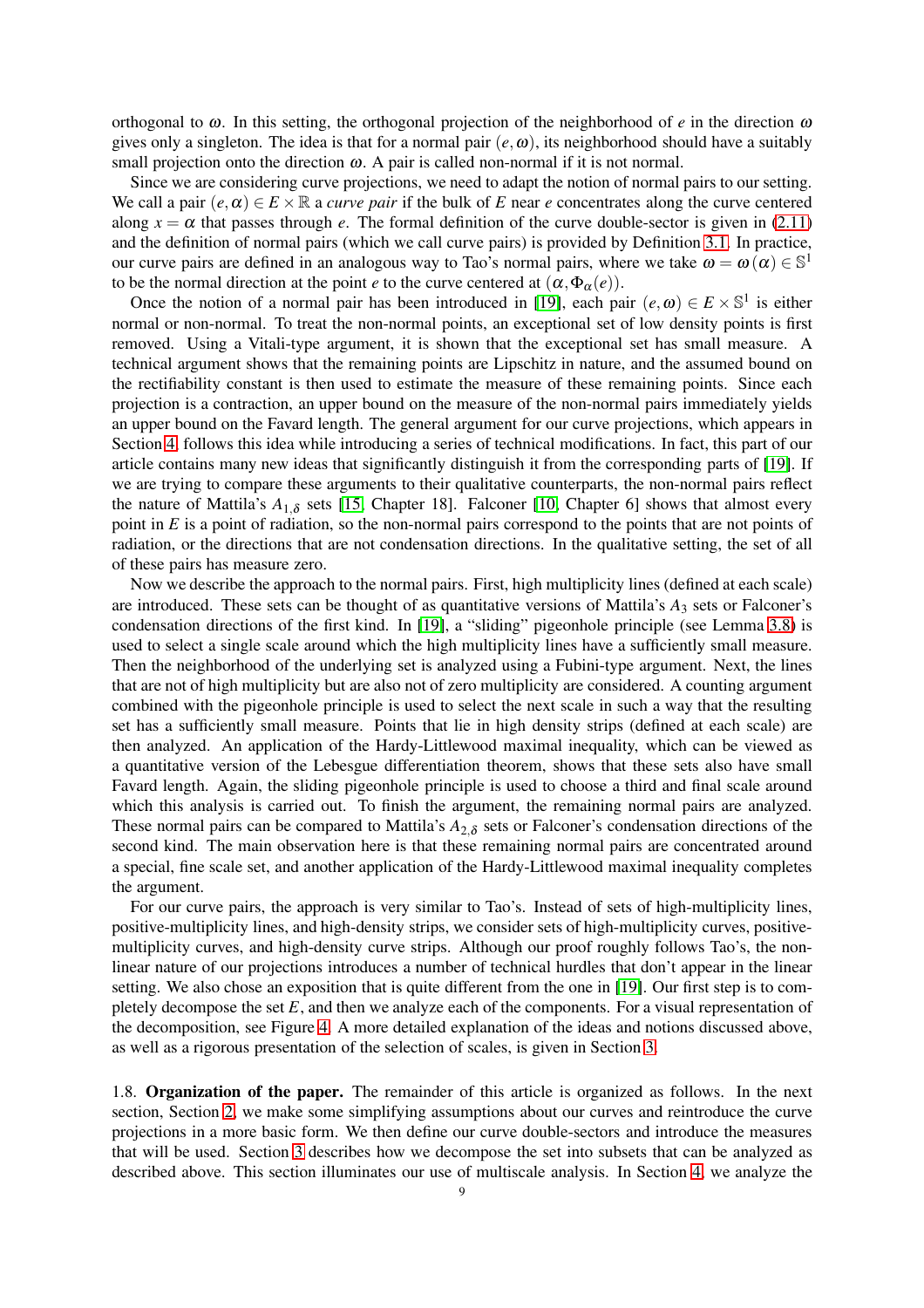non-curve elements. The key observation here is that most of these points cluster around a Lipschitz curve, so by the near unrectifiability assumption, they must have small measure. Section [5](#page-29-0) contains the analysis of the selected neighborhoods of the high-multiplicity curve set and the high-density curve strip set. This section contains a Fubini-type argument and an application of the Hardy-Littlewood maximal inequality. In Section [6,](#page-31-0) another application of the Hardy-Littlewood maximal inequality is used to show that the remaining curve pairs cluster around a fine scale set, and consequently have a small measure. Our observations are combined in Section [7](#page-34-0) where we complete the proof. Some technical details have been collected in the Appendix [A.](#page-35-0)

Acknowledgements. This material is based upon work supported by the National Security Agency under Grant No. H98230-19-1-0119, The Lyda Hill Foundation, The McGovern Foundation, and Microsoft Research, while the authors were in residence at the Mathematical Sciences Research Institute in Berkeley, California, during the summer of 2019.

# 2. PREPARATION

<span id="page-9-0"></span>Before we decompose the set *E*, we first make a number of simplifying assumptions about the curve that we are working with. These simplifications allow us to describe the curve projection as a real-valued function. Then we define the curve double-sectors that will be used in the decomposition. Next, we introduce the relevant measures and collect some observations about their relationships. In the subsequent section, these tools are used to decompose the set.

# 2.1. **Simplifying the curve.** Let the curve  $\mathscr{C}$  be as given. That is,  $\mathscr{C}$  is a piecewise  $C^1$  curve of finite

length with a piecewise bilipschitz continuous unit tangent vector. Then we can write  $\mathscr{C} = \begin{bmatrix} N \\ N \end{bmatrix}$ *i*=1  $\mathscr{C}_i$ , where

each  $\mathcal{C}_i$  is a  $C^1$  graph with a strictly monotonic bilipschitz continuous derivative over some orthonormal basis. In other words, for each *i*,  $\mathcal{C}_i = \{ t\omega_1^i + \varphi_i(t) \omega_2^i : t \in I_i \}$ , where  $\varphi_i$  is  $C^1$ ,  $\varphi'_i$  is  $\lambda_i$ -bilipschitz (and therefore strictly monotonic),  $I_i$  is a finite interval, and  $(\omega_1^i, \omega_2^i)$  is a pair of orthonormal vectors. Since *N*

 $Fav_{\mathscr{C}}(E) :=$ ∑ *i*=1 Fav<sub> $\mathscr{C}_i(E)$ , then we make the simplifying assumption that  $\mathscr{C}$  itself is such a graph. That</sub>

is,

$$
\mathscr{C} = \left\{ (t, \varphi(t)) : t \in I \right\},\
$$

where *I* is a closed and bounded interval,  $\varphi$  is  $C^1$ , and  $\varphi'$  is  $\lambda$ -bilipschitz so that for any  $s, t \in I$ ,

<span id="page-9-2"></span>(2.2) 
$$
\lambda^{-1} |s-t| \leq |\varphi'(s) - \varphi'(t)| \leq \lambda |s-t|.
$$

In fact, since  $\varphi'$  is continuous on a compact set, then it is bounded. Moreover, since  $\varphi'$  is bilipschitz continuous, then  $\varphi'$  is strictly monotonic and  $\varphi''$  exists a.e., so that  $\lambda \ge |\varphi''| \ge \lambda^{-1} > 0$  a.e. in *I*.

We will assume that  $|\varphi'(t)| \leq 1 - \delta$ , where  $\delta > 0$  is defined in [\(2.8\)](#page-10-0), for all  $t \in I$  since there is no loss in doing so. Observe then that by the mean value theorem, there exists an  $h \in I$  between  $t$  and  $s$  such that

(2.3) 
$$
|\varphi(s) - \varphi(t)| = |\varphi'(h)(s-t)| < |s-t|.
$$

In particular,  $\varphi$  is 1-Lipschitz.

<span id="page-9-1"></span>**Remark 2.1.** It is clear that  $\lambda \ge 1$ . We will assume throughout the proof that  $\lambda \le 2^{35}$ . Our techniques can handle larger values of  $\lambda$ , but we would need to adjust our choices of constants, indices, etc.

2.2. The projection map. The projection map  $\Phi_{\alpha}$  associated to  $\mathscr C$  is defined in [\(1.2\)](#page-1-0). However, since the curve is given by a graph, we may now define  $\Phi_{\alpha}$  explicitly. For  $p = (p_1, p_2)$ , the projection is either a singleton or the empty set:

(2.4) 
$$
\Phi_{\alpha}(p) = \begin{cases} \{p_2 - \varphi(p_1 - \alpha)\} & p_1 - \alpha \in I \\ \emptyset & \text{otherwise} \end{cases}.
$$

Moreover,

<span id="page-9-3"></span>
$$
\Phi_{\alpha}^{-1}(\beta) = (\alpha, \beta) + \mathscr{C} = \{(\alpha + t, \beta + \varphi(t)) : t \in I\}.
$$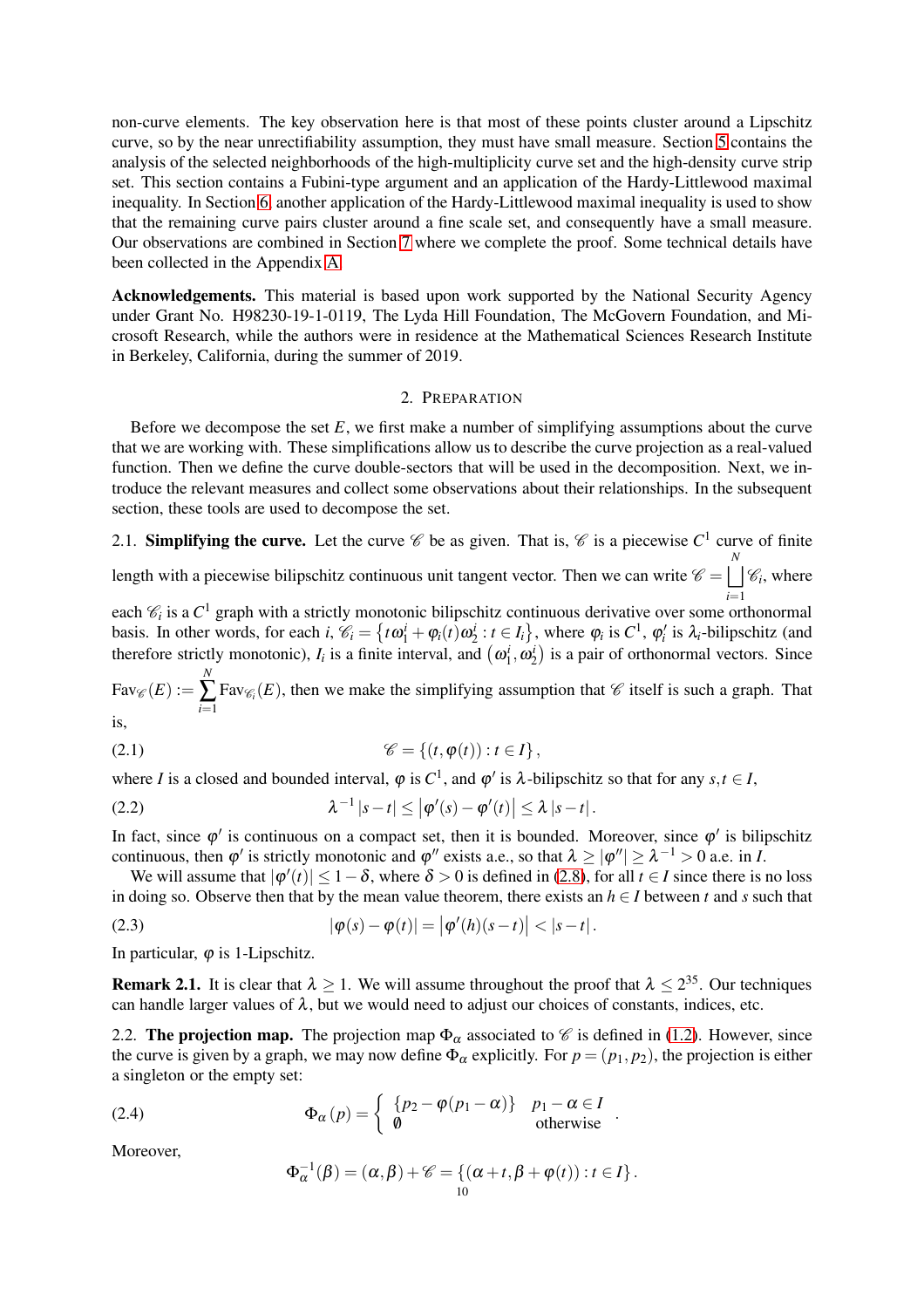Fix a compact set  $E \subset [0,1]^2$  and let  $A = [0,1] - I$ . Since *I* is assumed to be bounded, then so too is *A*. Define the 3-dimensional set of pairs associated to non-empty projections as

<span id="page-10-4"></span>(2.5) 
$$
\mathscr{E} = \{ (e, \alpha) \in E \times A : \Phi_{\alpha}(e) \neq \emptyset \} = \{ (e_1, e_2, e_1 - t) : e = (e_1, e_2) \in E, t \in I \}.
$$

For  $\alpha \in A$ , the map

<span id="page-10-3"></span><span id="page-10-1"></span>
$$
\Phi_{\alpha}: E_{\alpha} := \{e \in E : (e, \alpha) \in \mathscr{E}\} \to \mathbb{R}
$$

is well-defined by identifying each singleton set with its element. Observe that for any  $(e, \alpha) \in \mathscr{E}$ ,  $\Phi_{\alpha}^{-1}(\Phi_{\alpha}(e)) = (\alpha, \Phi_{\alpha}(e)) + \mathscr{C}$ , a non-empty curve that passes through *e*.

Recalling Definition [1.2,](#page-2-0) if  $S \subset [0,1]^2$ , then

(2.6) 
$$
\text{Fav}_{\mathscr{C}}(S) = \int_{\mathbb{R}} |\Phi_{\alpha}(S)| d\alpha = \int_{A} |\Phi_{\alpha}(S)| d\alpha.
$$

In particular, if  $S \subset E$ , then [\(2.6\)](#page-10-1) holds in place of the first formula provided in Definition [1.2.](#page-2-0) Examining the second formula provided by Definition [1.2,](#page-2-0) if  $\mathscr{S} \subset \mathbb{R}^2 \times J$ , for some interval  $J \subset \mathbb{R}$ , then  $S_{\alpha} \neq \emptyset$  iff  $\alpha \in J$ . Therefore,

(2.7) 
$$
Fav_{\mathscr{C}}(\mathscr{S}) = \int_{J} |\Phi_{\alpha}(S_{\alpha})| d\alpha.
$$

For example, if  $\mathscr{S} \subset \mathscr{E}$ , then the above formula with *J* = *A* replaces the one presented in Definition [1.2.](#page-2-0)

2.3. **Extending the curve.** Note that if  $e_1 - \alpha$  is near or at an endpoint of *I*, then *e* will be near or at an endpoint of the curve  $\Phi_{\alpha}^{-1}(\Phi_{\alpha}(e))$ . Since we will (for technical reasons) want to avoid being near the endpoint of curves, we introduce extensions of our curves as follows.

Set

$$
\delta = 10^{-5} + 2^{-100}
$$

and let *I*<sub>+</sub> denote the  $\delta$ -neighborhood of *I*. That is, if  $I = [a,b]$ , then  $I_+ = [a-\delta,b+\delta]$ . Define  $\varphi_+$ :  $I_+ \to \mathbb{R}$  so that  $\varphi_+$  extends  $\varphi$  and maintains all of the properties of  $\varphi$  that we described above. In particular, we set

<span id="page-10-0"></span>
$$
\varphi_{+}(t) = \begin{cases} \varphi(a) + \varphi'(a)(t-a) + \frac{\operatorname{sgn}(\varphi'')}{2\lambda}(t-a)^2 & a - \delta \leq t \leq a \\ \varphi(t) & a \leq t \leq b \\ \varphi(b) + \varphi'(b)(t-b) + \frac{\operatorname{sgn}(\varphi'')}{2\lambda}(t-b)^2 & b \leq t \leq b + \delta \end{cases}
$$

so that  $\varphi(t) = \varphi_+(t)$  for every  $t \in I$ ,  $\varphi_+$  is  $C^1$ ,  $|\varphi'_+(t)| \leq 1$  for all  $t \in I_+$ ,  $\varphi_+$  is 1-Lipschitz, and  $\varphi'_+$  is λ-bilipschitz. Let  $\mathcal{C}_+$  denote the extended curve given by  $\mathcal{C}_+ = \{(t, φ_+(t)) : t \in I_+\}.$ 

We now repeat the definitions from above for the extended curve. For  $p = (p_1, p_2)$ , the extended projection is defined as

(2.9) 
$$
\Phi_{\alpha,+}(p) = \begin{cases} \{p_2 - \varphi_+(p_1 - \alpha)\} & p_1 - \alpha \in I_+ \\ \emptyset & \text{otherwise} \end{cases}.
$$

Then

$$
\Phi_{\alpha,+}^{-1}(\beta) = (\alpha, \beta) + \mathscr{C}_+ = \{(\alpha + t, \beta + \varphi_+(t)) : t \in I_+\}.
$$
  
With  $A_+ = [0, 1] - I_+$ , set

$$
\mathscr{E}_+ = \{ (e, \alpha) \in E \times A_+ : \Phi_{\alpha,+}(e) \neq \emptyset \} = \{ (e_1, e_2, e_1 - t) : e = (e_1, e_2) \in E, t \in I_+ \}.
$$

For  $(e, \alpha) \in \mathscr{E}_+$ , we treat  $\Phi^+_{\alpha}(e)$  as a real number by identifying each singleton set with its element. For any  $(e, \alpha) \in \mathscr{E}_+, \Phi_{\alpha,+}^{-1}(\Phi_{\alpha,+}(e)) = (\alpha, \Phi_{\alpha,+}(e)) + \mathscr{C}_+$  is a non-empty curve that passes through *e*. If  $(e, \alpha) \in \mathscr{E}$ , then  $\Phi_{\alpha,+}^{-1}(\Phi_{\alpha,+}(e)) = \Phi_{\alpha,+}^{-1}(\Phi_{\alpha}(e))$  is a non-empty curve that passes through *e* and extends beyond *e* in both directions by at least  $\delta$  measured along the *x*-axis.

<span id="page-10-2"></span>As these extended curves will be used extensively below, for any  $(e, \alpha) \in \mathscr{E}_+$ , we define

$$
(2.10) \tC_{e,\alpha} = \Phi_{\alpha,+}^{-1}(\Phi_{\alpha,+}(e)) = (\alpha, \Phi_{\alpha,+}(e)) + \mathscr{C}_+ = \{(\alpha + t, \Phi_{\alpha,+}(e) + \varphi_+(t)) : t \in I_+\}.
$$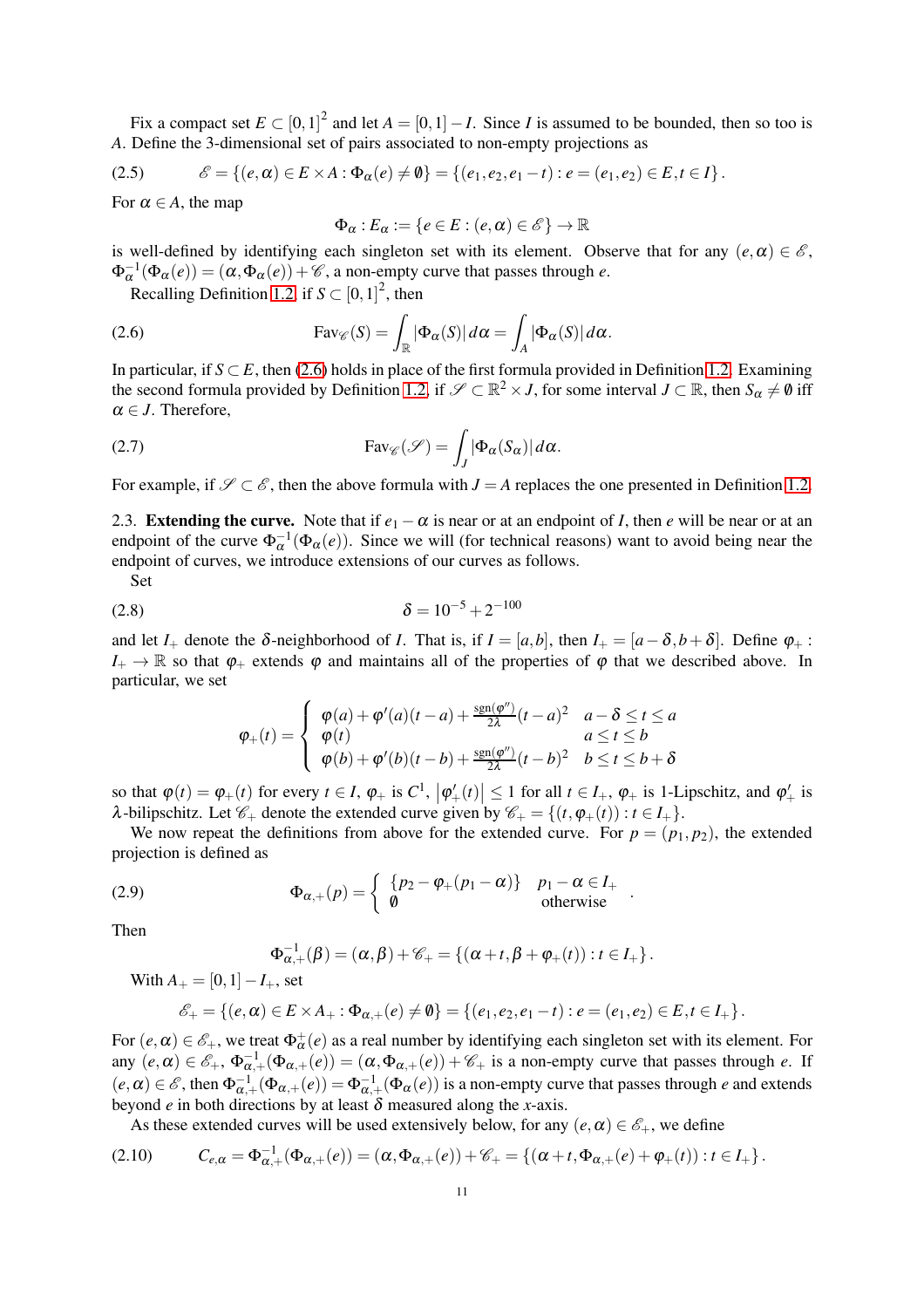This is the extended curve centered at  $(\alpha, \Phi_{\alpha,+}(e))$  that passes through *e*. Often, we will only work with  $(e, \alpha) \in \mathscr{E}$ . In this case,  $\Phi^+_{\alpha}(e) = \Phi_{\alpha}(e)$  and then

$$
C_{e,\alpha} = \Phi_{\alpha,+}^{-1}(\Phi_{\alpha}(e)) = (\alpha, \Phi_{\alpha}(e)) + \mathscr{C}_{+}.
$$

By construction, if  $(e, \alpha) \in \mathscr{E}$ , then *e* is never an endpoint of  $C_{e,\alpha}$  and is always at least  $\delta$  (measured horizontally) from the end of the curve. See Figure [1.](#page-11-1)

2.4. Curve double-sectors. Now we introduce the curve double-sectors. These sets are constructed by looking at the curves  $C_{e,\alpha'}$  in a neighborhood of  $e$ , where  $\alpha'$  ranges over a small neighborhood of  $\alpha$ . Given  $(e, \alpha) \in \mathscr{E}, r > 0$  and  $M \geq \frac{1}{\delta}$ , set



<span id="page-11-1"></span>FIGURE 1. The image of  $C_{e,\alpha}$ when  $e_1 - \alpha$  is at the endpoint of *I*;  $C_{e,\alpha}$  extends by  $\delta$  beyond *e*.

(2.11) 
$$
\mathscr{X}_{e,\alpha}(r,M)=\left\{z\in C_{e,\alpha'}\subset\mathbb{R}^2:|\alpha-\alpha'|\leq\frac{1}{M}\right\}\cap B_r(e),
$$

where  $C_{e,\alpha}$  is the curve defined in [\(2.10\)](#page-10-2) that passes through *e*. The lower bound on *M* ensures that  $(e, \alpha') \in \mathcal{E}_+$  for all such  $\alpha'$ . Indeed, if  $|\alpha - \alpha'| \leq \frac{1}{M} \leq \delta$ , then since  $(e, \alpha) \in \mathcal{E}$  implies that  $e - \alpha \in I$ , it follows that  $e_1 - \alpha' \in I_+$ . That is, every  $C_{e,\alpha'}$  used to define this set is a well-defined non-empty curve. See Figure [2](#page-11-2) for a visualization of these sets.

<span id="page-11-0"></span>

<span id="page-11-2"></span>FIGURE 2.  $\mathscr{X}_{e,\alpha}(r,M)$  is the shaded region bounded by  $C_{e,\alpha-\frac{1}{M}}$ ,  $C_{e,\alpha+\frac{1}{M}}$ , and the boundary of  $B_r(e)$ .

Related to the curve double-sectors are straight double-sectors orthogonal to  $\omega \in \mathbb{S}^1$  given by

(2.12) 
$$
X_{e,\omega}(r,M)=\left\{z\in\mathbb{R}^2:|(z-e)\cdot\omega|\leq\frac{1}{M}|z-e|\right\}\cap B_r(e).
$$

Before proceeding, it is important to check that the sets  $\mathcal{X}_{e,\alpha}(r,M)$  are not degenerate. In the next lemma, we establish that the curve double-sectors can be approximated by straight double-sectors with comparable amplitudes. These relationships are illustrated in Figure [3.](#page-12-0)

<span id="page-11-3"></span>**Lemma 2.1** (Curve double-sectors are comparable to straight double-sectors). Let  $(e, \alpha) \in \mathcal{E}$  and set  $\omega = \frac{(\varphi'(e_1-\alpha),-1)}{\sqrt{1+|\varphi'(e_1-\alpha)|}}$  $\frac{\phi(e_1-\alpha)-1}{1+[\phi'(e_1-\alpha)]^2}$ , the unit vector that is perpendicular to the tangent vector of  $C_{e,\alpha}$  at e. Assume *that*  $r, M > 0$  *are chosen so that*  $\delta \ge \frac{1}{M} + r$ , where  $\delta$  *is as defined in* [\(2.8\)](#page-10-0). Then  $\mathscr{X}_{e,\alpha}(r,M) \subset$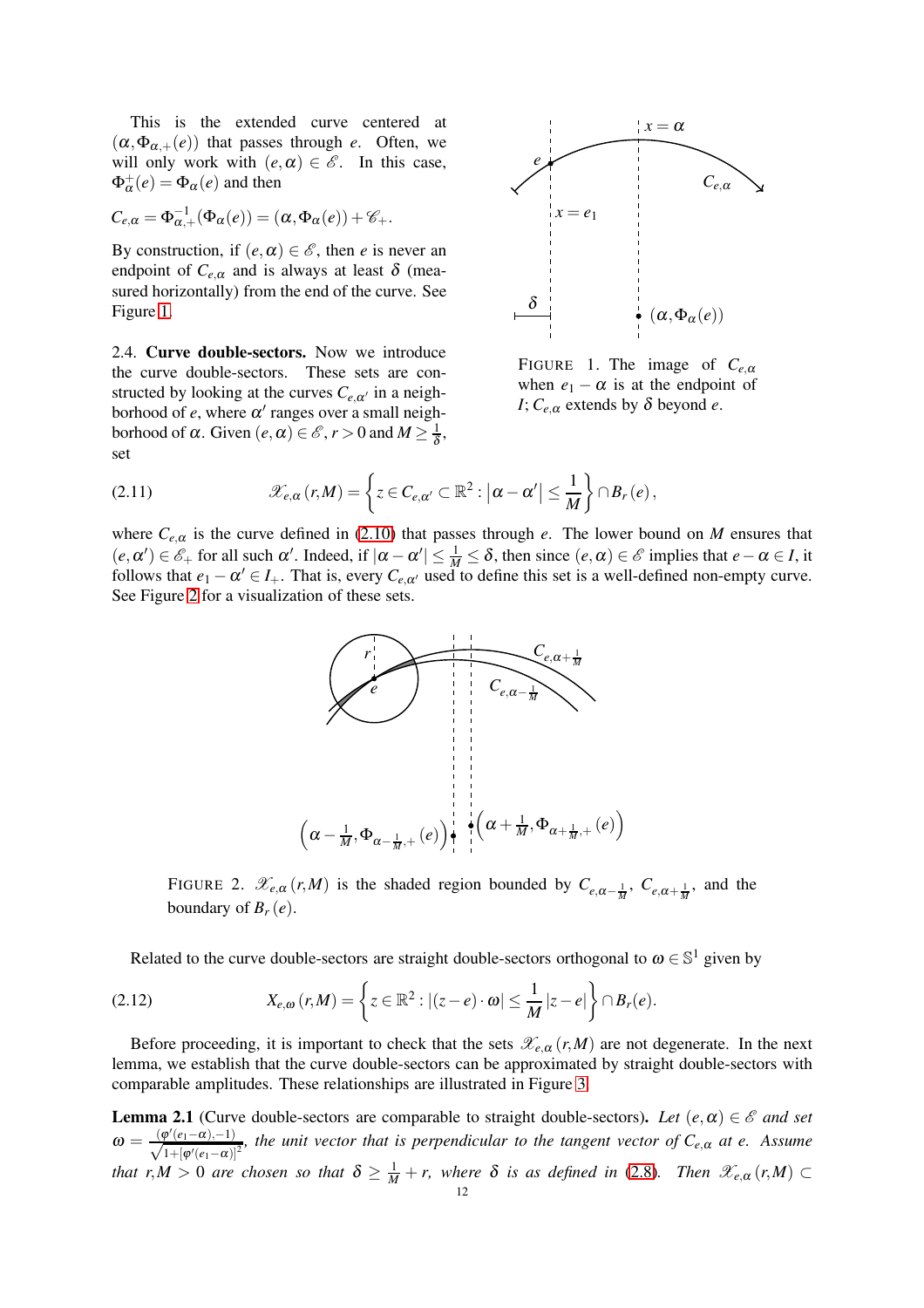*Xe*,<sup>ω</sup>  $\sqrt{2}$  $r, \frac{M}{2(1+M)}$  $\lambda(1+Mr)$  $\overline{ }$ . If we further assume that  $r, M > 0$  are chosen so that  $r \leq \frac{1}{2\lambda^2}$  $\frac{1}{2\lambda^2M}$ *, then*  $X_{e,\omega}(r,c_1M) \subset$  $\mathscr{X}_{e,\alpha}(r,M)$ , where  $c_1 = \lambda$ s 8  $\sqrt{ }$  $1+\left(1+\frac{2\lambda}{M}\right)$  $\setminus^2$ *.*



<span id="page-12-0"></span>FIGURE 3. The region  $\mathscr{X}_{e,\alpha}(r,M)$  (shown with medium shading) is bounded by the black curves. The regions  $X_{e, \omega}$   $\left(r, \frac{M}{\lambda(1+h)}\right)$  $\lambda(1+Mr)$ (lightly shaded) and  $X_{e, \omega}(r, c_1M)$  (darkly shaded) contain and are contained in  $\mathcal{X}_{e,\alpha}(r,M)$ , respectively.

We note that the second containment of Lemma [2.1](#page-11-3) will be used in Section [4](#page-20-0) while the first containment will be used to prove Corollary [2.3](#page-14-0) below, which will be invoked in Section [6.](#page-31-0)

*Proof.* As explained above, since  $\delta \ge \frac{1}{M}$ , then all of the curves used in the definition [\(2.11\)](#page-11-0) are nonempty and pass through *e*. In fact, *e* is always at least  $\delta - \frac{1}{M} \ge r$  (measured horizontally) from the end of all such  $C_{e,\alpha'}$ , so none of the curves used to define  $\mathscr{X}_{e,\alpha}(r,M)$  reach their endpoints before exiting the ball  $B_r(e)$ .

Before showing the first claimed set inclusion, we use a Taylor expansion to produce a useful obser-vation described by [\(2.13\)](#page-12-1). We make use of the parametrization of  $C_{e,\alpha'}$  given in [\(2.10\)](#page-10-2). Note that the parameter choice  $t = e_1 - \alpha'$  corresponds to *e* along  $C_{e,\alpha'}$ . Thus, with  $s = t + \alpha'$ , a Taylor expansion of the function  $f(s) = \Phi_{\alpha',+}(e) + \phi_+(s - \alpha')$  about  $s = e_1$  shows that for a.e. point  $z = (z_1, z_2)$  on the curve *Ce*,α′ near *e*

<span id="page-12-1"></span>(2.13) 
$$
z_2 = e_2 + \varphi'_+(e_1 - \alpha')(z_1 - e_1) + \varphi''_+(t_0)(z_1 - e_1)^2
$$

$$
= e_2 + \varphi'(e_1 - \alpha)(z_1 - e_1) + [\varphi'_+(e_1 - \alpha') - \varphi'_+(e_1 - \alpha)] (z_1 - e_1) + \varphi''_+(t_0)(z_1 - e_1)^2,
$$

where  $t_0$  is a number between  $z_1 + \alpha'$  and  $e_1 + \alpha'$ .

Now we show that  $\mathscr{X}_{e,\alpha}(r,M) \subset X_{e,\omega}\left(r,\frac{M}{\lambda(1+h)}\right)$  $\lambda(1+Mr)$ ). If  $z \in \mathscr{X}_{e,\alpha}(r,M)$ , then  $z \in C_{e,\alpha'}$ , where  $|\alpha - \alpha'| \leq$ 1 *M*<sub>*M*</sub> and  $|z - e|$  ≤ *r*. It follows from the expansion of  $z_2 - e_2$  derived in [\(2.13\)](#page-12-1) combined with the fact that  $\left|\phi'\right|$  is  $\lambda$ -Lipschitz and  $\left|\phi''\right| \leq \lambda$  a.e., that for any such *z* along  $C_{e,\alpha'}$ 

$$
\begin{split} |(z-e)\cdot\omega| &= \frac{|(z-e)\cdot(\varphi'(e_1-\alpha),-1)|}{\sqrt{1+|\varphi'(e_1-\alpha)|^2}} \le |(z-e)\cdot(\varphi'(e_1-\alpha),-1)| \\ &= |\varphi'(e_1-\alpha)(z_1-e_1)-(z_2-e_2)| \\ &\le |\varphi'_+(e_1-\alpha)-\varphi'_+(e_1-\alpha')|\,|z_1-e_1|+|\varphi''(t_0)|\,|z_1-e_1|^2 \\ &\le \frac{\lambda}{M}|z_1-e_1|+\lambda\,|z_1-e_1|^2 \le \lambda\left(\frac{1}{M}+r\right)|z-e| \,. \end{split}
$$

That  $\mathscr{X}_{e,\alpha} (r,M) \subset X_{e,\omega} \left( r, \frac{M}{\lambda(1+1)} \right)$  $\lambda(1+Mr)$ ) follows from this observation.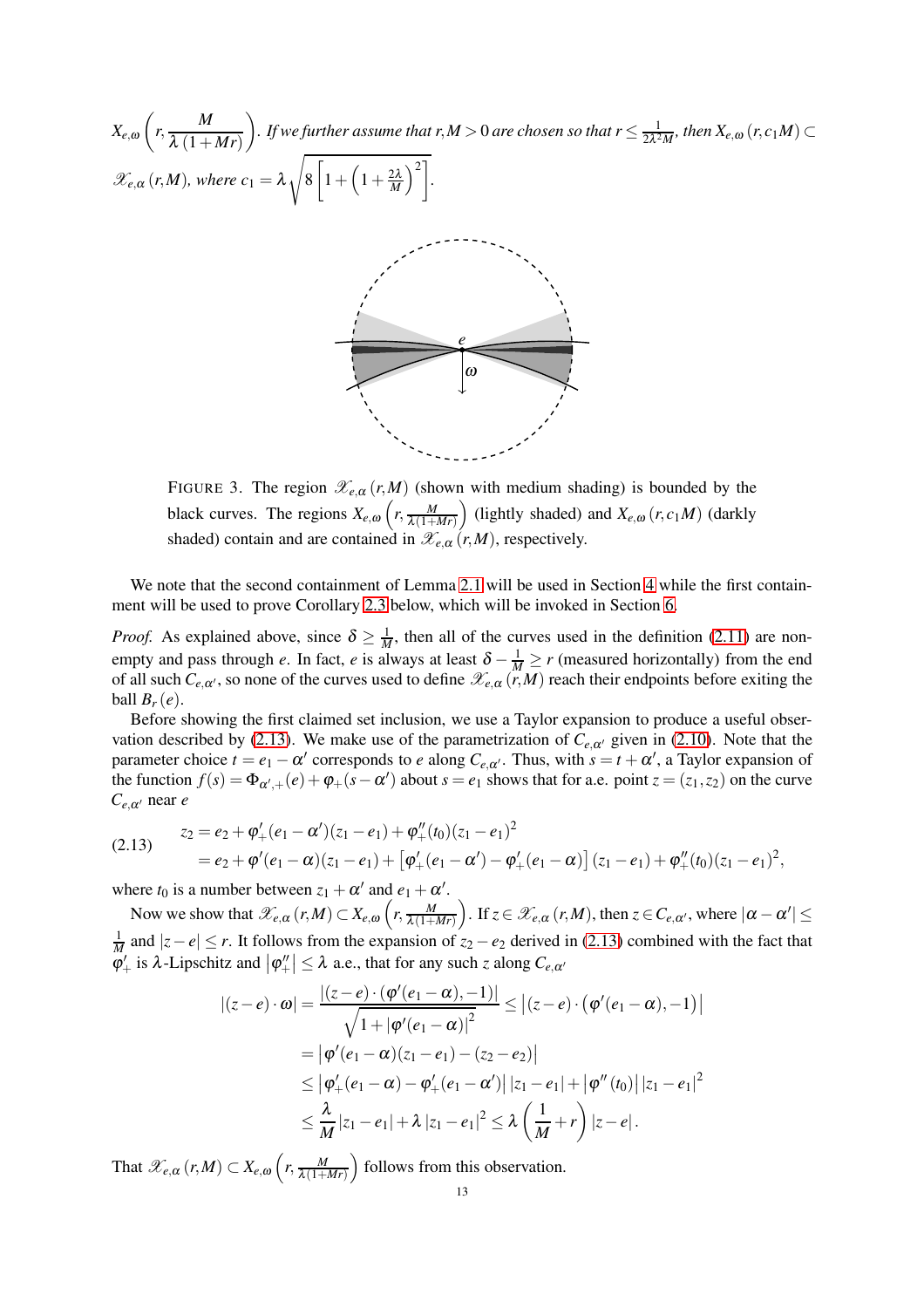Going forward, we assume that  $r \leq \frac{1}{2\lambda^2}$  $\frac{1}{2\lambda^2 M}$ . Since  $\varphi'_+$  is  $\lambda$ -Lipschitz, then  $|\varphi''_+| \leq \lambda$  a.e. Therefore, whenever  $|\alpha - \alpha'| \leq \frac{1}{M}$  and  $|z_1 - e_1| \leq |z - e| \leq r \leq \frac{1}{2\lambda^2}$  $\frac{1}{2\lambda^2 M} < \frac{1}{M}$ , it follows from [\(2.13\)](#page-12-1) that

<span id="page-13-0"></span>
$$
|z_2-e_2|\leq \left(|\varphi'(e_1-\alpha)|+\frac{2\lambda}{M}\right)|z_1-e_1|\leq \left(1+\frac{2\lambda}{M}\right)|z_1-e_1|,
$$

where we have used the assumption that  $|\varphi'| \leq 1$ . In particular, with  $\gamma =$ <sup>1</sup>  $1+\left(1+\frac{2\lambda}{M}\right)$  $\big)^2$ ,

$$
|z_1-e_1|\geq \gamma^{-1}|z-e|.
$$

Finally, to show that  $X_{e,\omega}(r,c_1M) \subset \mathcal{X}_{e,\alpha}(r,M)$ , we show that elements on the boundary curves of  $\mathscr{X}_{e,\alpha}(r,M)$  belong to the closure of the complement of  $X_{e,\omega}(r,c_1M)$ . That is, consider  $z \in C_{e,\alpha'}$  where  $\alpha' = \alpha \pm \frac{1}{M}$ . From [\(2.13\)](#page-12-1) combined with the fact that  $\varphi'_{+}$  is  $\lambda$ -bilipschitz and  $|\varphi''_{+}| \leq \lambda$  a.e., we see that

$$
\begin{aligned} \left| (z - e) \cdot (\varphi'(e_1 - \alpha), -1) \right| &= \left| \left[ \varphi'_+ \left( e_1 - \alpha \mp \frac{1}{M} \right) - \varphi'(e_1 - \alpha) \right] (z_1 - e_1) + \varphi''_+(t_0) (z_1 - e_1)^2 \right| \\ &\ge \left| \varphi'_+ \left( e_1 - \alpha \mp \frac{1}{M} \right) - \varphi'_+(e_1 - \alpha) \right| |z_1 - e_1| - \left| \varphi''_+(t_0) \right| |z_1 - e_1|^2 \\ &\ge \frac{1}{\lambda M} |z_1 - e_1| - \lambda |z_1 - e_1|^2 \ge \frac{1}{2\lambda \gamma M} |z - e|, \end{aligned}
$$

where we have used the assumption that  $r \leq \frac{1}{2\lambda^2}$  $\frac{1}{2\lambda^2 M}$  and the observation in [\(2.14\)](#page-13-0). Since  $\sqrt{1+|\varphi'(e_1-\alpha)|^2} \le$  $\sqrt{2}$ , then

$$
\left| (z - e) \cdot \omega \right| = \left| \frac{(z - e) \cdot (\varphi'(e_1 - \alpha), -1)}{\sqrt{1 + |\varphi'(e_1 - \alpha)|^2}} \right| \ge \frac{1}{2\sqrt{2}\lambda\gamma M} |z - e|,
$$
\nshowing that  $\mathscr{X}_{e,\alpha}(r,M) \supset X_{e,\omega}(r,\sqrt{8}\lambda\gamma M)$ , as required.

Next we make an observation about the height of straight double-sectors. This result will be combined with the previous one to prove the final estimate of the subsection.

<span id="page-13-1"></span>**Lemma 2.2** (Height of a straight double-sector). Let  $e \in \mathbb{R}^2$ ,  $\omega \in \mathbb{S}^1$  make an angle in  $\left[-\frac{3\pi}{4}\right]$  $\frac{3\pi}{4}, -\frac{\pi}{4}$  with the positive x-axis,  $r > 0$ , and  $\mu \in \left(0, \frac{1}{\sqrt{2}}\right)$ 2 *f*). Then any vertical slice of  $X_{e,\omega}(r,\mu^{-1})$  has length at most √ 8µ*r.*

*Proof.* There is no loss in assuming that  $e = 0$ . By symmetry, we may further assume that  $\omega \in \mathbb{S}^1$  makes an angle in  $\left[-\frac{\pi}{2}, -\frac{\pi}{4}\right]$  with the positive *x*-axis so that  $\omega^{\perp} \in \mathbb{S}^1$  makes an angle  $\theta \in \left[0, \frac{\pi}{4}\right]$  with the positive *x*-axis.

Define  $\beta_0 = \arcsin(\mu) \in (0, \frac{\pi}{4})$ . For any  $\beta \in [-\beta_0, \beta_0]$ , the point  $P_\beta = (r\cos(\theta + \beta), r\sin(\theta + \beta))$ lies on the round boundary of  $X_{0,\omega}(r,\mu^{-1})$ . To determine the maximal vertical segment in  $X_{0,\omega}(r,\mu^{-1})$ originating at *P*β, we find the coordinates of the other endpoint, denoted by *Q*<sup>β</sup> . The point *Q*<sup>β</sup> has the same *x*-coordinate as  $P_\beta$  and lies on the line through the origin that makes an angle of  $\theta - \beta_0$  with the *x*-axis. That is,  $Q_{\beta} = (\rho_{\beta} \cos(\theta - \beta_0), \rho_{\beta} \sin(\theta - \beta_0))$ , where  $\rho_{\beta} = r \frac{\cos(\theta + \beta)}{\cos(\theta - \beta_0)}$  $\frac{\cos(\theta + \beta)}{\cos(\theta - \beta_0)}$ . Then the vertical

distance between  $P_{\beta}$  and  $Q_{\beta}$  is given by

$$
v_{\beta} = r \sin (\theta + \beta) - \rho_{\beta} \sin (\theta - \beta_0) = r \frac{\sin (\beta + \beta_0)}{\cos (\theta - \beta_0)}.
$$

This distance is maximized when  $\beta = \beta_0$ , so that

$$
v_{\beta} \le \frac{r \sin (2\beta_0)}{\cos (\theta - \beta_0)} = \frac{2r \sin (\beta_0) \cos(\beta_0)}{\cos \theta \cos \beta_0 + \sin \theta \sin \beta_0} = \frac{2r\mu}{\cos \theta + \sin \theta \frac{\mu}{\sqrt{1-\mu^2}}} \le \sqrt{8}\mu r,
$$

as claimed.  $\Box$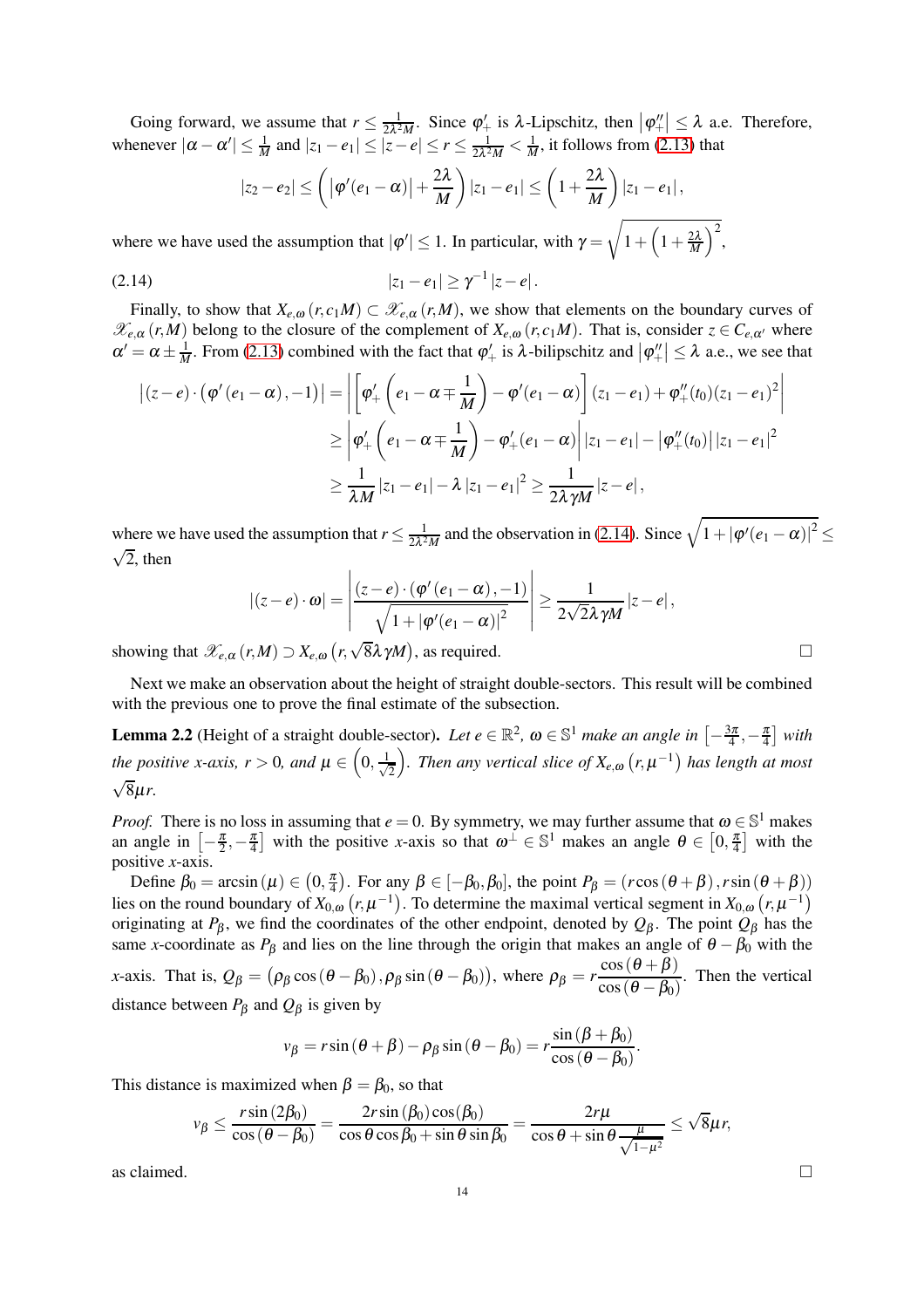By combining the previous two results, we arrive at an important set containment result that will be used in Section [6.](#page-31-0)

<span id="page-14-0"></span>**Corollary 2.3** (Curve strips contain curve double-sectors). Let  $(e, \alpha) \in \mathscr{E}$ . Set  $\omega = \frac{\varphi'(e_1 - \alpha) - 1}{\sqrt{1 + [\omega'(e_1 - \alpha)]}}$  $\frac{\rho(e_1-\alpha)-1)}{1+[\varphi'(e_1-\alpha)]^2}$ , the *unit vector that is perpendicular to the tangent vector of Ce*,<sup>α</sup> *at e. Assume that r*,*M* > 0 *are chosen so that*  $\frac{1}{M} + r < \min \left\{ \frac{1}{\sqrt{2}} \right\}$  $\left[\frac{1}{2\lambda},\delta\right]$ . Then with  $J=\left[\Phi_{\alpha}(e)-\sqrt{8}\lambda\left(\frac{1}{M}+r\right)r,\Phi_{\alpha}(e)+\sqrt{8}\lambda\left(\frac{1}{M}+r\right)r\right],$  $\mathscr{X}_{e,\alpha}(r,M) \subset \Phi_{\alpha,+}^{-1}(J)$ .

*Proof.* Since  $\delta \ge \frac{1}{M} + r$ , then Lemma [2.1](#page-11-3) shows that  $\mathscr{X}_{e,\alpha}(r,M) \subset X_{e,\omega}\left(r, \frac{M}{\lambda(1+r)}\right)$  $\lambda(1+Mr)$ ). Since  $\omega$  corresponds to an angle in  $\left[-\frac{3\pi}{4}\right]$  $\left[\frac{3\pi}{4}, -\frac{\pi}{4}\right]$  and  $\frac{\lambda(1+Mr)}{M} \in$  $\left(0, \frac{1}{\sqrt{2}}\right)$ 2 ), then Lemma [2.2](#page-13-1) shows that any vertical slice of  $X_{e,\omega}\left(r,\frac{M}{\lambda(1+h)}\right)$  $\lambda(1+Mr)$ ) has length at most  $\sqrt{8\lambda} \left(\frac{1}{M} + r\right) r$ .

Let  $z \in \mathscr{X}_{e,\alpha}(r,M)$ , then  $z \in X_{e,\omega}(r, \frac{M}{\lambda(1+\alpha)})$  $\lambda(1+Mr)$ ). Since  $C_{e,\alpha} = \Phi_{\alpha,+}^{-1} (\Phi_{\alpha}(e))$  is the curve that passes through  $\mathscr{X}_{e,\alpha}(r,M)$ , then because  $z \in X_{e,\omega}\left(r, \frac{M}{\lambda(1+\alpha)}\right)$  $\lambda(1+Mr)$ ), the the vertical distance between *z* and  $C_{e,\alpha}$  is at most  $\sqrt{8}\lambda \left(\frac{1}{M} + r\right) r$ . Since  $\Phi_{\alpha,+}^{-1}$  doesn't change vertical distances, then  $z \in \Phi_{\alpha,+}^{-1}(J)$  and the conclusion follows.  $\Box$ 

<span id="page-14-4"></span>2.5. The measures. Here we introduce the measures that we will work with and collect some observations about their relationships to the curve projections.

Let  $\mu$  be the 1-dimensional Hausdorff measure  $\mathcal{H}^1$  restricted to  $E \subset [0,1]^2$ . In other words,  $\mu$ is supported on *E* and, under the assumptions of Theorem [1.6,](#page-3-0)  $\mu(E) \leq L$ . Let  $v = |\Omega| |I|^{-1}$ , the 1-dimensional Lebesgue measure restricted to  $A = \begin{bmatrix} 0, 1 \end{bmatrix} - I$ , reweighted by dividing through by the measure of *I*. If we let  $\mu \times \nu$  denote the product measure on  $E \times \mathbb{R}$ , then

<span id="page-14-3"></span>
$$
(2.15) \t\t\t (\mu \times \nu)(\mathscr{E}) \leq L.
$$

In the next section, we break down  $E$ , or  $\mathscr E$ , into subsets that will be individually analyzed. Before describing the decomposition, we make the following observation.

<span id="page-14-1"></span>**Lemma 2.4** (Projection is bounded by measure). *For any*  $S \subset E \subset \mathbb{R}^2$  *and any*  $\alpha \in \mathbb{R}$ ,  $|\Phi_{\alpha}(S)| \lesssim \mu(S)$ , *where the implicit constant depends on*  $\lambda$  *and is independent of*  $\alpha$ *.* 

The idea behind this observation is that the projection is Lipschitz in nature, so it cannot increase the measure of a set by too much.

*Proof.* By definition, there exists a countable collection  $\mathcal{B} = \{B_n\}$  of balls that covers  $S = S \cap E$  and satisfies  $\sum r(B_n) \leq \mu(S)$ . By monotone convergence and the separability of R, it suffices to show that

whenever  $\mathscr B$  is a finite subcollection of  $\mathscr B$ , we have  $\overline{1}$ *B*∈Be  $\Phi_{\alpha}\left(B\right)$  $\begin{array}{c} \begin{array}{c} \begin{array}{c} \end{array} \\ \begin{array}{c} \end{array} \end{array} \end{array}$  $\lesssim \mu(S)$ .

 $\overline{1}$ 

Choose  $\alpha \in A$  and  $B \in \widetilde{\mathcal{B}}$ . If  $B \cap \{(\alpha + I) \times \mathbb{R}\} = \emptyset$ , then  $\Phi_{\alpha}(B) = \emptyset$ . If  $B \subset \{(\alpha + I) \times \mathbb{R}\}$ , then since  $\varphi$  is 1-Lipschitz,  $\Phi_{\alpha}(B) = J$  for some interval *J* with  $|J| \lesssim r(B)$ . Otherwise,  $\Phi_{\alpha}(B) = J$ , where *J* satisfies a size condition as before. In all three cases, we see that  $|\Phi_{\alpha}(B)| \lesssim r(B)$ . It follows that

$$
\left|\bigcup_{B \in \widetilde{\mathscr{B}}} \Phi_{\alpha}(B)\right| \leq \sum_{B \in \widetilde{\mathscr{B}}} |\Phi_{\alpha}(B)| \lesssim \sum_{B \in \widetilde{\mathscr{B}}} r(B) \leq \sum_{B_n \in \mathscr{B}} r(B_n) \lesssim \mu(S),
$$
 as required.

 $\overline{1}$ 

<span id="page-14-2"></span>**Corollary 2.5** (Favard length is bounded by measure). *For any*  $S \subset E \subset \mathbb{R}^2$ , Fav $\mathscr{C}(S) \lesssim \mu(S)$ . Similarly, *for any*  $\mathscr{S} \subset \mathscr{E} \subset \mathbb{R}^3$ ,  $\text{Fav}_{\mathscr{C}}(\mathscr{S}) \lesssim (\mu \times \nu)(\mathscr{S})$ .

*Proof.* By the definition of Favard curve length described by [\(2.6\)](#page-10-1) and Lemma [2.4,](#page-14-1)

$$
\text{Fav}_{\mathscr{C}}(S) = \int_A |\Phi_{\alpha}(S)| d\alpha \lesssim \int_A \mu(S) d\alpha \lesssim \mu(S),
$$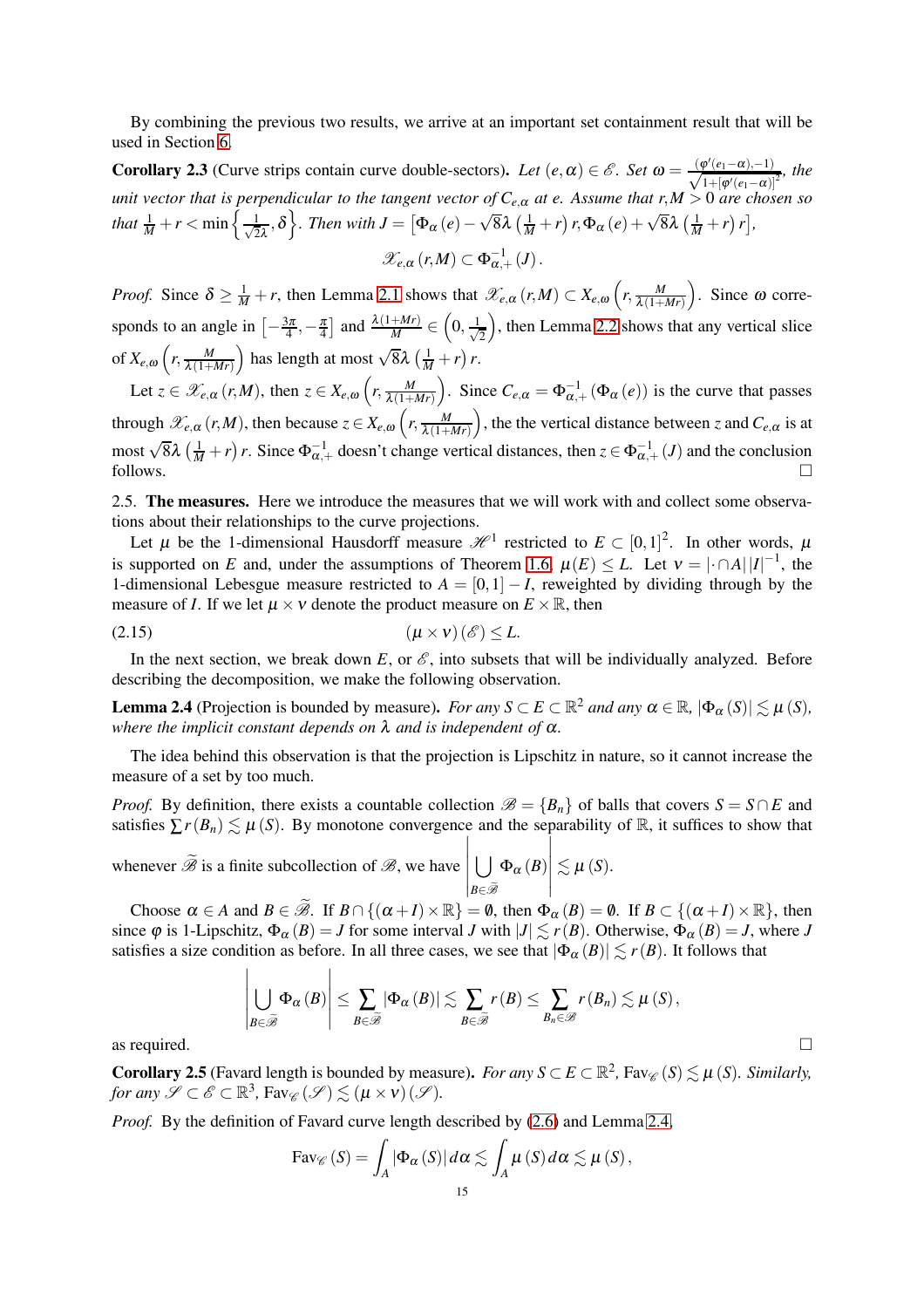where we have used that  $A = [0,1]-I$  is bounded in the last step.

With  $S_\alpha = \{s \in \mathbb{R}^2 : (s, \alpha) \in \mathscr{S} \} \subset E$ , it follows from the definition of Favard curve length described by  $(2.7)$  that

$$
\text{Fav}_{\mathscr{C}}(\mathscr{S}) = \int_A |\Phi_{\alpha}(S_{\alpha})| d\alpha \lesssim \int_A \mu(S_{\alpha}) d\alpha \lesssim (\mu \times \nu)(\mathscr{S}),
$$

where we have again used Lemma [2.4](#page-14-1) and the boundedness of  $A$ .

The takeaway is that we have three different approaches to estimating the Favard curve length. The first way is to work directly with the projection. In the other two approaches, we either show that the  $\mu$ -measure or the  $(\mu \times \nu)$ -measure is small, and then conclude from either Lemma [2.4](#page-14-1) or Corollary [2.5](#page-14-2) that the Favard curve length is comparably small. We use these distinct approaches on the different pieces of  $E$  and  $\mathscr E$ .

### 3. DECOMPOSITION OF THE SET

<span id="page-15-0"></span>Using the tools that were established in the previous section, we now decompose the compact set *E* and the corresponding set of pairs  $\mathscr E$  associated to E as defined in [\(2.5\)](#page-10-4). Recall our hypotheses, that for some sufficiently large  $N \in \mathbb{N}$ , there is a sequence of scales

(3.1) 
$$
0 < r_N^- \le r_N^+ < \cdots < r_1^- \le r_1^+ \le 1
$$

satisfying the uniform length bound,  $\mathcal{H}^1_{r_n^-, r_n^+}(E) \leq L$  for all  $n = 1, 2, ..., N$ ; and separation of scales,  $r_{n+1}^+ \leq \frac{1}{2}r_n^-$  for all  $n = 1, 2, ..., N-1$ . The curve double-sectors are denoted by  $\mathcal{X}_{e,\alpha}(r,M)$  and defined in  $(2.11)$ . We begin with a definition.

<span id="page-15-1"></span>**Definition 3.1** (Curve pairs). Let  $n \in \{101, 102, ..., N-100\}$  and assume that  $M > 10^5$ . We say that a  $pair (e, \alpha) \in \mathscr{E}$  is a **curve pair** at scale *n* with Lipschitz constant *M* if there exists  $r \in [r_{n+100}^-, r_{n-100}^+]$  so *that*

$$
\mu\left(\mathscr{X}_{e,\alpha}\left(r,M/10^4\right)\setminus \mathscr{X}_{e,\alpha}\left(r_{n+100}^-,M/10^4\right)\right) > N^{-1/100}r/M.
$$

Let  $Cur<sub>n,M</sub> \subset \mathscr{E}$  denote the set of all curve pairs at scale n with Lipschitz constant M.

<span id="page-15-2"></span>**Definition 3.2** (Non-curve pairs). *A pair*  $(e, \alpha) \in \mathcal{E}$  *is called a* **non-curve pair** *at scale n with Lipschitz constant M if it is does not belong to*  $Cur<sub>n,M</sub>$ *. We let the set of all such pairs be denoted by*  $NCur<sub>n,M</sub>$ *.* 

Now,

$$
\mathscr{E} = \mathrm{Cur}_{n,M} \sqcup \mathrm{NCur}_{n,M} \, .
$$

Although this decomposition of  $\mathscr E$  holds for any scale  $n \in \{101, 102, \ldots, N-100\}$ , we will make a specific choice for *n* and *M* below.

**Remark 3.1.** For a non-curve pair  $(e, \alpha)$ , while a neighborhood of *e* may still concentrate along *some* curve, we name them as such because there is not a clustering of points along the specific curve  $C_{e,\alpha}$ .

<span id="page-15-3"></span>3.1. **Non-curve elements.** For each  $\alpha \in A$ , we define

(3.2) 
$$
N_{\alpha} := \{e \in E : (e, \alpha) \in \text{NCur}_{n,M}\},
$$

where  $NCur_{n,M}$  is as in Definition [3.2.](#page-15-2) We refer to these points as the non-curve elements (with respect to  $\alpha$ ). Roughly speaking, this is the set of points  $e \in E$  whose neighborhoods don't cluster about the curve  $C_{e,\alpha}$ .

By the uniform length bound described in [\(1.6\)](#page-3-2), there exists a finite collection  $\mathcal{B}_n$  of open balls of radius between  $r_n^-$  and  $r_n^+$  that cover E, such that

<span id="page-15-4"></span>
$$
\sum_{B \in \mathscr{B}_n} r(B) \lesssim L.
$$

We use this cover to define an exceptional subset of low-density elements in  $N_\alpha$  as follows.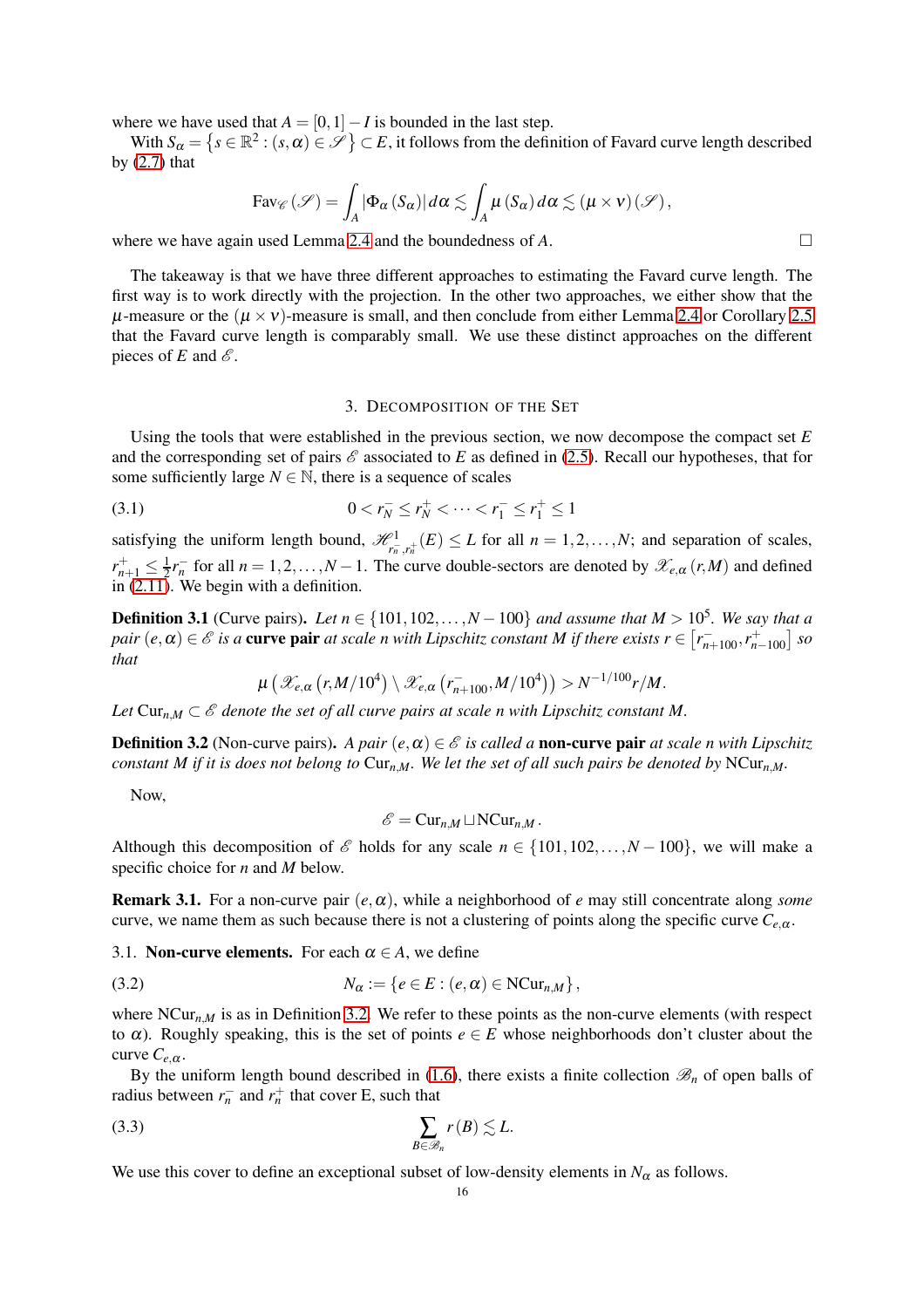<span id="page-16-4"></span>**Definition 3.3** (Low density intervals). *For each B* ∈  $\mathcal{B}_n$ *, we say that an interval*  $J \subset \mathbb{R}$  *is of low density relative to B and*  $\alpha$  *if*  $|J| \le r(B)$  *and* 

<span id="page-16-3"></span>(3.4) 
$$
\mu\left(B \cap N_{\alpha} \cap \Phi_{\alpha}^{-1}(5J)\right) \leq 10^{10} N^{-1/100} |J|,
$$

*where* 5*J* denotes the interval with the same center as *J* but 5 times its radius. Let  $\mathscr{J}_B$  denote the set of *all intervals of low density relative to B and* <sup>α</sup>*.*

Then we define the exceptional set  $G_{\alpha}$  as

(3.5) 
$$
G_{\alpha} = \bigcup_{B \in \mathscr{B}_n} \bigcup_{J \in \mathscr{J}_B} B \cap N_{\alpha} \cap \Phi_{\alpha}^{-1}(J).
$$

If we define  $K_{\alpha} = N_{\alpha} \setminus G_{\alpha}$ , then it is clear that

<span id="page-16-2"></span>
$$
N_{\alpha}=K_{\alpha}\sqcup G_{\alpha}.
$$

A Vitali covering argument is used to show that the exceptional points,  $G_{\alpha}$ , have a small  $\mu$ -measure. Then we show that the remaining points in  $K_\alpha$  are Lipschitz in nature. By the near unrectifiability assumption given in [\(1.8\)](#page-3-3), the  $\mu$ -measure of  $K_{\alpha}$  must be small. These details are presented in Section [4.](#page-20-0) This part of our article contains a number of novel ideas that differentiate it from the corresponding arguments given in [\[19\]](#page-36-0).

3.2. Curve pairs. The way in which we break down the curve pairs is somewhat complex. Our decomposition will consist of (neighborhoods of) subsets of  $\mathscr E$  associated to high multiplicity curves, positive multiplicity curves, and high density curve strips at various scales. Here we use the pigeonhole principle to choose scales, and we therefore need to work on different scales at each stage of the decomposition. We start by defining the different kinds of subsets that we use to decompose our set.

<span id="page-16-0"></span>**Definition 3.4** (High multiplicity curves). Let  $n \in \{1, 2, ..., N\}$ . A curve  $C \subset \mathbb{R}^2$  is said to be of high multiplicity at a scale index at most *n* if  $E \cap C$  contains a subset of cardinality at least  $N^{1/100}$  that is *r* − *n -separated. That is, for any two points in this subset of E* ∩*C, the distance between these points is at least r*− *n . Let*

 $H_n = \{(e, \alpha) \in \mathcal{E} : C_{e,\alpha}$  *is of high multiplicity at a scale index at most n* $\}$ .

Using a diagonalization argument and that  $E$  is compact, it can be shown that each  $H<sub>n</sub>$  is closed, and therefore is itself compact; see Appendix [A](#page-35-0) for details. Note that these sets are also nested in the sense that

$$
H_1\subset H_2\subset\ldots\subset H_N\subset\mathscr{E}.
$$

If a pair is not associated with a high multiplicity curve, but is also not associated with a curve that only intersects *E* at one point, then it is associated to what we call a positive multiplicity curve. We use our scales to quantify such pairs and the associated curves as follows.

<span id="page-16-1"></span>**Definition 3.5** (Positive multiplicity curves). Let  $n \in \{1, 2, ..., N\}$ . We say that a pair  $(e, \alpha) \in \mathcal{E}$  has **pos**itive multiplicity at scale index *n* if there exists a  $y \in E \cap C_{e,\alpha}$  such that  $|y-e| \in \left[ r_{n+N^{-7/100}N}^{-} , r_{n}^{+} \right]$ *<sup>n</sup>*−*N*−7/100*<sup>N</sup>* i *. Let*

$$
P_n = \{ (e, \alpha) \in \mathcal{E} : C_{e,\alpha} \text{ has positive multiplicity at a scale index } n \}.
$$

To allow for some wiggle room, we also introduce high density curve strips.

<span id="page-16-5"></span>**Definition 3.6** (High density strips). Let  $n \in \{1, 2, ..., N\}$ . For  $\alpha \in A$  and an interval  $J \subset \mathbb{R}$  with  $|J| \ge r_n^{-}$ , *a curve strip*  $\Phi_{\alpha,+}^{-1}(J) \subset \mathbb{R}^2$  *is said to have <code>high density at scale index</mark> <i>n if*</code>

$$
\mu\left(\Phi_{\alpha,+}^{-1}\left(J\right)\right)\geq N^{1/100}\left|J\right|.
$$

*Let*

$$
D_n = \left\{ (e, \alpha) \in \mathscr{E} : C_{e,\alpha} \subset \Phi_{\alpha,+}^{-1}(J) \text{ for some } \Phi_{\alpha,+}^{-1}(J) \text{ with high density at scale index } n \right\}.
$$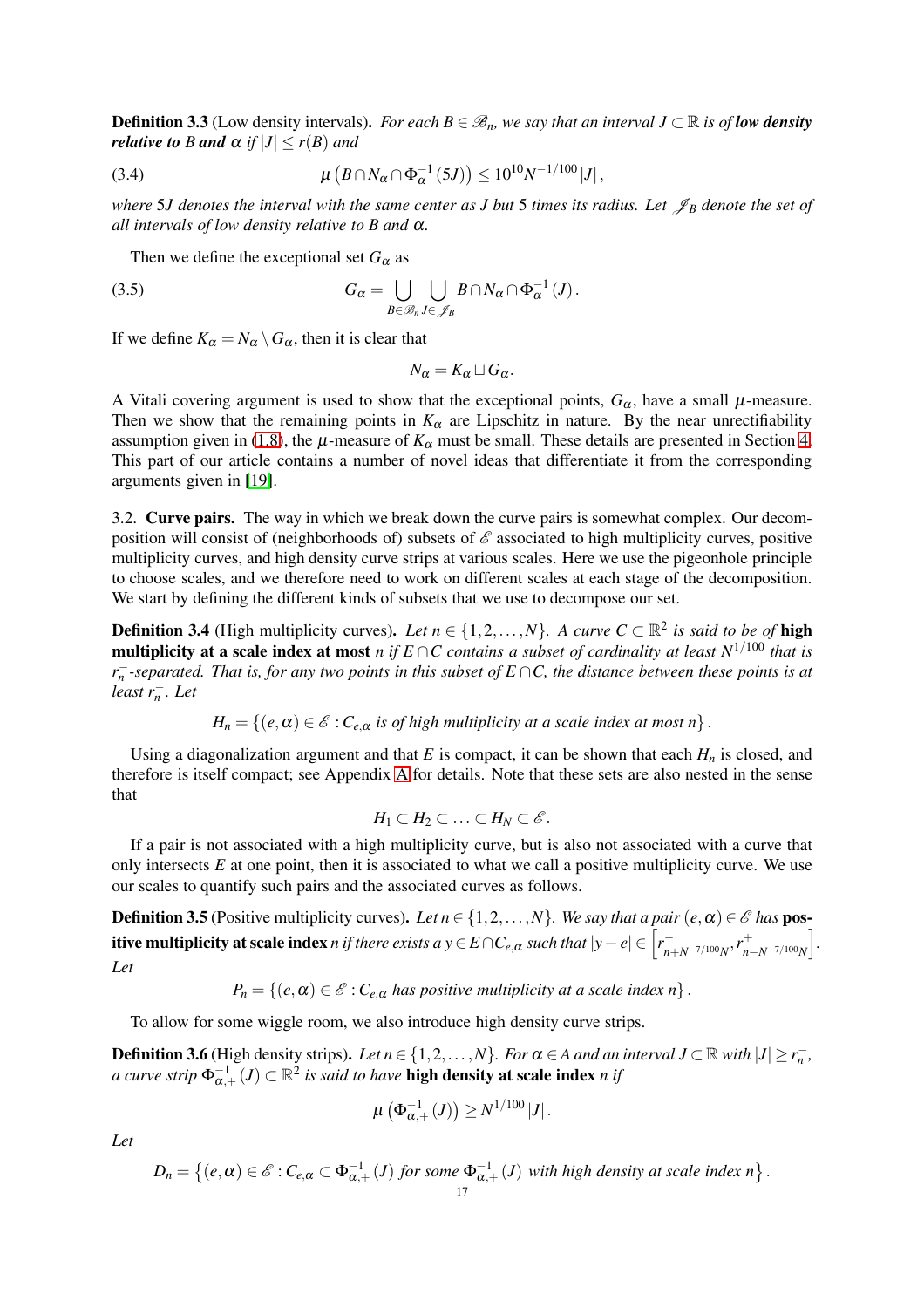In a sense, these high density curve strips resemble the high multiplicity curves when the counting measure is replaced by the  $\mu$ -measure. In fact, we have that each  $D_n$  is compact (since each  $D_n$  is closed, as shown in Appendix [A\)](#page-35-0) and that

$$
D_1\subset D_2\subset\ldots\subset D_N\subset\mathscr{E}.
$$

When we decompose our set, we use two different kinds of neighborhoods: standard neighborhoods and parametric neighborhoods.

**Definition 3.7** (Neighborhoods). Let  $\mathcal{S} \subset \mathcal{E}$  and  $\epsilon > 0$ .

- *The* <sup>ε</sup>-neighborhood of S *is defined as*

$$
\mathcal{N}_{\varepsilon}(\mathscr{S}) = \left\{ (b, \beta) \in \mathbb{R}^2 \times \mathbb{R} : ||(e - b, \alpha - \beta)|| < \varepsilon \text{ for some } (e, \alpha) \in \mathscr{S} \right\},
$$

where  $\lVert \cdot \rVert$  denotes the Euclidean norm in  $\mathbb{R}^3$ .

- *The*  $\varepsilon$ -parametric neighborhood of  $\mathscr S$  *is defined as* 

$$
\mathscr{M}_{\varepsilon}(\mathscr{S}) = \left\{ (e,\beta) \in E \times \mathbb{R} : |\alpha - \beta| < \varepsilon \text{ for some } (e,\alpha) \in \mathscr{S} \right\}.
$$

As we will see below, the parametric neighborhoods are used with the high multiplicity curves, while the standard neighborhoods are used with the high density strips. The reason why we require different kinds of neighborhoods becomes evident in the technical arguments that appear in Section [5.](#page-29-0)

Now we state the *sliding pigeonhole principle* that will be used repeatedly when we choose our scales.

<span id="page-17-0"></span>**Lemma 3.8** (Pigeonhole Principle). *Let*  $(X, \mu)$  *be a measure space. Suppose*  $E_0 \subset E_1 \subset \ldots \subset E_N \subset X$ *is sequence of measurable sets with*  $N \geq 2$ , *If*  $\varepsilon \in \left[\frac{1}{N}, \frac{1}{2}\right]$  $\frac{1}{2}$ , then there exists  $n,m \in \{0,1,\ldots,N\}$  with  $m - n \ge \varepsilon N$  such that  $\mu(E_m \setminus E_n) \le \varepsilon \mu(E_N)$ .

*Proof.* Note that we can write  $E_N = E_0 \sqcup (E_1 \setminus E_0) \sqcup \ldots \sqcup (E_N \setminus E_{N-1})$ , where the union is disjoint. Observe that for any  $\ell \in \{1, 2, ..., N\}$  and any  $k \in \mathbb{N}$ ,  $E_{\ell} \setminus E_{\ell-1} \subset E_{n+k} \setminus E_n$  whenever max  $\{\ell - k, 0\} \le$ *n* ≤ min { $\ell$  − 1,*N* − *k*}. This means that each set of the form  $E_{\ell} \setminus E_{\ell-1}$  can belong to at most *k* sets of the form  $E_{n+k} \setminus E_n$ . It follows that

$$
\sum_{n=0}^{N-k} \mu(E_{n+k} \setminus E_n) \leq k \sum_{\ell=1}^N \mu(E_{\ell} \setminus E_{\ell-1}) \leq k \mu(E_N).
$$

We deduce from the pigeonhole principle that there exists  $n \in \{0, 1, ..., N - k\}$  for which  $\mu(E_{n+k} \setminus E_n) \le$ *k*  $\frac{k}{N-k}\mu(E_N)$ . We reach the conclusion of the lemma by setting  $k = \lceil \varepsilon N \rceil$ .

We've reached the description of the decomposition and the role of scales.

Step 1: Our first sets in the decomposition of the normal pairs will be associated to the high multiplicity curves. Let  $Z_0 := [0.1N, 0.9N] \cap \mathbb{Z}$  and note that since  $N^{1/100} \in \mathbb{Z}_{\geq 3}$ , then for any  $n \in \mathbb{Z}_0$ , we have that  $n \pm N^{-3/100}N \in \{1, ..., N\}$ . An application of the pigeonhole principle from Lemma [3.8](#page-17-0) in combination with [\(2.15\)](#page-14-3) implies that there exists a stable scale index  $n_0 \in Z_0$  for which

(3.6) 
$$
(\mu \times \nu) \left( H_{n_0 + N^{-3/100}N} \setminus H_{n_0 - N^{-3/100}N} \right) \lesssim N^{-3/100}L.
$$

<span id="page-17-1"></span>With this scale index  $n_0$  fixed, we define parametric neighborhoods of the smaller set as

<span id="page-17-3"></span>(3.7) 
$$
\widetilde{H} = \mathscr{M}_{r_{n_0 - N^{-3/100}N+10}} \left( H_{n_0 - N^{-3/100}N} \right)
$$

<span id="page-17-4"></span>(3.8) 
$$
H = \mathscr{M}_{\frac{1}{2}r_{n_0-N^{-3/100}N+10}^{-}}\left(H_{n_0-N^{-3/100}N}\right).
$$

Since  $H_{n_0-N^{-3/100}N} \subset H \subset H$ , if we define  $\Delta H := H_{n_0+N^{-3/100}N} \setminus H$ , then  $\Delta H \subset H_{n_0+N^{-3/100}N} \setminus H_{n_0-N^{-3/100}N}$ . Combining this observation with [\(3.6\)](#page-17-1) shows that

<span id="page-17-2"></span>
$$
(3.9) \t\t\t (\mu \times \nu) (\Delta H) \lesssim N^{-3/100} L.
$$

In Section [5.1,](#page-29-1) we will estimate  $Fav_{\mathscr{C}}(H)$  and show that it is also small. While the specific choice of  $n_0 \in Z_0$  is not used to estimate Fav $\mathscr{C}(\widetilde{H})$ , it is used to control  $(\mu \times \nu)(\Delta H)$ , which will be important in Step 4, where we handle the remaining curve pairs.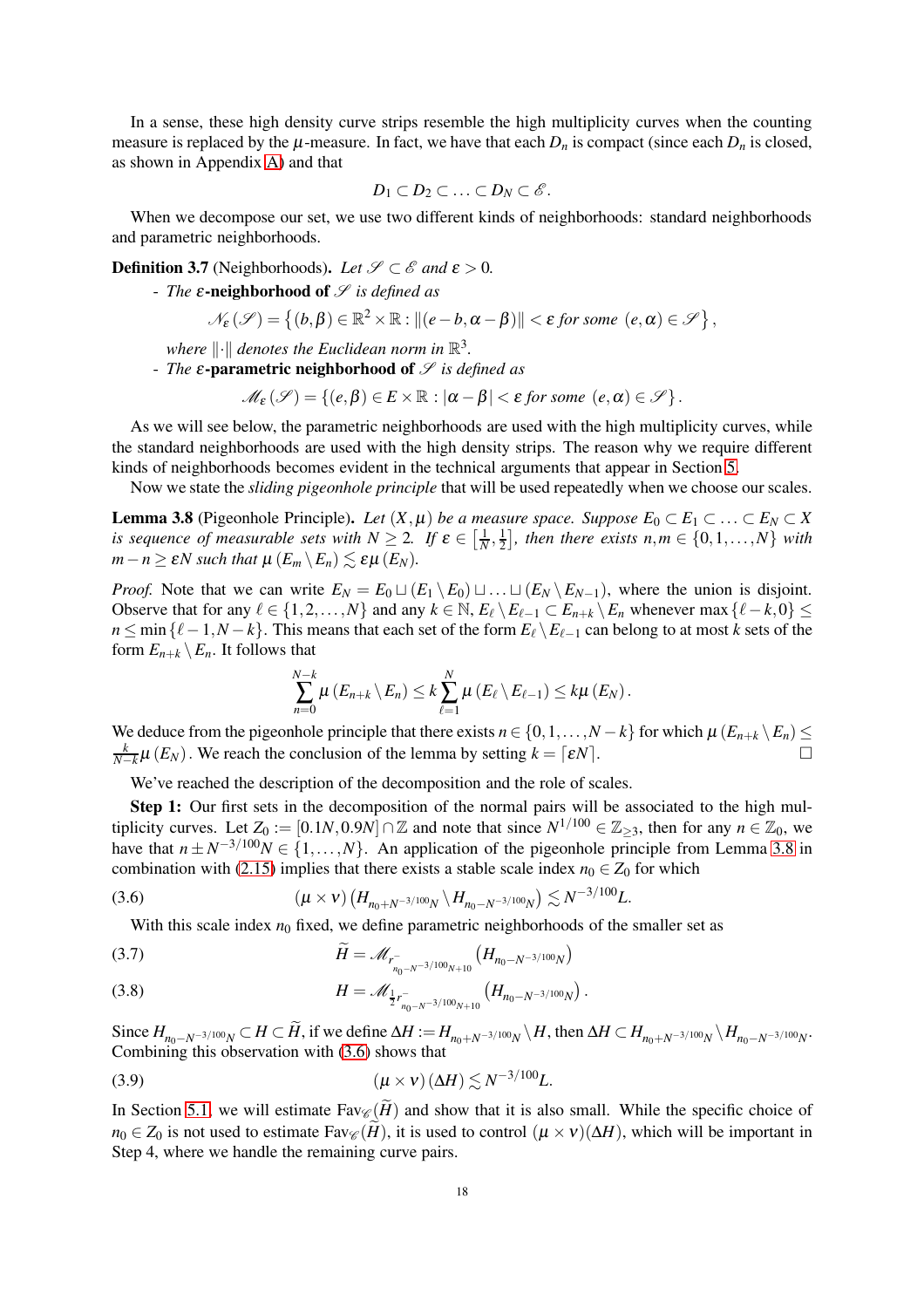Step 2: Our next stage of the decomposition uses the positive multiplicity curves. For this step, we restrict to the range of indices to  $Z_1 := [n_0 - 0.9N^{-3/100}N, n_0 + 0.9N^{-3/100}N] \cap \mathbb{Z}$ . If  $(e, \alpha) \in \mathscr{E} \setminus \mathbb{Z}$  $(H \cup \Delta H)$ , then  $(e, \alpha) \notin H_{n_0+N^{-3/100}N}$ . By Definition [3.4,](#page-16-0) this means that the curve  $C_{e,\alpha}$  contains at  $\text{most } N^{1/100} \text{ points of } E \text{ that are } r_{n_0+N^{-3/100}N}^{-} \text{separated.}$  Let  $y \in E \cap C_{e,\alpha}$ . If  $|y-e| \sim r_{n_0+N^{-3/100}N}^{-}$ then there can be at most  $O(N^{-7/100}N)$  indices *n* such that  $|y-e| \in \left[r_{n+N^{-7/100}N}^{-} , r_{n}^{+}\right]$ *<sup>n</sup>*−*N*−7/100*<sup>N</sup>* i . Note that if  $\tilde{y}$  ∈ *E* ∩  $C_{e,\alpha}$  is another point for which  $|\tilde{y} - e| \approx |y - e|$ , so that *y* and  $\tilde{y}$  are not scale-separated, then ˜*y* is associated to roughly the same set of indices as *y*. Repeating the argument for all of the scale-separated points in  $E \cap C_{e,\alpha}$ , we see that there are at most  $N^{1/100} \times O(N^{-7/100}N)$  indices *n* such that  $|y-e| \in \left[ r_{n+N^{-7/100}N}^{-}, r_{n}^{+} \right]$ *n*−*N*−7/100*N* for some  $y \in E \cap C_{e,\alpha}$ . Comparing this with Definition [3.5,](#page-16-1) we conclude that there are at most  $O(N^{-6/100}N)$  indices *n* in our range such that  $(e, \alpha) \in P_n$ . It follows that

<span id="page-18-0"></span>
$$
\sum_{n\in Z_1} (\mu \times \nu) (P_n \setminus (H \cup \Delta H)) \lesssim (\mu \times \nu) (\mathscr{E} \setminus (H \cup \Delta H)) N^{-6/100} N
$$
  

$$
\leq (\mu \times \nu) (\mathscr{E}) N^{-6/100} N \leq N^{-6/100} N L,
$$

where we have applied [\(2.15\)](#page-14-3). The standard pigeonhole principle then implies that there exists  $n_1 \in Z_1$ such that

(3.10) 
$$
(\mu \times \nu) (P_{n_1} \setminus (H \cup \Delta H)) \lesssim N^{-3/100} L.
$$

Next, we make the elementary observation that  $(P_{n_1} \setminus H) \subset (P_{n_1} \setminus (H \cup \Delta H)) \sqcup \Delta H$  and apply [\(3.9\)](#page-17-2) and [\(3.10\)](#page-18-0) to conclude that

<span id="page-18-2"></span>
$$
(3.11) \qquad (\mu \times \nu) (P_{n_1} \backslash H) \lesssim N^{-3/100} L.
$$

Step 3: Now we use the high density curve strips to further decompose the curve pairs. For this step, we restrict our range of indices to  $Z_2 := [n_1 - 0.9N^{-7/100}N, n_1 + 0.9N^{-7/100}N] \cap \mathbb{Z}$  and we observe that since  $n_1 \in Z_1$  and  $n_0 \in Z_0$ , then

<span id="page-18-4"></span>
$$
Z_2 = \left[ n_1 - 0.9N^{-7/100}N, n_1 + 0.9N^{-7/100}N \right] \cap \mathbb{Z}
$$
  
\n
$$
\subset \left[ n_0 - 0.9N^{-3/100}N - 0.9N^{-7/100}N, n_0 + 0.9N^{-3/100}N + 0.9N^{-7/100}N \right] \cap \mathbb{Z}
$$
  
\n(3.12)  
\n
$$
\subset \left[ 0.1N \left( 1 - 9N^{-3/100} - 9N^{-7/100} \right), 0.9N \left( 1 + N^{-3/100} + N^{-7/100} \right) \right] \cap \mathbb{Z}
$$
  
\n
$$
\subset \left[ \frac{161}{2430}N, \frac{2269}{2430}N \right] \cap \mathbb{Z},
$$

where we have used the assumption that  $N^{1/100} \geq 3$  to reach the last line. Moreover, for any  $n \in Z_2$ , *n*± $N^{-10/100}$  $N \in \{1, 2, ..., N\}$ . By [\(2.15\)](#page-14-3) and Lemma [3.8,](#page-17-0) there exists *n*<sub>2</sub> ∈ *Z*<sub>2</sub> so that

<span id="page-18-1"></span>(3.13) 
$$
(\mu \times \nu) (D_{n_2+N^{-10/100}N} \setminus D_{n_2-N^{-10/100}N}) \lesssim N^{-3/100}L.
$$

Following the constructions from the high density curves, we fix  $n_2$  and define (standard) neighborhoods of the smaller set as

<span id="page-18-5"></span>(3.14) 
$$
\widetilde{D} = \mathcal{N}_{r_{n_{2}-N^{-10/100}N+10}} \left( D_{n_{2}-N^{-10/100}N} \right)
$$

<span id="page-18-6"></span>(3.15) 
$$
D = \mathcal{N}_{\frac{1}{2}r_{n_2-N^{-10/100}N+10}} \left( D_{n_2-N^{-10/100}N} \right).
$$

Since  $D_{n_2-N^{-10/100}N} \subset D \subset D$ , then with  $\Delta D := D_{n_2+N^{-10/100}N} \setminus D$ , we have  $\Delta D \subset D_{n_2+N^{-10/100}N} \setminus D_{n_2-N^{-10/100}N}$ and we conclude from [\(3.13\)](#page-18-1) that

<span id="page-18-3"></span>
$$
\left(\mu \times \nu\right) \left(\Delta D\right) \lesssim N^{-3/100} L.
$$
\n(1)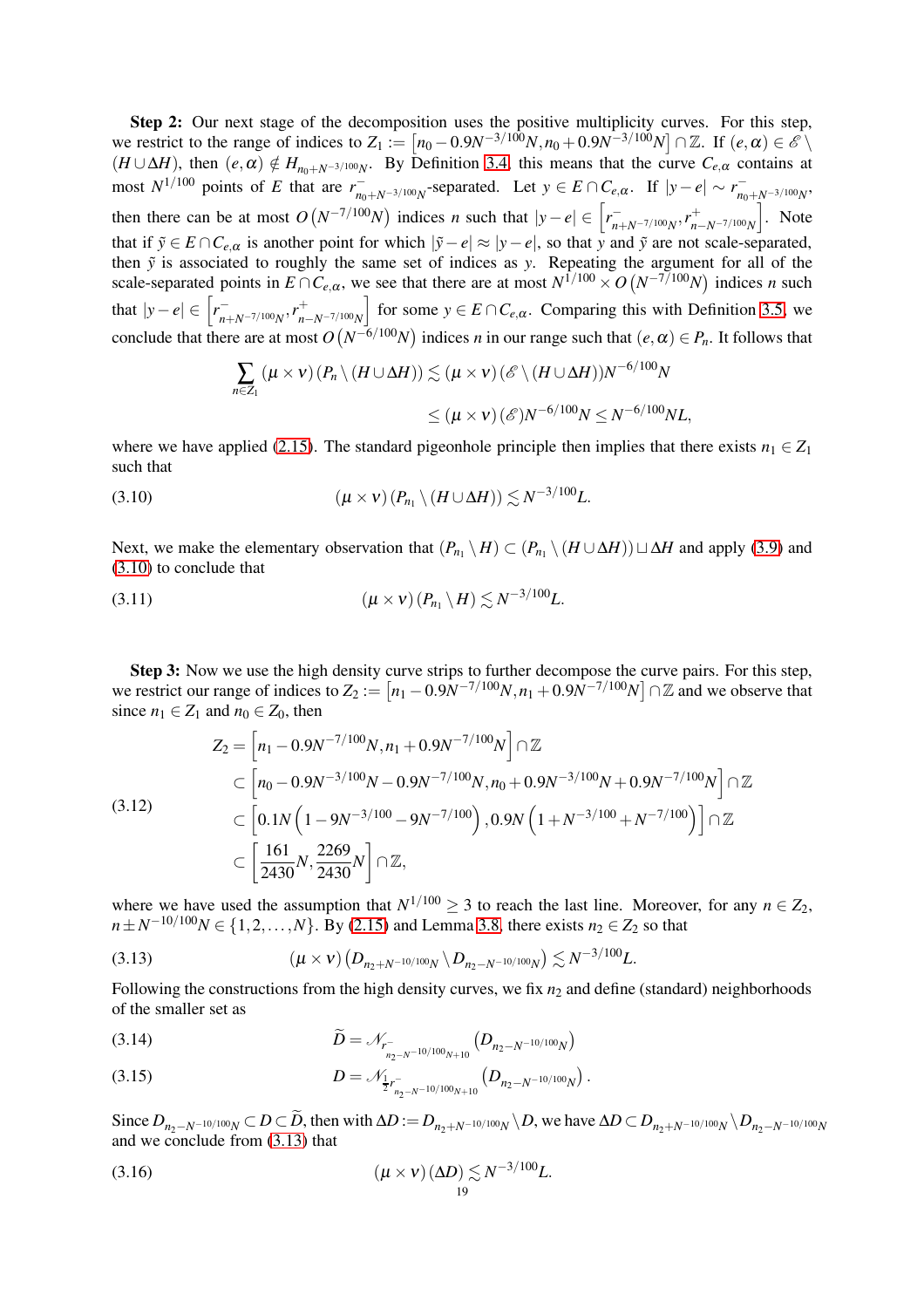We analyze  $\text{Fav}_{\mathscr{C}}\left(\widetilde{D}\right)$  in an upcoming section and show that it is also small, see Section [5.2.](#page-30-0)

Step 4: We now handle the remaining curve pairs. First, we define an exceptional set of the finer scale elements of the sets we have just introduced. Let

<span id="page-19-3"></span>
$$
\Delta = \Delta H \cup (P_{n_1} \setminus H) \cup \Delta D.
$$

By combining [\(3.9\)](#page-17-2), [\(3.11\)](#page-18-2), and [\(3.16\)](#page-18-3), we see that

$$
(3.18) \qquad (\mu \times \mathbf{v})(\Delta) \lesssim N^{-3/100}L.
$$

<span id="page-19-4"></span><span id="page-19-1"></span>Now, with  $n_2$  as selected above, define the Lipschitz constant to be

(3.19) 
$$
M_2 := \frac{10^4}{r_{n_2 - 200}^2}.
$$

By [\(3.12\)](#page-18-4) and the assumption that  $N^{1/100} \geq 3$ , we have  $n_2 \geq \frac{161}{2430}N \gg 400$ , so that  $M_2$  is well-defined. Moreover, since  $n_2 \leq \frac{2269}{2430}N \ll N - 100$ , then we may define curve pairs with respect to  $n_2$ , see Definition [3.1.](#page-15-1) If we set

<span id="page-19-2"></span>(3.20) 
$$
F = \mathrm{Cur}_{n_2,M_2} \setminus \left( \widetilde{H} \cup \widetilde{D} \right) \subset \mathscr{E},
$$

then

<span id="page-19-5"></span>(3.21) Cur*n*2,*M*<sup>2</sup> ⊂ (*H*e ∪ *D*e)⊔*F*.

We use that  $\Delta$  has a small measure to prove that *F* has a small measure as well. These details are available in Section [6.](#page-31-0)

3.3. **Summary of decomposition.** For our set  $E \subset [0,1]^2$ , we have the associated set  $\mathscr{E} \subset E \times A$  with the property that for each  $(e, \alpha) \in \mathscr{E}$ , the projection  $\Phi_{\alpha}(e)$  is non-empty. Moreover,  $(\mu \times \nu)(\mathscr{E}) \leq$  $\mu(E) = L$ .

We choose index scales sequentially via the pigeonhole principle where  $n_0 \in Z_0$ ,  $n_1 \in Z_1$ , and  $n_2 \in Z_2$ . The Lipschitz constant  $M_2$  is chosen to depend on  $n_2$ .



<span id="page-19-0"></span>FIGURE 4. Visual representations of how we decompose  $\mathscr E$  and  $N_\alpha$  for analysis.

To decompose  $\mathcal{E}$ , we first write  $\mathcal{E} = \text{Cur}_{n_2,M_2} \sqcup \text{NCur}_{n_2,M_2}$ , where the union is disjoint. Then we write  $Cur_{n_2,M_2} \subset (H \cup D) \sqcup F$  and define  $N_{\alpha} = \{e : (e, \alpha) \in NCur_{n_2,M_2}\} \subset E$ , where  $N_{\alpha} = G_{\alpha} \sqcup K_{\alpha}$ . A visual representation of this decomposition is given in Figure [4.](#page-19-0) The next section will be devoted to estimating the measures of the non-curve elements,  $N_\alpha$ . First we analyze the exceptional set  $G_\alpha$ , then we analyze the Lipschitz-like set  $K_{\alpha}$ . The Favard curve lengths of *H* and *D* are estimated in Section [5.](#page-29-0) Section [6](#page-31-0) contains the analysis of *F*, which uses that  $\Delta$  has a small measure. The proof is completed in Section [7.](#page-34-0)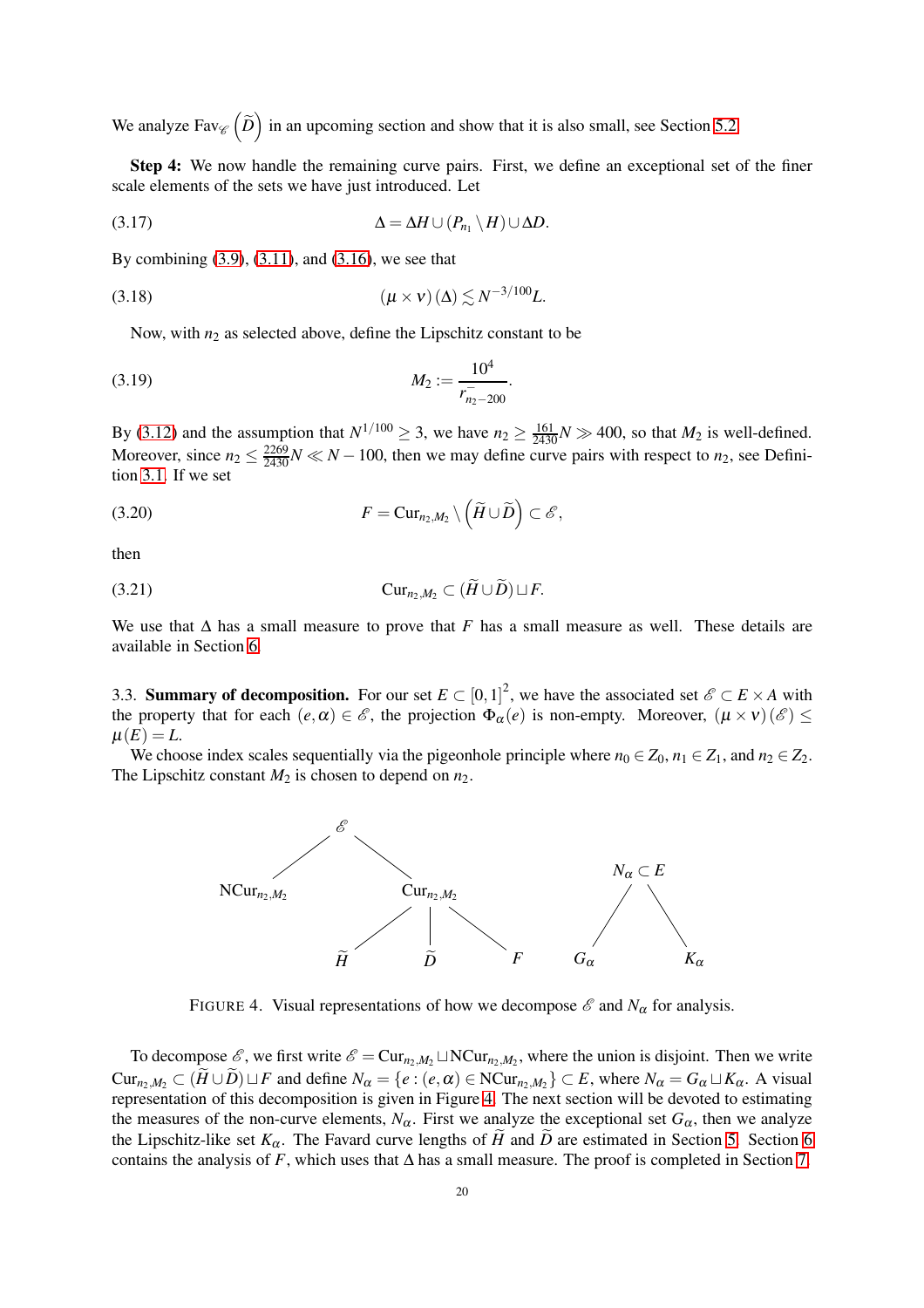### 4. THE NON-CURVE ELEMENTS

<span id="page-20-0"></span>Here we estimate the measures of the sets  $N_\alpha = K_\alpha \sqcup G_\alpha$  defined in Subsection [3.1](#page-15-3) with  $n = n_2$ . We show that the exceptional set of low-density elements,  $G_{\alpha}$ , has small  $\mu$ -measure via a straight-forward Vitali covering argument. Next, we turn to the main effort of this section, which is to show that the set  $K_{\alpha} = N_{\alpha} \setminus G_{\alpha}$  is Lipschitz in nature. It will follow then from the near unrectifiability assumption, [\(1.8\)](#page-3-3), that  $K_\alpha$  also has small measure. Specifically, we show that  $\mu(G_\alpha) \lesssim N^{-1/100}L$  and  $\mu(K_\alpha) \lesssim N^{-1/100}L$ , where  $\mu$  denotes the 1-dimensional Hausdorff measure  $\mathcal{H}^1$  restricted to  $E \subset [0,1]^2$ .

4.1. **Estimating the measure of**  $G_\alpha$ . We prove that the  $\mu$ -measure of  $G_\alpha$  is small. This proof relies on a Vitali covering, as well as the definition of the exceptional set.

<span id="page-20-2"></span>**Proposition 4.1** ( $G_{\alpha}$  has small measure). *For G<sub>α</sub> as defined in* [\(3.5\)](#page-16-2)*, we have*  $\mu$  ( $G_{\alpha}$ )  $\lesssim N^{-1/100}L$ .

*Proof.* We first show that for any  $B \in \mathcal{B}_{n_2}$ ,

<span id="page-20-1"></span>(4.1) 
$$
\mu\left(\bigcup_{J\in\mathscr{J}_B}B\cap N_{\alpha}\cap\Phi_{\alpha}^{-1}(J)\right)\lesssim N^{-1/100}r(B).
$$

Recall that  $\mathscr{J}_B$  is the set of all intervals  $J \subset \mathbb{R}$  with  $|J| \le r(B)$  satisfying the low density condition described by [\(3.4\)](#page-16-3). To prove [\(4.1\)](#page-20-1), there is no loss in restricting to those intervals *J* for which  $B \cap$  $\Phi_{\alpha}^{-1}(J) \neq \emptyset$ . Moreover, by monotone convergence and the separability of R, it suffices to show that [\(4.1\)](#page-20-1) holds for any finite subcollection of  $\mathscr{J}_B$ . Let  $\widetilde{\mathscr{J}_B} \subset \mathscr{J}_B$  be such a finite subcollection.

By the Vitali covering theorem, there exists a finite, *disjoint* collection  ${J_k}_{k=1}^K \subset \mathscr{J}_B$  so that  ${5J_k}_{k=1}^K$ *k*=1 covers  $\widetilde{\mathscr{J}}_B$  and  $B \cap \Phi_\alpha^{-1}(J_k) \neq \emptyset$  for each *k*. By the defining property [\(3.4\)](#page-16-3),

$$
\mu\left(B\cap N_{\alpha}\cap \Phi_{\alpha}^{-1}\left(\overline{5J_{k}}\right)\right)\leq 10^{10}N^{-1/100}|J_{k}| \quad \text{ for each } k=1,\ldots K.
$$

It then follows from set containment and basic properties of measures that

$$
\mu\left(\bigcup_{J\in\widetilde{\mathscr{J}}_B}B\cap N_{\alpha}\cap\Phi_{\alpha}^{-1}(J)\right)\leq\mu\left(\bigcup_{k=1}^KB\cap N_{\alpha}\cap\Phi_{\alpha}^{-1}\left(5J_k\right)\right)\leq\sum_{k=1}^K\mu\left(B\cap N_{\alpha}\cap\Phi_{\alpha}^{-1}\left(5J_k\right)\right)
$$

$$
\lesssim N^{-1/100}\sum_{k=1}^K|J_k|.
$$

Since the *J<sub>k</sub>* are disjoint with  $|J_k| \le r(B)$  and  $\Phi_{\alpha}^{-1}(J_k) \cap B \ne \emptyset$  for each *k*, then by the Lipschitz nature of the projection,  $\sum_{k=1}^{K} |J_k| \lesssim r(B)$ , leading to [\(4.1\)](#page-20-1). It then follows from [\(3.5\)](#page-16-2), [\(4.1\)](#page-20-1) and [\(3.3\)](#page-15-4) that

$$
\mu(G_{\alpha}) = \mu\left(\bigcup_{B \in \mathscr{B}_{n_2}} \bigcup_{J \in \mathscr{J}_B} B \cap N_{\alpha} \cap \Phi_{\alpha}^{-1}(J)\right) \leq \sum_{B \in \mathscr{B}_{n_2}} \mu\left(\bigcup_{J \in \mathscr{J}_B} B \cap N_{\alpha} \cap \Phi_{\alpha}^{-1}(J)\right) \leq N^{-1/100} \sum_{B \in \mathscr{B}_{n_2}} r(B) \lesssim N^{-1/100} L,
$$

as required.

4.2. Estimating  $K_{\alpha}$ , the Lipschitz-like elements. In this subsection, we consider  $K_{\alpha}$  as in Subsec-tion [3.1](#page-15-3) and show that for a small ball *B*, all of the elements in  $B \cap K_\alpha$  lie in a narrow band about the graph of some Lipschitz function. We then invoke the near unrectifiability condition described by [\(1.8\)](#page-3-3) to show that  $K_{\alpha}$  must have small measure.

Roughly speaking, these arguments follow their counterparts from [\[19\]](#page-36-0). However, given the nonlinear nature of our projections, many additional details and steps have been added. In fact, this section contains many of the new and interesting ideas of the paper.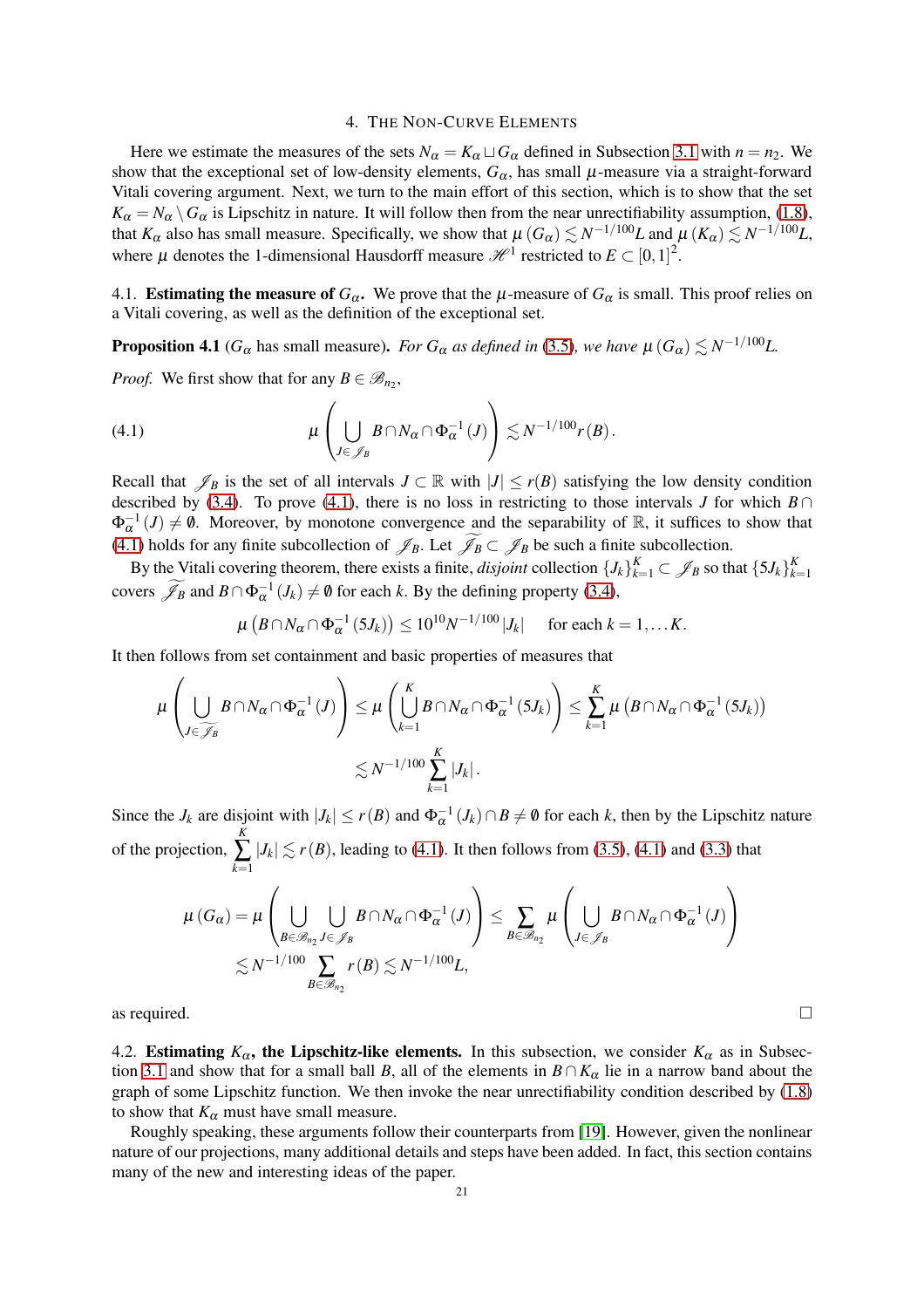We first briefly recall the setup given in Section [2.](#page-9-0) For any  $(x, \alpha) \in \mathscr{E}$ ,  $C_{x,\alpha}$  denotes the extended curve through *x* defined by

$$
C_{x,\alpha} = \Phi_{\alpha,+}^{-1} (\Phi_{\alpha}(x)) = (\alpha, \Phi_{\alpha}(x)) + \mathscr{C}_{+} = \{ (\alpha + t, x_2 - \varphi(x_1 - \alpha) + \varphi_{+}(t)) : t \in I_{+} \},
$$

where

 $\Phi_{\alpha}(x) = x_2 - \phi(x_1 - \alpha)$ , and  $\mathscr{C}_{+} = \{(t, \phi_{+}(t)) : t \in I_{+}\}.$ 

Moreover, *I* is a closed and bounded interval,  $\varphi$  is  $C^1$ ,  $|\varphi'|\leq 1$ , and  $\varphi'$  is  $\lambda$ -bilipschitz so that for any  $s,t \in I$ ,

$$
\lambda^{-1} |s-t| \leq |\varphi'(s) - \varphi'(t)| \leq \lambda |s-t|.
$$

The function  $\varphi_+$  extends  $\varphi$  to  $I_+$ , a  $\delta$ -neighborhood of *I*, and maintains all of these properties. For any  $(x, \alpha) \in \mathscr{E}$ ,  $\varphi_+(x_1 - \alpha) = \varphi(x_1 - \alpha)$ , so we may drop the cumbersome subscript notation in such settings. Plugging  $t = x_1 - \alpha$ , shows that  $x \in C_{x,\alpha}$  and that the slope of the tangent line to the curve  $C_{x,\alpha}$ at  $x = (x_1, x_2)$  is  $\varphi'(x_1 - \alpha)$ .

Let  $\omega_1^x$  denote the unit vector that points in the direction of the tangent vector,  $(1, \varphi'(x_1 - \alpha))$ , and let  $\omega_2^x$  be the clockwise rotation of  $\omega_1^x$  through an angle of  $\frac{\pi}{2}$ . Note that  $\omega_2$  corresponds to the vector  $\omega$  that appears in Lemma [2.1.](#page-11-3)

The ultimate aim of this section is to show that  $\mu(K_\alpha) \leq N^{-1/100}L$ . To this end, we fix a ball  $B \in \mathcal{B}_{n_2}$ , show that  $\mu$  ( $K_{\alpha} \cap B$ )  $\leq N^{-1/100} r(B)$ , and then sum over  $B \in \mathcal{B}_{n_2}$  and apply [\(3.3\)](#page-15-4) to reach the conclusion. Recall,  $B \in \mathcal{B}_{n_2}$  implies that  $r(B) \in [r_{n_2^-}, r_{n_2^+}]$ , where  $r(B)$  denotes the radius of *B*. For ease of notation, we write *n* instead of  $n_2$  within this section.

<span id="page-21-2"></span>**Remark 4.1.** As pointed out in the previous section,  $n_2 \gg 400$ . In particular, it follows from the sepa-ration of scales estimate in [\(1.7\)](#page-3-4) that  $r_n^{\pm} = r_{n_2}^{\pm} \le 2^{-400}$ . Moreover,  $r_{n-200}^{\pm} = r_{n_2-200}^{\pm} \le 2^{-200}$ .

The following technical lemma serves as the main tool in showing that points in  $K_\alpha$  are Lipschitz in nature.

**Lemma 4.2** ( $\Phi_{\alpha}$  cones). *Suppose*  $x \in B \cap K_{\alpha}$ *. For each*  $y \in B \cap K_{\alpha}$ *, it holds that* 

(4.2) 
$$
|(x - y) \cdot \omega_1^x| \le \frac{\lambda M}{200} |\Phi_{\alpha}(x) - \Phi_{\alpha}(y)| + \frac{1}{60} r_{n+2}^+.
$$

*Proof.* Recall that  $\omega_1^x = \frac{(1, \varphi'(x_1 - \alpha))}{\sqrt{1 + [\varphi'(x_1 - \alpha)]}}$  $\frac{(1, \varphi'(x_1-\alpha))}{1+[\varphi'(x_1-\alpha)]^2}$  and  $\omega_2^x = \frac{(\varphi'(x_1-\alpha),-1)}{\sqrt{1+[\varphi'(x_1-\alpha)]}}$  $\frac{\phi(x_1-\alpha)-1}{1+[\phi'(x_1-\alpha)]^2}$ . For the duration of this proof, we will drop the superscripts and simply write  $\omega_1$  and  $\omega_2$ , keeping in mind that the point *x* is fixed. For any point  $y = (y_1, y_2) \in \mathbb{R}^2$ ,

<span id="page-21-3"></span>
$$
y \cdot \omega_1 = \frac{y_1 + y_2 \varphi'(x_1 - \alpha)}{\sqrt{1 + [\varphi'(x_1 - \alpha)]^2}}
$$
 and  $y \cdot \omega_2 = \frac{y_1 \varphi'(x_1 - \alpha) - y_2}{\sqrt{1 + [\varphi'(x_1 - \alpha)]^2}}$ ,

so that

<span id="page-21-1"></span>(4.3) 
$$
y_1 = \frac{y \cdot \omega_1 + \varphi'(x_1 - \alpha)y \cdot \omega_2}{\sqrt{1 + [\varphi'(x_1 - \alpha)]^2}} \quad \text{and} \quad y_2 = \frac{\varphi'(x_1 - \alpha)y \cdot \omega_1 - y \cdot \omega_2}{\sqrt{1 + [\varphi'(x_1 - \alpha)]^2}}.
$$

We show that for all  $y \in B \cap N_\alpha$ , either  $|(x - y) \cdot \omega_1| \leq \frac{1}{60} r_{n+2}^+$  or

$$
|(x-y)\cdot\omega_1|\leq \frac{\lambda M}{200}|\Phi_{\alpha}(x)-\Phi_{\alpha}(y)|.
$$

Define the set

<span id="page-21-0"></span>
$$
(4.4) \qquad B_{\alpha} = \left\{ y \in B \cap N_{\alpha} : \left| (x - y) \cdot \omega_1 \right| > \frac{1}{60} r_{n+2}^+ \text{ and } \left| (x - y) \cdot \omega_1 \right| > \frac{\lambda M}{200} \left| \Phi_{\alpha} \left( x \right) - \Phi_{\alpha} \left( y \right) \right| \right\}.
$$

If  $B_\alpha = \emptyset$ , then we are done. So assume to the contrary that  $B_\alpha \neq \emptyset$  and set

(4.5) 
$$
R = \sup \left\{ |(x - y) \cdot \omega_1| : y \in B_\alpha \right\}.
$$

Since  $B_{\alpha}$  is assumed to be non-empty, then  $R > \frac{1}{60}r_{n+2}^+ > 0$ . Choose  $y \in B_{\alpha}$  so that  $|(x - y) \cdot \omega_1| \geq \frac{R}{2}$ . 22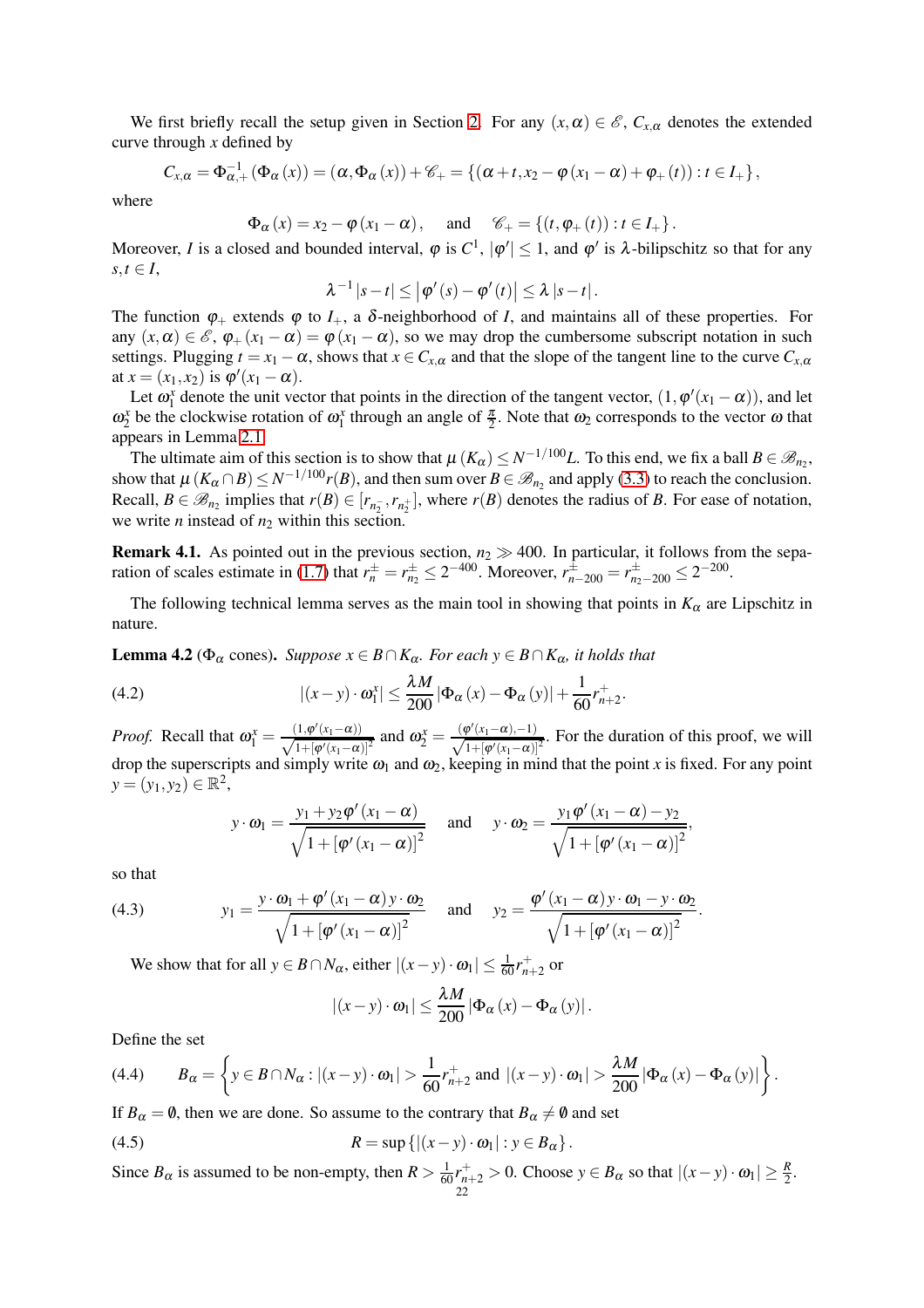By the definition of  $N_\alpha$  given in Subsection [3.1,](#page-15-3) we have the following bounds on the curve doublesectors (defined in [\(2.11\)](#page-11-0) and pictured in Figure [2\)](#page-11-2) about *x* and *y*:

$$
\mu\left(\left(\mathscr{X}_{x,\alpha}\left(r,M/10^4\right)\setminus \mathscr{X}_{x,\alpha}\left(r_{n+100}^{-},M/10^4\right)\right)\cap N_{\alpha}\right)\leq N^{-1/100}r/M,
$$

and

 $\mu\left(\left(\mathscr{X}_{\mathsf{y},\alpha}\left(\mathsf{r},M/10^4\right)\setminus \mathscr{X}_{\mathsf{y},\alpha}\left(\mathsf{r}_{n+100}^{-},M/10^4\right)\right) \cap N_{\alpha}\right) \leq N^{-1/100}r/M$ 

for all  $r_{n+100}^- \le r \le r_{n-100}^+$ . Thus, if we denote the union by

$$
Y_r = \left[\mathscr{X}_{x,\alpha}\left(r,M/10^4\right) \setminus \mathscr{X}_{x,\alpha}\left(r_{n+100}^{-},M/10^4\right)\right] \bigcup \left[\mathscr{X}_{y,\alpha}\left(r,M/10^4\right) \setminus \mathscr{X}_{y,\alpha}\left(r_{n+100}^{-},M/10^4\right)\right]
$$
\n
$$
= \bigcup_{e \in \{x,y\}} \left\{z \in C_{e,\alpha'} \subset \mathbb{R}^2 : \left|\alpha - \alpha'\right| \le \frac{10^4}{M} \text{ and } r_{n+100}^{-} \le |z - e| \le r\right\},\right\}
$$
\n(4.6)

then

(4.7) 
$$
\mu(Y_r \cap N_{\alpha}) \leq 2N^{-1/100} r/M
$$

for all  $r_{n+100}^- \le r \le r_{n-100}^+$ . We will use these bounds with the choice  $r = 5|(x-y) \cdot \omega_1|$  and note that this *r* is in the desired range.

We have arrived at the heart of the argument. The plan now is to define an interval *J* so that  $\Phi_{\alpha}(x), \Phi_{\alpha}(y) \in J$  and then to use the bound in [\(4.7\)](#page-22-0) to show that *J* is of low density relative to *B* and  $\alpha$ in the sense of Definition [3.3.](#page-16-4) This will imply that  $x \in G_\alpha$ . However, we assumed that  $x \in K_\alpha := N_\alpha \backslash G_\alpha$ , so this will give the desired contradiction.

Set  $w = \frac{100}{\lambda M} |(x - y) \cdot \omega_1|$  and define

<span id="page-22-5"></span><span id="page-22-0"></span>
$$
J = \left[\frac{\Phi_{\alpha}(x) + \Phi_{\alpha}(y)}{2} - w, \frac{\Phi_{\alpha}(x) + \Phi_{\alpha}(y)}{2} + w\right].
$$

Observe that  $\Phi_{\alpha}(x), \Phi_{\alpha}(y) \in J$  if and only if  $|\Phi_{\alpha}(x) - \Phi_{\alpha}(y)| \leq \frac{200}{\lambda M} |(x - y) \cdot \omega_1|$ . Since  $y \in B_{\alpha}$ , see [\(4.4\)](#page-21-0), then this clearly holds.

We next verify that

$$
\Phi_{\alpha}^{-1}(5J) \cap B \cap N_{\alpha} \subset Y_r \cap N_{\alpha}.
$$

Choose an arbitrary point  $z \in \Phi_{\alpha}^{-1}(5J) \cap B \cap N_{\alpha}$ . Since *z* belongs to the strip  $\Phi_{\alpha}^{-1}(5J)$ , we have  $|\Phi_{\alpha}(z) - \Phi_{\alpha}(z)|$  $\Phi_{\alpha}(x)+\Phi_{\alpha}(y)$  $\left|\frac{\Delta \Phi_{\alpha}(y)}{2}\right| \le 5w$ . It follows from the triangle inequality and the bound from above that

<span id="page-22-1"></span>
$$
(4.9) \quad |\Phi_{\alpha}(x) - \Phi_{\alpha}(z)| \le \left|\frac{\Phi_{\alpha}(x) + \Phi_{\alpha}(y)}{2} - \Phi_{\alpha}(z)\right| + \frac{|\Phi_{\alpha}(x) - \Phi_{\alpha}(y)|}{2} \le 6w = \frac{600}{\lambda M} |(x - y) \cdot \omega_{1}|.
$$

The same bound holds for  $|\Phi_{\alpha}(y)-\Phi_{\alpha}(z)|$ .

If  $z \notin B_\alpha$ , then by [\(4.4\)](#page-21-0) either  $|(x-z) \cdot \omega_1| \leq \frac{1}{60} r_{n+2}^+ < |(x-y) \cdot \omega_1|$  or

<span id="page-22-2"></span>
$$
|(x-z)\cdot\omega_1|\leq \frac{\lambda M}{200}|\Phi_{\alpha}(x)-\Phi_{\alpha}(z)|\leq 3|(x-y)\cdot\omega_1|.
$$

If  $z \in B_\alpha$ , then  $|(x - z) \cdot \omega_1| \le R \le 2|(x - y) \cdot \omega_1|$ . In every case,

$$
|(4.10) \quad |(x-z)\cdot\omega_1|\leq 3|(x-y)\cdot\omega_1|,
$$

and then the triangle inequality shows that

<span id="page-22-4"></span>(4.11) 
$$
|(y-z)\cdot\omega_1|\leq |(x-y)\cdot\omega_1|+|(x-z)\cdot\omega_1|\leq 4|(x-y)\cdot\omega_1|.
$$

Now, either  $|(x-z) \cdot \omega_1| \ge \frac{1}{2} |(x-y) \cdot \omega_1|$  or  $|(y-z) \cdot \omega_1| \ge \frac{1}{2} |(x-y) \cdot \omega_1|$ . Assume first that  $|(x-z) \cdot \omega_1| \ge$ 1  $\frac{1}{2} |(x-y) \cdot \omega_1|$ . We will show that *z* lies in a small curve sector about *x*. In particular, we verify that

<span id="page-22-3"></span>
$$
(4.12) \t z \in \left(\mathscr{X}_{x,\alpha}\left(5\left|(x-y)\cdot\omega_1\right|,M/10^4\right)\setminus \mathscr{X}_{x,\alpha}\left(r_{n+100}^-,M/10^4\right)\right)\cap N_{\alpha},
$$

which will imply that  $z \in Y_r \cap N_\alpha$  for  $r = 5|(x - y) \cdot \omega_1|$ .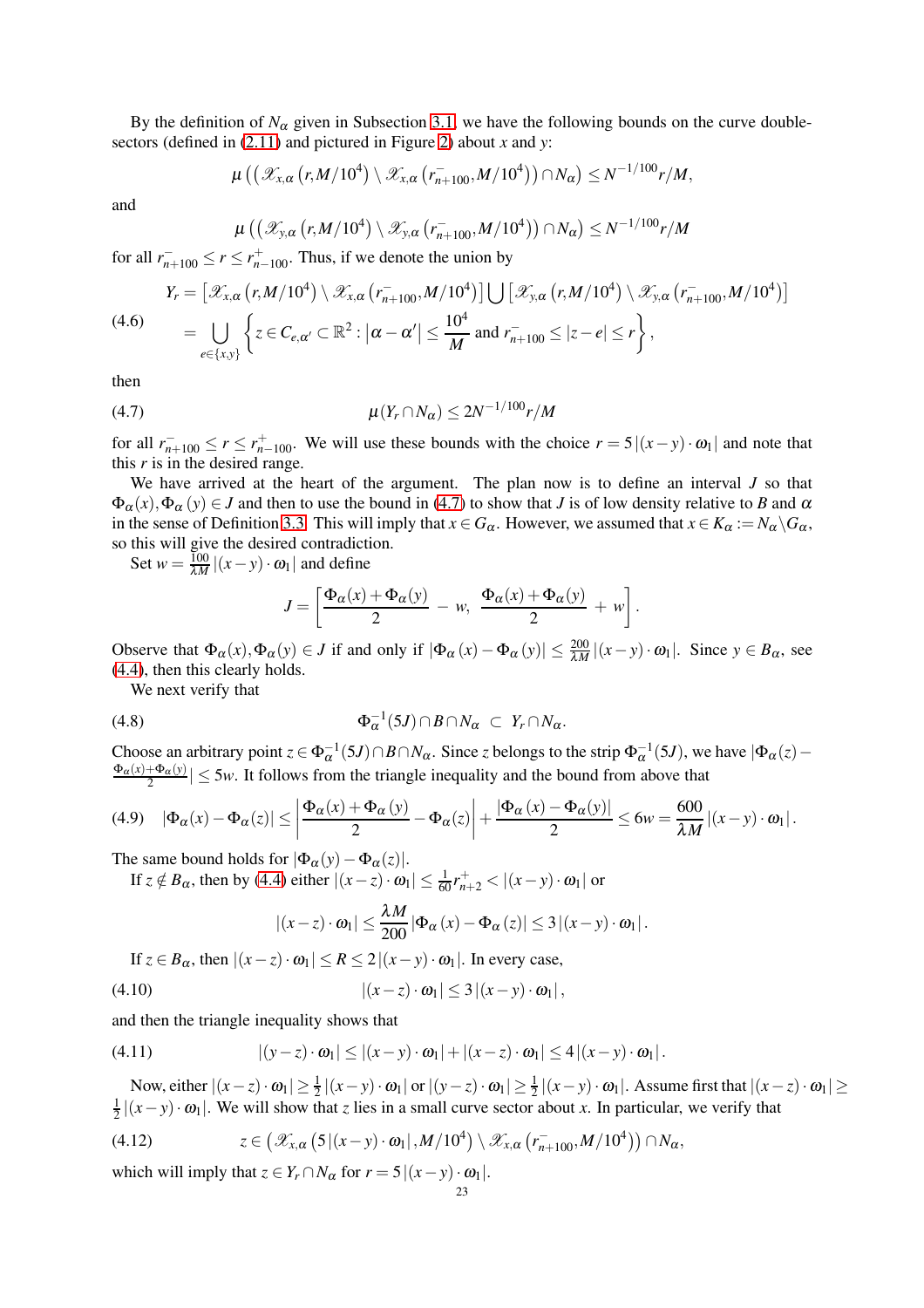Since  $x, z \in \mathcal{E}$ , then  $x_1 - \alpha$  and  $z_1 - \alpha \in I$ , so the mean value theorem shows that for some  $h \in I$ between  $x_1 - \alpha$  and  $z_1 - \alpha$ ,

$$
\Phi_{\alpha}(x) - \Phi_{\alpha}(z) = x_2 - \varphi(x_1 - \alpha) - z_2 + \varphi(z_1 - \alpha) = (x_2 - z_2) - \varphi'(h)(x_1 - z_1)
$$
  
= 
$$
\frac{\varphi'(x_1 - \alpha)(x - z) \cdot \omega_1 - (x - z) \cdot \omega_2}{\sqrt{1 + [\varphi'(x_1 - \alpha)]^2}} - \varphi'(h) \frac{(x - z) \cdot \omega_1 + \varphi'(x_1 - \alpha)(x - z) \cdot \omega_2}{\sqrt{1 + [\varphi'(x_1 - \alpha)]^2}},
$$

where we have used [\(4.3\)](#page-21-1) with *y* replaced by  $x - z$ . Simplifying this expression shows that

<span id="page-23-1"></span>(4.13) 
$$
(\Phi_{\alpha}(x) - \Phi_{\alpha}(z)) \sqrt{1 + [\varphi'(x_1 - \alpha)]^2} = [\varphi'(x_1 - \alpha) - \varphi'(h)] (x - z) \cdot \omega_1 - [1 + \varphi'(x_1 - \alpha) \varphi'(h)] (x - z) \cdot \omega_2,
$$

and in particular

<span id="page-23-0"></span>(4.14) 
$$
\left|1+\varphi'(x_1-\alpha)\,\varphi'(h)\right|\left|(x-z)\cdot\omega_2\right|\leq \left|\Phi_{\alpha}(x)-\Phi_{\alpha}(z)\right|\sqrt{1+\left[\varphi'(x_1-\alpha)\right]^2} + \left|\varphi'(x_1-\alpha)-\varphi'(h)\right|\left|(x-z)\cdot\omega_1\right|.
$$

To bound the left-hand-side of [\(4.14\)](#page-23-0) from below, observe that  $1 - 2\lambda r_n^+ \leq |1 + \varphi'(x_1 - \alpha)\varphi'(h)|$ . Indeed,

$$
1 - 2\lambda r_n^+ \le 1 - \left| \left( \varphi'(x_1 - \alpha) - \varphi'(h) \right) \varphi'(x_1 - \alpha) \right|
$$
  
\n
$$
\le 1 - \left( \varphi'(x_1 - \alpha) - \varphi'(h) \right) \varphi'(x_1 - \alpha)
$$
  
\n
$$
\le 1 - \left( \varphi'(x_1 - \alpha) - \varphi'(h) \right) \varphi'(x_1 - \alpha) + \left[ \varphi'(x_1 - \alpha) \right]^2
$$
  
\n
$$
= 1 + \varphi'(h) \varphi'(x_1 - \alpha),
$$

where we have used  $|\varphi'(x_1 - \alpha) - \varphi'(h)| |\varphi'(x_1 - \alpha)| \leq |\varphi'(x_1 - \alpha) - \varphi'(h)| \leq \lambda |x_1 - z_1| \leq 2\lambda r_n^+$ .

To bound the right-hand-side of [\(4.14\)](#page-23-0) from above, we use [\(4.9\)](#page-22-1) and the assumption that  $|(x - y) \cdot \omega_1|$  $2|(x-z)\cdot\omega_1|$  to see that

$$
\begin{split} & |\Phi_{\alpha}(x) - \Phi_{\alpha}(z)| \sqrt{1 + [\varphi'(x_1 - \alpha)]^2} + |\varphi'(x_1 - \alpha) - \varphi'(h)| |(x - z) \cdot \omega_1| \\ & \leq \frac{600\sqrt{2}}{\lambda M} |(x - y) \cdot \omega_1| + 2\lambda r_n^+ |(x - z) \cdot \omega_1| \\ & \leq \left(\frac{1200\sqrt{2}}{\lambda M} + 2\lambda r_n^+ \right) |(x - z) \cdot \omega_1|, \end{split}
$$

where we recall that  $|\varphi'| \leq 1$ .

Putting the upper and lower bounds for the expression in [\(4.14\)](#page-23-0) together, we deduce that

$$
(1-2\lambda r_n^+)(x-z)\cdot\omega_2\vert\leq \left(\frac{1200\sqrt{2}}{\lambda M}+2\lambda r_n^+\right)\vert(x-z)\cdot\omega_1\vert.
$$

Remarks [2.1](#page-9-1) and [4.1](#page-21-2) imply that  $2\lambda r_n^+ \leq 2^{-364}$  from which we conclude that

$$
|(x-z)\cdot\omega_2|\leq \frac{2000}{\lambda M}|(x-z)\cdot\omega_1|.
$$

Recalling the definition of *M* from [\(3.19\)](#page-19-1), another application of Remarks [2.1](#page-9-1) and  $\frac{4.1 \text{ implies that } \frac{2\lambda}{M}}{=}$  $2 \cdot 10^{-4} r_{n-200}^{-} \lambda \leq 2^{-164} 10^{-4}$ . Letting  $c_1$  be as in Lemma [2.1,](#page-11-3) it follows that  $\frac{c_1}{\lambda}$ s 8  $\sqrt{ }$  $1+\left(1+\frac{2\lambda}{M}\right)$  $\setminus^2$ ≤ 5. Therefore,

$$
|(x-z)\cdot\omega_2|\leq \frac{2000}{\lambda M}|(x-z)\cdot\omega_1|=\frac{c_1}{\lambda}\frac{2000}{c_1M}|(x-z)\cdot\omega_1|\leq \frac{10^4}{c_1M}|x-z|.
$$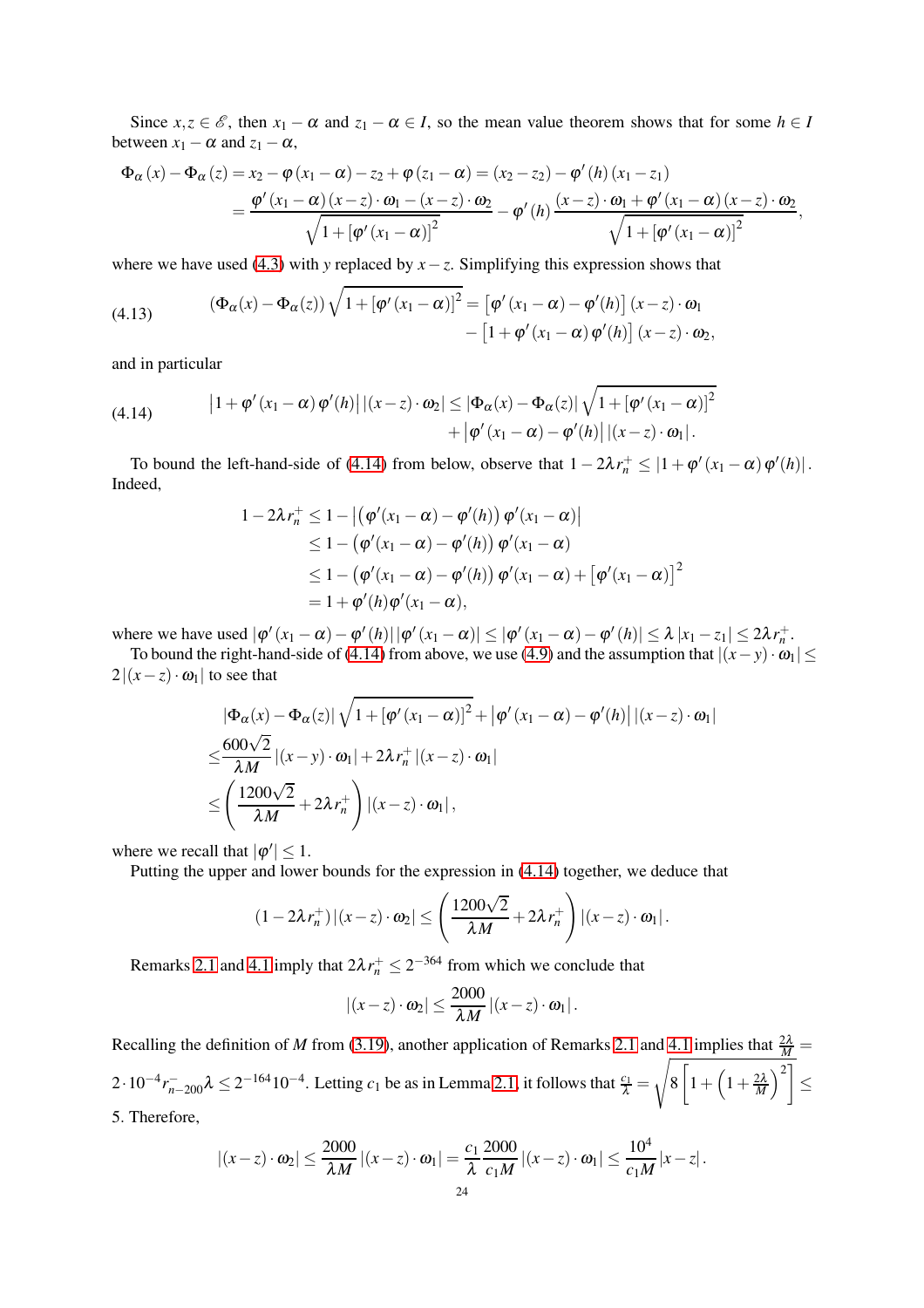Moreover, by the assumption that  $|(z-x) \cdot \omega_1| \ge \frac{1}{2} |(y-x) \cdot \omega_1|$ , since  $y \in B_\alpha$ , and by the scale-separation assumption, we have

$$
|x-z| \ge |(z-x) \cdot \omega_1| \ge \frac{1}{2} |(y-x) \cdot \omega_1| > \frac{1}{120} r_{n+2}^+ > r_{n+100}^-
$$

and

$$
|x-z|=\sqrt{\left|(x-z)\cdot\omega_1\right|^2+\left|(x-z)\cdot\omega_2\right|^2}\leq\sqrt{1+\left(\frac{2000}{\lambda M}\right)^2}\left|(x-z)\cdot\omega_1\right|\leq 5\left|(x-y)\cdot\omega_1\right|,
$$

where we have used [\(4.10\)](#page-22-2). In particular,  $z \in X_{x,\omega_2} (5|(x-y) \cdot \omega_1 |, c_1M/10^4) \setminus B_{r_{n+100}^-}(x)$ . Since  $\lambda \leq 2^{35}$ , then  $\lambda^2 10^5 < 2^{87} < 2^{199}$ , and we see that

$$
r = 5 |(x - y) \cdot \omega_1| \le 5 |x - y| \le 10r_n^+ \le \frac{r_{n-200}^-}{2\lambda^2 10^4} = \frac{1}{2\lambda^2 M}
$$

.

Furthermore, since  $M > 10^5$  (see Definition [3.1\)](#page-15-1) and  $r = 5|(x-y) \cdot \omega_1| \le 5|x-y| \le 10r_n^+ < 2^{-196}$ , then

$$
\delta = 10^{-5} + 2^{-100} \ge \frac{1}{M} + r.
$$

Then we can use the second containment in Lemma [2.1](#page-11-3) to deduce that [\(4.12\)](#page-22-3) holds.

On the other hand, if  $|(y-z) \cdot \omega_1| \ge \frac{1}{2}|(x-y) \cdot \omega_1|$ , then we may repeat the arguments from above with *y* in place of *x* to show that  $|(y-z) \cdot \omega_2| \le \frac{10^4}{c_1 M} |y-z|, |y-z| \ge r_{n+100}^{\text{-}}$ , and  $|y-z| \le 5 |(x-y) \cdot \omega_1|$ , where the last inequality uses  $(4.11)$ . Then we use Lemma [2.1](#page-11-3) again to deduce that

$$
z\in \left(\mathscr{X}_{y,\alpha}\left(5\left|(x-y)\cdot\omega_1\right|,M/10^4\right)\setminus \mathscr{X}_{y,\alpha}\left(r_{n+100}^-,M/10^4\right)\right)\cap N_{\alpha}.
$$

It follows that [\(4.8\)](#page-22-5) holds with  $r = 5|(x - y) \cdot \omega_1|$ . Therefore,

$$
\mu\left(\Phi_{\alpha}^{-1}(5J) \cap B \cap N_{\alpha}\right) \leq \mu\left(Y_{5|(x-y)\cdot\omega_{1}|} \cap N_{\alpha}\right) \leq 10N^{-1/100} |(x-y)\cdot\omega_{1}| / M = \frac{\lambda}{20}N^{-1/100} |J|
$$
  

$$
\leq 10^{10}N^{-1/100} |J|,
$$

where we have used that  $\lambda \leq 2^{35} \leq 2 \cdot 10^{11}$ . This shows that *J* is low density relative to *B* and  $\alpha$  from which we deduce that  $x \in G_\alpha$ . As this is a contradiction to the assumption that  $x \in K_\alpha$ , the proof is complete.  $\Box$ complete.  $\Box$ 

Now we use a Taylor approximation to straighten out the previous result.

<span id="page-24-0"></span>**Corollary 4.3** (Standard cones). *Suppose*  $x \in B \cap K_\alpha$ *. For each*  $y \in B \cap K_\alpha$ *, it holds that* 

(4.15) 
$$
|(x-y) \cdot \omega_1^x| \le \frac{\lambda M}{50} |(x-y) \cdot \omega_2^x| + \frac{1}{30} r_{n+2}^+.
$$

*Proof.* As in the previous proof, we will drop the superscripts and simply write  $\omega_1$  and  $\omega_2$ , keeping in mind that the point *x* is fixed. As in the display preceding [\(4.13\)](#page-23-1), there exists an  $h \in I$  between  $x_1 - \alpha$ and  $y_1 - \alpha$  so that

$$
\Phi_{\alpha}(x) - \Phi_{\alpha}(y) = \frac{\varphi'(x_1 - \alpha) - \varphi'(h)}{\sqrt{1 + [\varphi'(x_1 - \alpha)]^2}} (x - y) \cdot \omega_1 - \frac{1 + \varphi'(x_1 - \alpha) \varphi'(h)}{\sqrt{1 + [\varphi'(x_1 - \alpha)]^2}} (x - y) \cdot \omega_2
$$

and then, by the Lipschitz condition on  $\varphi'$  in [\(2.2\)](#page-9-2),

 $|\Phi_{\alpha}(x) - \Phi_{\alpha}(y)| \leq \lambda |x_1 - y_1| |(x - y) \cdot \omega_1| + 2 |(x - y) \cdot \omega_2|.$ 

Substituting this bound into [\(4.2\)](#page-21-3) and bounding  $|x-y| \leq 2r_n^+$  shows that

$$
|(x-y)\cdot\omega_1|\leq \frac{\lambda M}{100}\lambda r_n^+|(x-y)\cdot\omega_1|+\frac{\lambda M}{100}|(x-y)\cdot\omega_2|+\frac{1}{60}r_{n+2}^+.
$$

Observe that  $\frac{M}{100} \lambda^2 r_n^+ = 10^2 \lambda^2 \frac{r_n^+}{r_{n-200}^-} \leq 2^{-123} \ll \frac{1}{2}$ , where we have used [\(3.19\)](#page-19-1), Remark [2.1,](#page-9-1) and [\(1.7\)](#page-3-4). Thus, we may rearrange to reach the conclusion.  $\Box$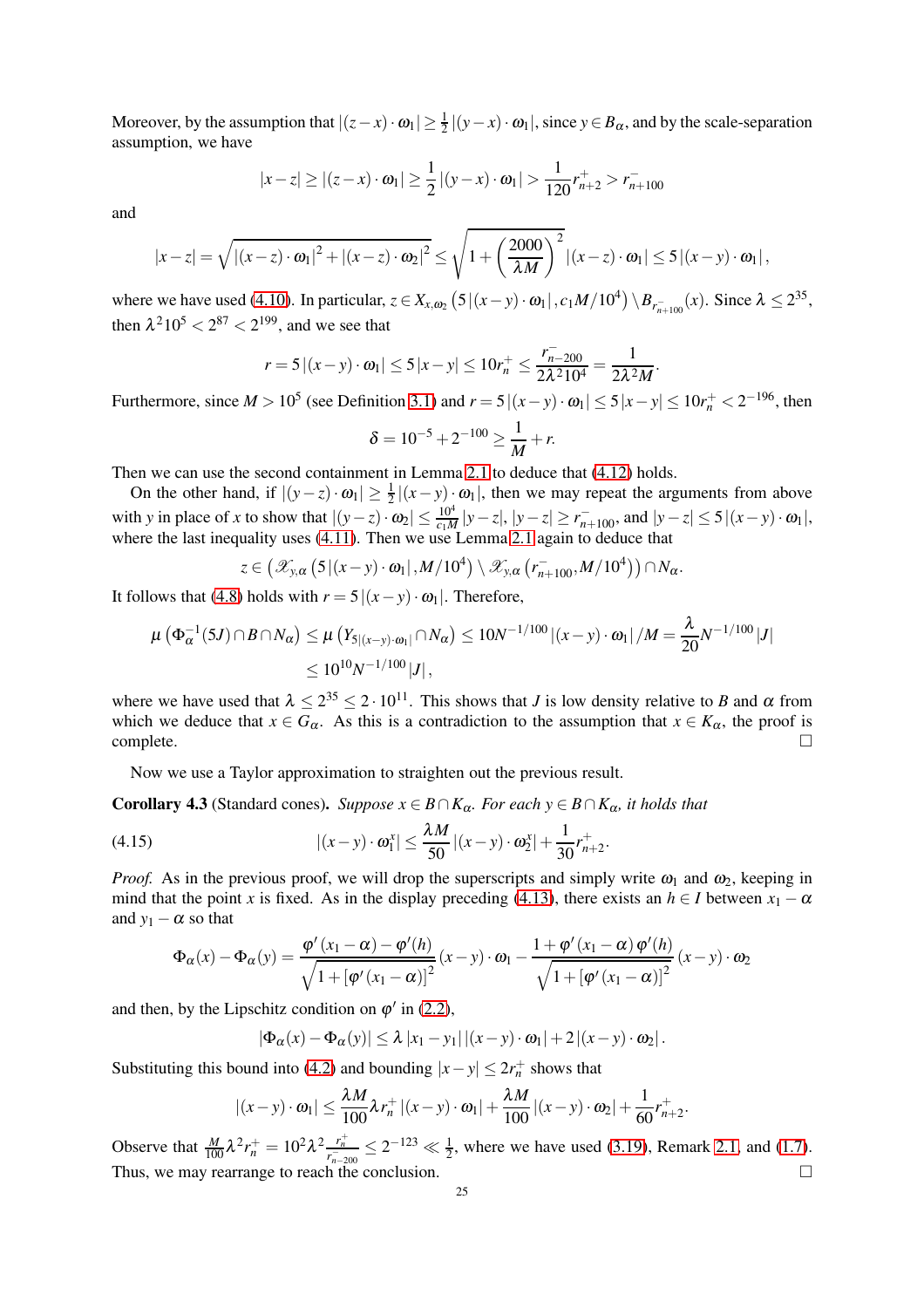And here we show that this Lipschitz-result is independent of the basis vector we choose. See Figure [5](#page-25-0) for an illustration of this result.



<span id="page-25-0"></span>FIGURE 5. Corollary [4.4](#page-25-1) shows that any point  $z \in K_\alpha$  can lie in the non-shaded region around *y*.

<span id="page-25-1"></span>Corollary 4.4 (Standard cones with arbitrary basis). *Fix*  $x \in B \cap K_\alpha$ *. For each y,*  $z \in B \cap K_\alpha$ *, it holds that* 

(4.16) 
$$
|(y-z) \cdot \omega_1^x| \le \frac{\lambda M}{10} |(y-z) \cdot \omega_2^x| + \frac{1}{10} r_{n+2}^+.
$$

*Proof.* Recall that for any point  $x \in B \cap N_\alpha$ ,  $\omega_1^x = \frac{(1, \phi'(x_1 - \alpha))}{\sqrt{1 + [\omega'(x_1 - \alpha)]}}$  $\frac{(1,φ'(x_1-α))}{1+[φ'(x_1-α)]^2}$  and  $\omega_2^x = \frac{(\phi'(x_1-α),-1)}{\sqrt{1+[φ'(x_1-α)]}}$  $\frac{\rho(x_1-\alpha)-1}{1+[\varphi'(x_1-\alpha)]^2}$ . As we will be switching bases, we maintain the superscript notation. Observe that

<span id="page-25-2"></span>
$$
|(y-z)\cdot \omega_1^x| = \left|(y-z)\cdot \frac{(1,\varphi'(y_1-\alpha)+\varphi'(x_1-\alpha)-\varphi'(y_1-\alpha))}{\sqrt{1+[\varphi'(x_1-\alpha)]^2}}\right|
$$
  
\n
$$
\leq |(y-z)\cdot \omega_1^y| \sqrt{\frac{1+[\varphi'(y_1-\alpha)]^2}{1+[\varphi'(x_1-\alpha)]^2}} + |(y-z)\cdot \frac{(0,\varphi'(x_1-\alpha)-\varphi'(y_1-\alpha))}{\sqrt{1+[\varphi'(x_1-\alpha)]^2}}|
$$
  
\n
$$
\leq \sqrt{2}|(y-z)\cdot \omega_1^y| + \lambda |x_1-y_1||y_2-z_2|
$$
  
\n
$$
\leq \sqrt{2}|(y-z)\cdot \omega_1^y| + 2\lambda r_n^+ \left|\frac{\varphi'(x_1-\alpha)(y-z)\cdot \omega_1^x - (y-z)\cdot \omega_2^x}{\sqrt{1+[\varphi'(x_1-\alpha)]^2}}\right|
$$
  
\n
$$
\leq \sqrt{2}|(y-z)\cdot \omega_1^y| + 2\lambda r_n^+ |(y-z)\cdot \omega_1^x| + 2\lambda r_n^+ |(y-z)\cdot \omega_2^x|,
$$

where we have used [\(4.3\)](#page-21-1) with *y* replaced by *y*−*z* to rewrite *y*<sub>2</sub> − *z*<sub>2</sub>. Combining this with Corollary [4.3](#page-24-0) shows that

$$
\begin{aligned} \left| (y-z) \cdot \omega_1^x \right| &\leq \sqrt{2} \left( \frac{\lambda M}{50} \left| (y-z) \cdot \omega_2^y \right| + \frac{1}{30} r_{n+2}^+ \right) + 2 \lambda r_n^+ \left| (y-z) \cdot \omega_1^x \right| + 2 \lambda r_n^+ \left| (y-z) \cdot \omega_2^x \right| \\ &\leq \frac{\sqrt{2} \lambda M}{50} \left| (y-z) \cdot \omega_2^y \right| + 2 \lambda r_n^+ \left| (y-z) \cdot \omega_1^x \right| + 2 \lambda r_n^+ \left| (y-z) \cdot \omega_2^x \right| + \frac{1}{20} r_{n+2}^+ .\end{aligned}
$$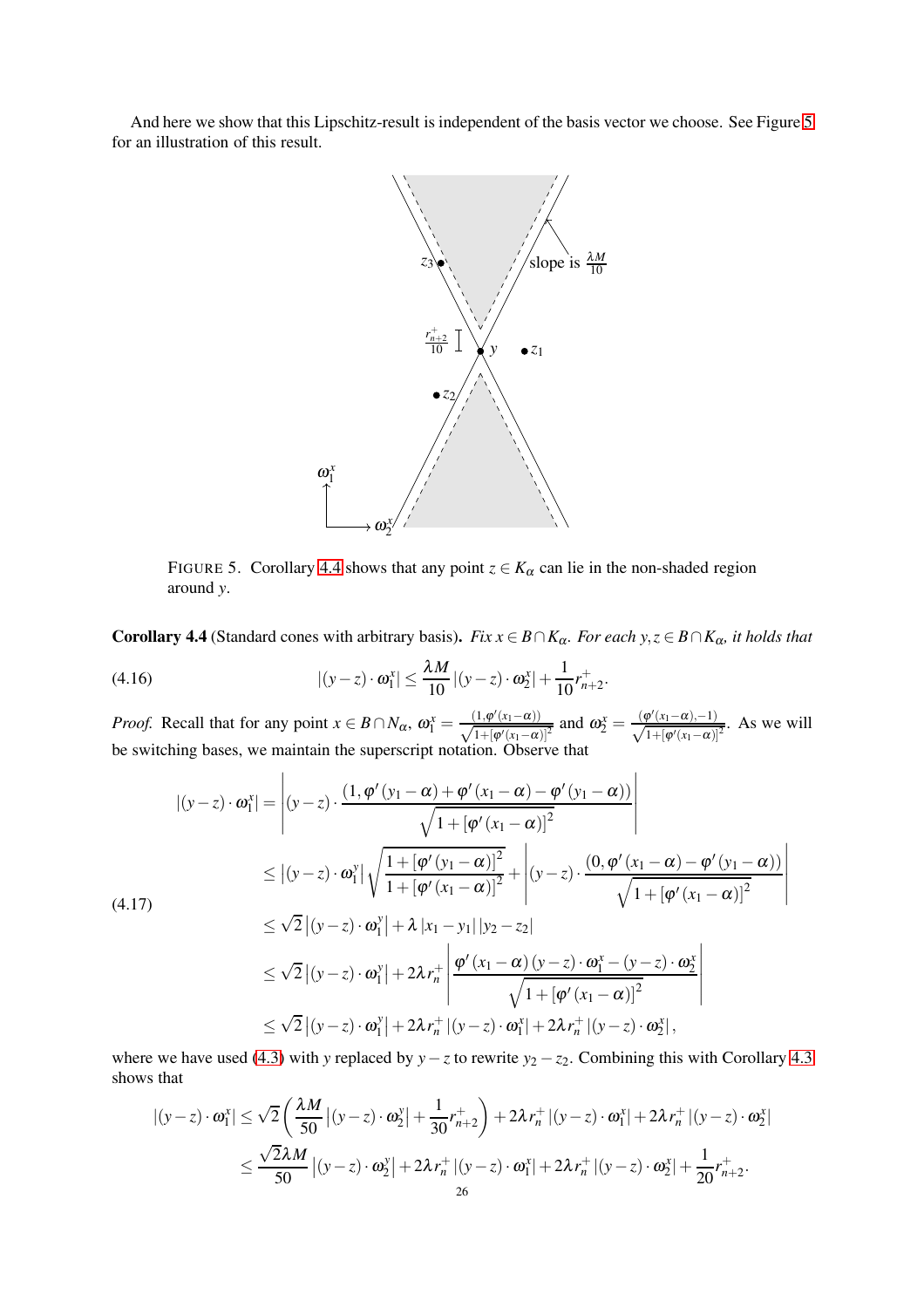A similar computation to [\(4.17\)](#page-25-2) shows that

$$
\begin{split}\n\left| (y-z) \cdot \omega_2^{\mathrm{y}} \right| &= \left| (y-z) \cdot \frac{\left( \varphi' (x_1 - \alpha) + \varphi' (y_1 - \alpha) - \varphi' (x_1 - \alpha) , -1 \right)}{\sqrt{1 + \left[ \varphi' (y_1 - \alpha) \right]^2}} \right| \\
&\leq \left| (y-z) \cdot \omega_2^{\mathrm{x}} \right| \sqrt{\frac{1 + \left[ \varphi' (x_1 - \alpha) \right]^2}{1 + \left[ \varphi' (y_1 - \alpha) \right]^2}} + \left| (y-z) \cdot \frac{\left( \varphi' (y_1 - \alpha) - \varphi' (x_1 - \alpha) , 0 \right)}{\sqrt{1 + \left[ \varphi' (y_1 - \alpha) \right]^2}} \right| \\
&\leq \sqrt{2} \left| (y-z) \cdot \omega_2^{\mathrm{x}} \right| + 2\lambda r_n^+ \left| (y-z) \cdot \omega_1^{\mathrm{x}} \right| + 2\lambda r_n^+ \left| (y-z) \cdot \omega_2^{\mathrm{x}} \right|. \n\end{split}
$$

Substituting this bound into the previous expression gives

$$
\begin{split} |(y-z)\cdot\omega_1^x| &\leq \frac{\sqrt{2}\lambda M}{50} \left(\sqrt{2}|(y-z)\cdot\omega_2^x|+2\lambda r_n^+|(y-z)\cdot\omega_1^x|+2\lambda r_n^+|(y-z)\cdot\omega_2^x|\right) \\ &+2\lambda r_n^+|(y-z)\cdot\omega_1^x|+2\lambda r_n^+|(y-z)\cdot\omega_2^x|+\frac{1}{20}r_{n+2}^+\\ &\leq \left[\frac{\lambda M}{25}+2\lambda r_n^+\left(\frac{\lambda M}{35}+1\right)\right]|(y-z)\cdot\omega_2^x|+2\lambda r_n^+\left(\frac{\lambda M}{35}+1\right)|(y-z)\cdot\omega_1^x|+\frac{1}{20}r_{n+2}^+.\end{split}
$$

Observe that  $2\lambda r_n^+$  $\left(\frac{\lambda M}{35}+1\right)=2\lambda r_n^+$  $\int \frac{\lambda 10^4}{\lambda 10^4}$  $rac{\lambda 10^4}{35r_{n-200}^-}+1$   $\leq 2^{10}\lambda^2 \frac{r_n^+}{r_{n-200}^-} \leq 2^{-120}$ , where we have used [\(3.19\)](#page-19-1), Remark [2.1,](#page-9-1) and [\(1.7\)](#page-3-4). In particular,  $2\lambda r_n^+$  $\left(\frac{\lambda M}{35}+1\right)$  $\leq \frac{1}{2} \leq \frac{\lambda M}{100}$ , and then

$$
|(y-z) \cdot \boldsymbol{\omega}_1^x| \le \frac{\lambda M}{10} |(y-z) \cdot \boldsymbol{\omega}_2^x| + \frac{1}{10} r_{n+2}^+,
$$

as required.  $\Box$ 

We now define a piecewise linear function and use Corollary [4.4](#page-25-1) to show that it is Lipschitz with an appropriate constant. Recall that *B* is a ball with radius  $r \in [r_{n_1}^-, r_n^+]$ . For fixed  $x \in B \cap K_\alpha$ , let  $\omega_1 = \omega_1^x$ and  $\omega_2 = \omega_2^x$ , so that  $(\omega_1, \omega_2)$  defines a frame on *B*. Set  $w = \frac{7r_{n+2}^+}{4\lambda M}$ , then divide *B* into strips *S* of width *w* that are parallel to the direction  $\omega_1$ . There will be on the order of  $r(B)/w$  strips in this collection. Next we select and name a subset of the strips from the collection so that at least half of them are non-empty.

When we say that a strip *S* is *to the left of* a strip *T*, we mean with respect to the direction  $\omega_2$ . That is, for any  $y \in S$  and any  $z \in T$ ,  $y \cdot \omega_2 \leq z \cdot \omega_2$ . Similarly, we say that *T* is *to the right of S* if *S* is to the left of *T*. If we say that *S abuts T*, then we mean that *S* and *T* are adjacent strips, meaning that they share a boundary line that runs parallel to  $\omega_1$ .

Starting from the leftmost strip in our collection and moving to the right, let  $S_1^-$  denote the first strip for which  $S_1^- \cap K_\alpha \neq \emptyset$ . Let  $S_1^+$  denote the strip that abuts and is to the right of  $S_1^-$ . Let  $S_2^-$  denote the next strip that is to the right of  $S_1^+$  for which  $S_2^- \cap K_\alpha \neq \emptyset$ . Set  $S_2^+$  to be the strip that abuts and is to the right of *S*<sub>2</sub>. Continuing on, we have a collection of strips  $\left\{ S_i^- \right\}_{i=1}^N$  for which  $S_i^- \cap K_\alpha \neq \emptyset$  for each  $i = 1, \ldots, N$ . We also have a collection  $\left\{ S_i^+ \right\}_{i=1}^N$  so that  $S_i^+$  abuts and is to the right of  $S_i^-$  for each  $i = 1, ..., N$ .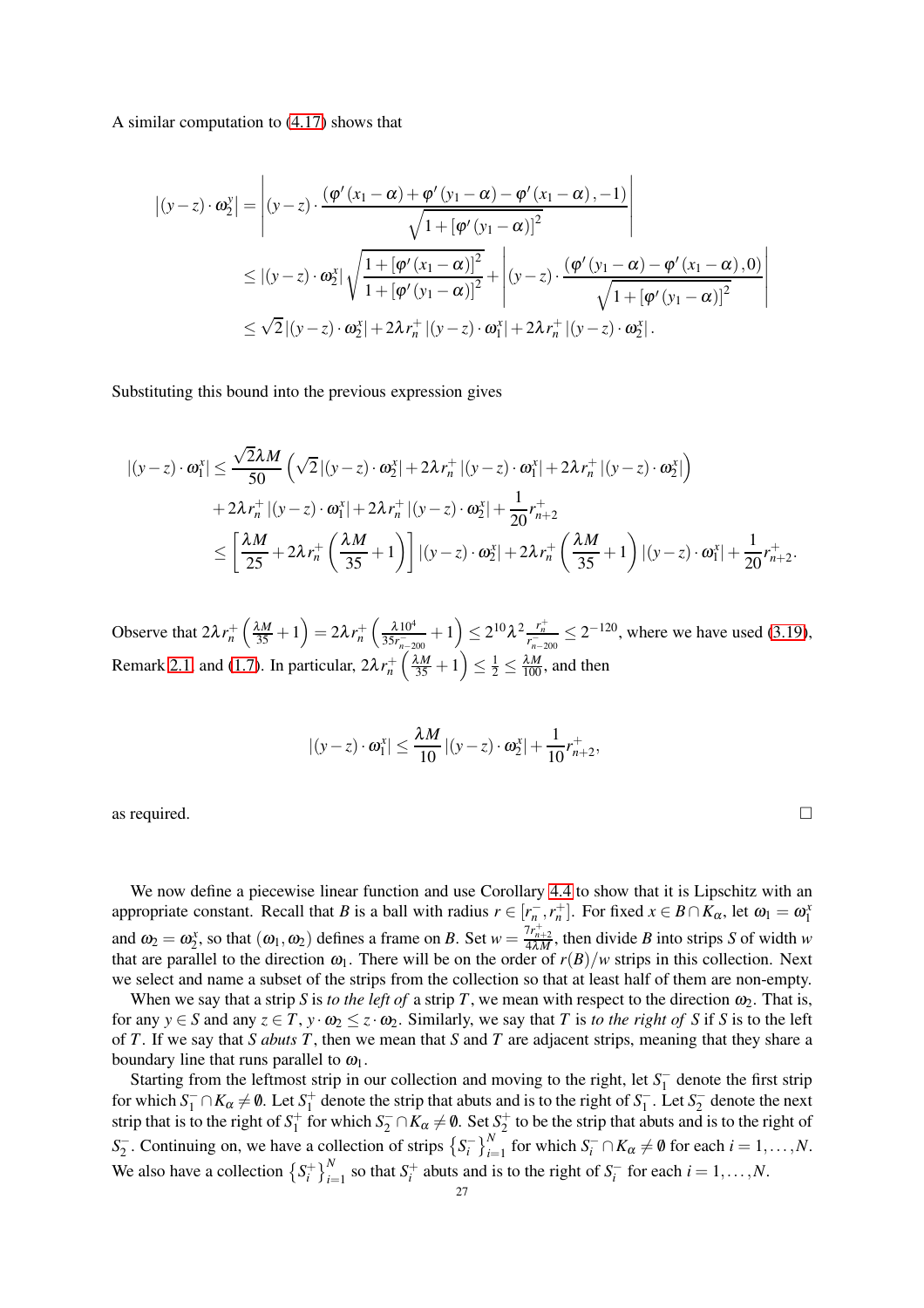

FIGURE 6. When *B* is divided into strips, each  $S_i^-$  is non-empty, while  $S_i^+$  is immediately to the right and could be empty. Points  $y_i$  are chosen from each  $S_i^-$ , then connected to make the graph of  $F$ ,  $G(F)$ . The neighborhood of the graph,  $N(F)$ , is the shaded region.

Now we use a selection of points from  $\left\{S_i^-\right\}_{i=1}^N$  to define a piecewise linear function. For each  $i = 1, \ldots, N$ , choose a point  $y_i \in S_i^- \cap K_\alpha$ . By connecting these points with straight lines, we define a piecewise linear function over the interval  $U := B \cdot \omega_2$ :

<span id="page-27-0"></span>(4.18) 
$$
F(t) = \begin{cases} y_1 \cdot \omega_1 & t \le y_1 \cdot \omega_2 \\ y_i \cdot \omega_1 + \frac{(y_{i+1} - y_i) \cdot \omega_1}{(y_{i+1} - y_i) \cdot \omega_2} (t - y_i \cdot \omega_2) & y_i \cdot \omega_2 < t \le y_{i+1} \cdot \omega_2 \\ y_N \cdot \omega_1 & t > y_N \cdot \omega_2 \end{cases}
$$

Note that, by construction,  $(y_{i+1} - y_i) \cdot \omega_2 \geq w$  for each  $i = 2, ..., N$ . We use  $m_i$  to denote the slope over the *i*<sup>th</sup> interval. That is,

<span id="page-27-1"></span>.

.

$$
(4.19) \t\t m_i = \frac{(y_{i+1} - y_i) \cdot \omega_1}{(y_{i+1} - y_i) \cdot \omega_2}
$$

We first observe that *F* is Lipschitz.

<span id="page-27-3"></span>Lemma 4.5 (Lipschitz function). *The function F defined in* [\(4.18\)](#page-27-0) *is Lipschitz continuous with constant at most*  $\frac{11\lambda M}{70}$ .

*Proof.* Since *F* is piecewise linear, we simply need to find an upper bound for each of the slopes  $m_i$ defined in [\(4.19\)](#page-27-1). Observe that by Corollary [4.4,](#page-25-1)

<span id="page-27-2"></span>
$$
(4.20) \t|m_i| = \left|\frac{(y_{i+1} - y_i) \cdot \omega_1}{(y_{i+1} - y_i) \cdot \omega_2}\right| \le \left|\frac{\frac{\lambda M}{10} (y_{i+1} - y_i) \cdot \omega_2 + \frac{r_{n+2}^+}{10}}{(y_{i+1} - y_i) \cdot \omega_2}\right| \le \frac{\lambda M}{10} + \frac{r_{n+2}^+}{10w} = \frac{11\lambda M}{70},
$$

where we have used the lower bound on the denominator. This shows that *F* is  $\frac{11\lambda M}{70}$ -Lipschitz, as required.  $\Box$ 

Now we'll show that all points in  $B \cap K_\alpha$  lie in a small region around the graph of *F*. Let

$$
G(F) = \{t\omega_2 + F(t)\omega_1 : t \in U\},\
$$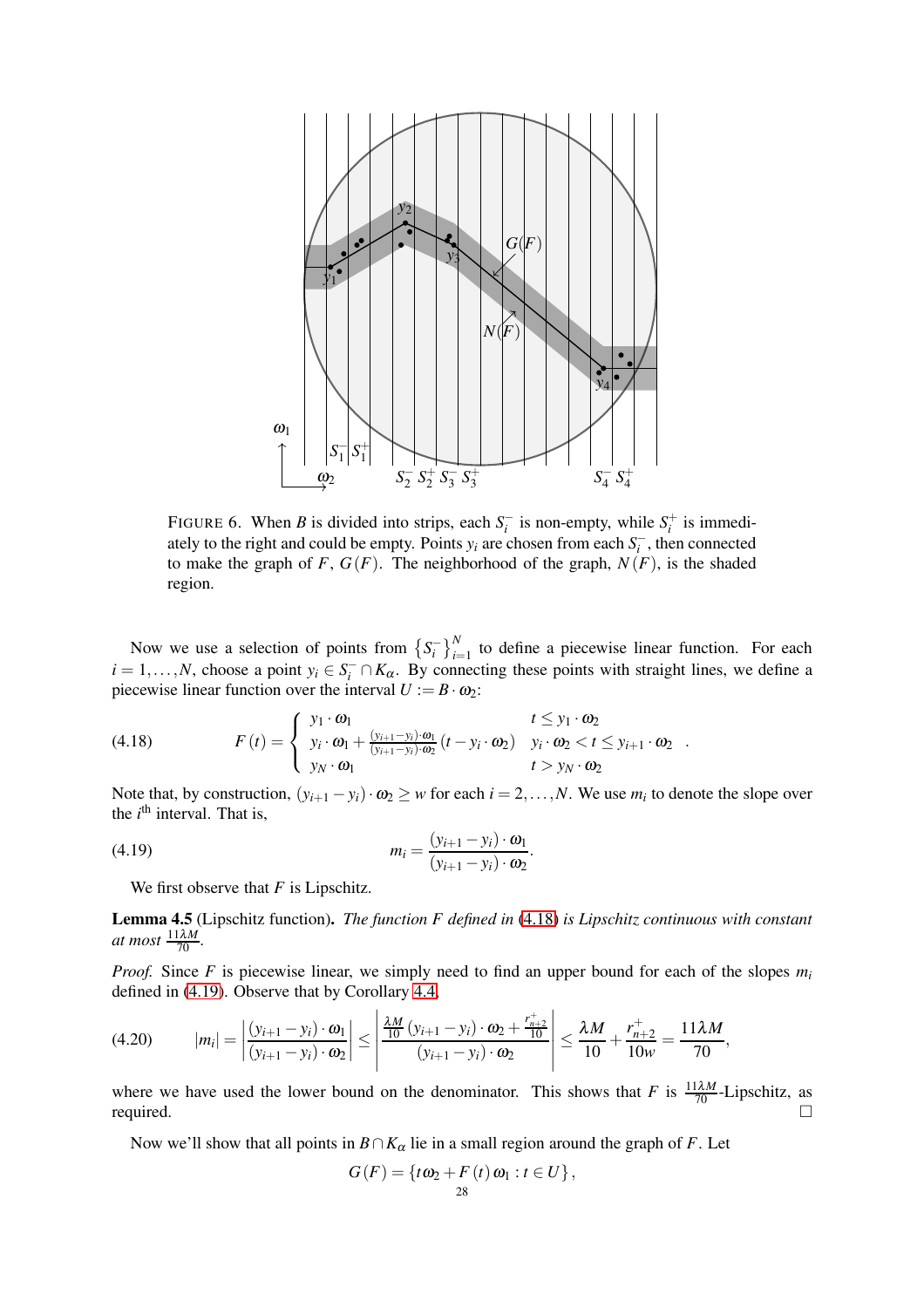the graph of *F* over  $(\omega_2, \omega_1)$ . Then define a neighborhood (measured with respect to the  $\omega_1$  direction) of the graph of *F* to be

<span id="page-28-0"></span>(4.21) 
$$
N(F) = \{ z \in B : |F(z \cdot \omega_2) - z \cdot \omega_1| \le r_{n+2}^+ \}.
$$

<span id="page-28-1"></span>Lemma 4.6 (Neighborhood containment). *For F as given in* [\(4.18\)](#page-27-0) *and it neighborhood defined in*  $(4.21)$ *, it holds that*  $B \cap K_\alpha \subset N(F)$ *.* 

*Proof.* Let  $z \in B \cap K_\alpha$ . Then  $z \cdot \omega_2 \in U$ , so there are three possibilities:

- (1) there exists  $i \in \{1, ..., N-1\}$  so that  $z \cdot \omega_2 \in (y_i \cdot \omega_2, y_{i+1} \cdot \omega_2];$
- (2)  $z \cdot \omega_2 \leq y_1 \cdot \omega_2$ ; or
- (3)  $z \cdot \omega_2 > y_N \cdot \omega_2$ .

Assume that the first case holds. Then  $z \in S_i^- \cup S_i^+ \cup S_{i+1}^-$ . If  $z \in S_i^- \cup S_i^+$ , then  $|(z - y_i) \cdot \omega_2| \le 2w$ . Using [\(4.18\)](#page-27-0), we see from Corollary [4.4](#page-25-1) and [\(4.20\)](#page-27-2) that

$$
|F(z \cdot \omega_2) - z \cdot \omega_1| = |(y_i - z) \cdot \omega_1 + m_i(z - y_i) \cdot \omega_2|
$$
  
\n
$$
\leq |(y_i - z) \cdot \omega_1| + |m_i| |(z - y_i) \cdot \omega_2|
$$
  
\n
$$
\leq \left| \frac{\lambda M}{10} (y_i - z) \cdot \omega_2 + \frac{r_{n+2}^+}{10} \right| + \frac{11\lambda M}{70} |(z - y_i) \cdot \omega_2|
$$
  
\n
$$
\leq \frac{\lambda M}{10} 2w + \frac{r_{n+2}^+}{10} + \frac{11\lambda M}{70} 2w = r_{n+2}^+.
$$

On the other hand, if  $z \in S_{i+1}^-$ , then  $|(y_{i+1} - z) \cdot \omega_2| \leq w$ . Note that we can rearrange [\(4.18\)](#page-27-0) to get that

$$
F(z \cdot \omega_2) = y_{i+1} \cdot \omega_1 - m_i (y_{i+1} - z) \cdot \omega_2.
$$

Proceeding as above, we see that

$$
\left|F\left(z \cdot \omega_2\right)-z \cdot \omega_1\right| \le \left|\frac{\lambda M}{10}\left(y_{i+1}-z\right) \cdot \omega_2+\frac{r_{n+2}^+}{10}\right|+\frac{11\lambda M}{70}\left|(y_{i+1}-z) \cdot \omega_2\right| \le \frac{11r_{n+2}^+}{20}.
$$

If the second case holds, then  $z \in S_1^-$  and  $|(y_1 - z) \cdot \omega_2| \leq w$ . Since  $F(z \cdot \omega_2) = y_1 \cdot \omega_1$  by [\(4.18\)](#page-27-0), then Corollary [4.4](#page-25-1) shows that

$$
|F(z \cdot \omega_2) - z \cdot \omega_1| = |(y_1 - z) \cdot \omega_1| \le \left| \frac{\lambda M}{10} (y_1 - z) \cdot \omega_2 + \frac{r_{n+2}^+}{10} \right| \le \frac{\lambda M}{10} w + \frac{r_{n+2}^+}{10} = \frac{11r_{n+2}^+}{40}.
$$

Finally, if the third case holds, then  $z \in S_N^- \cup S_N^+$  and  $|(y_N - z) \cdot \omega_2| \le 2w$ . Using  $F(z \cdot \omega_2) = y_N \cdot \omega_1$  by [\(4.18\)](#page-27-0), Corollary [4.4](#page-25-1) again shows that

$$
|F(z \cdot \omega_2) - z \cdot \omega_1| = |(y_N - z) \cdot \omega_1| \le \left| \frac{\lambda M}{10} (y_N - z) \cdot \omega_2 + \frac{r_{n+2}^+}{10} \right| \le \frac{\lambda M}{10} 2w + \frac{r_{n+2}^+}{10} = \frac{9r_{n+2}^+}{20}.
$$

In all cases, we have shown that  $|F(z \cdot ω_2) - z \cdot ω_1| \le r_{n+2,+}$ , proving that *B*∩*K*α ⊂ *N*(*F*). □

These observations lead us to the following.

<span id="page-28-2"></span>**Proposition 4.7** ( $K_{\alpha}$  has small measure). *For*  $K_{\alpha} = N_{\alpha} \setminus G_{\alpha}$ , we have  $\mu(K_{\alpha}) \lesssim N^{-1/100}L$ .

*Proof.* By combining our previous results, we see that

$$
\mu(B \cap K_{\alpha}) \le \mu(N(F))
$$
 (by Lemma 4.6)  
\n
$$
\le R_E \left( r_{n+2}^+, r_n^-, \lambda M \right) r(B)
$$
 (by Lemma 4.5 and the definition of  $R_E$ )  
\n
$$
\le R_E \left( r_{n+2}^+, r_n^-, \frac{1}{r_n^-} \right) r(B)
$$
 (by (3.19))

$$
\leq N^{-1/100} r(B) \tag{by (1.8).}
$$

Summing over all *B*, we see that  $\mu(K_{\alpha}) \lesssim N^{-1/100}L$ .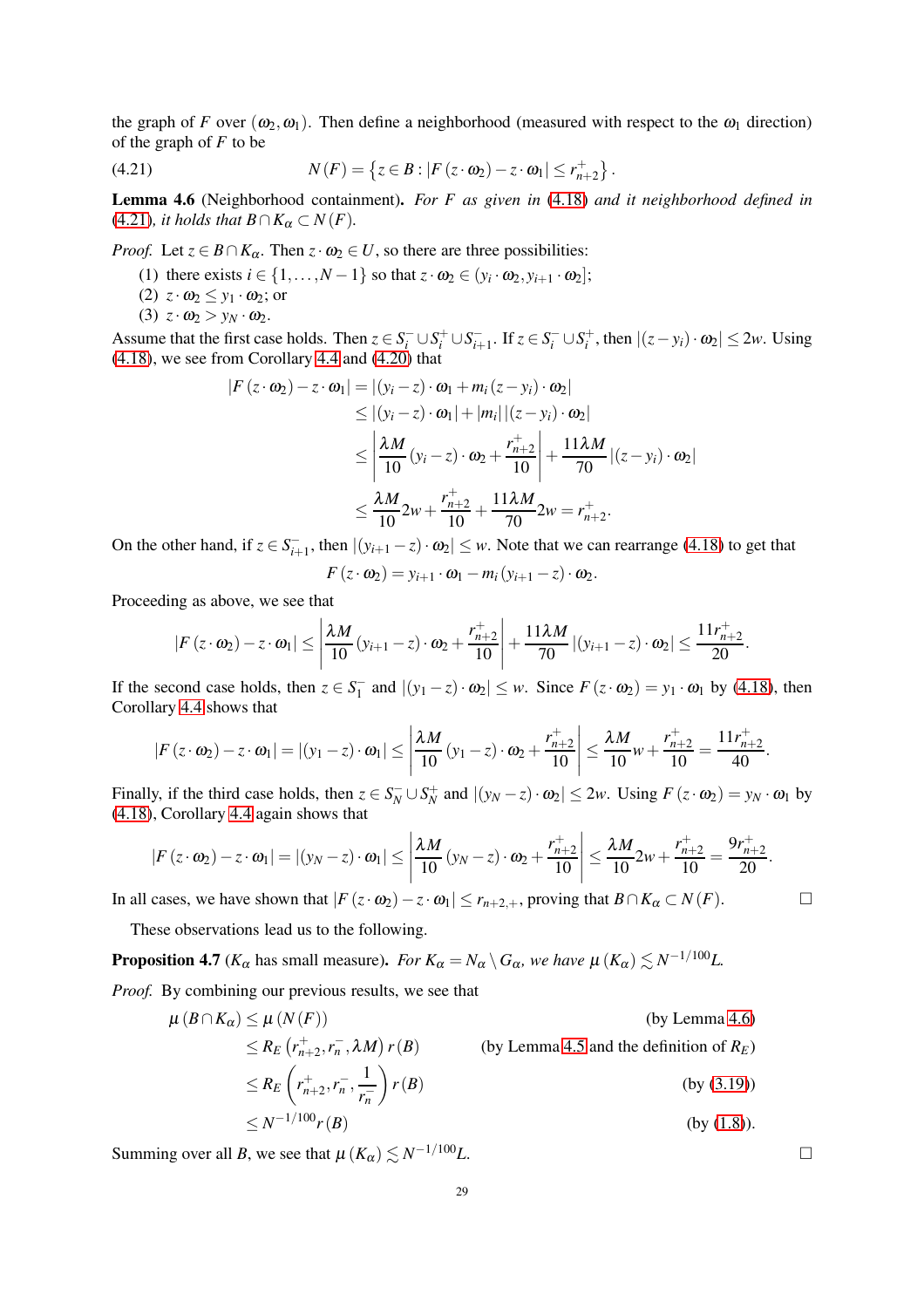### 5. FAVARD CURVE LENGTH BOUNDS

<span id="page-29-0"></span>In this section, we estimate the Favard curve lengths of the sets  $\widetilde{H}$  and  $\widetilde{D}$ . For  $\widetilde{H}$ , we rely on a Fubinitype argument reminiscent of [\[10,](#page-36-3) Lemma 8.4] and [\[15,](#page-36-4) Theorem 7.7]. To estimate the curve projection of *D*, we use the Hardy-Littlewood maximal inequality, which may be interpeted as a quantification of the Lebesgue differentiation theorem.

<span id="page-29-1"></span>5.1. Estimating the Favard curve length of  $\tilde{H}$ . Recall that  $\tilde{H}$  is a parametric neighborhood of the collection of points corresponding to high-multiplicity curves, recall Definition [3.4.](#page-16-0) See [\(3.7\)](#page-17-3) for the precise definition of  $\widetilde{H}$ . Here we use a Fubini-type argument to establish the following bound.

<span id="page-29-3"></span>**Proposition 5.1** ( $\widetilde{H}$  has small Favard length). *For*  $\widetilde{H}$  as given in [\(3.7\)](#page-17-3), it holds that  $\text{Fav}_{\mathscr{C}}\left(\widetilde{H}\right) \lesssim$ *N* <sup>−</sup>1/100*L.*

*Proof.* Set  $n_0^- = n_0 - N^{-3/100}N$ , an abbreviation for the scale around which we are working. Since  $H_{n_0^-} \subset \mathscr{E}$ , then it follows from the definition of  $\widetilde{H}$  given in [\(3.7\)](#page-17-3) that  $\widetilde{H} \subset \mathbb{R}^2 \times A_0$ , where  $A_0$  is the  $r_{n_0^-+10}^$ neighborhood of the bounded interval *A*. By the definition of Favard curve length described by [\(2.7\)](#page-10-3), since  $A_0$  is a bounded interval, then it suffices to show that for any  $\alpha \in A_0$ ,

$$
\left|\Phi_\alpha\left(\widetilde{H}_\alpha\right)\right| \lesssim N^{-1/100}L,
$$

where  $\widetilde{H}_\alpha = \left\{ e : (e, \alpha) \in \widetilde{H} \right\}.$ 

Fix  $\alpha \in A_0$ . Given  $(e, \alpha) \in H$ , there exists  $(e, \alpha') \in H_{n_0^-}$  so that  $|\alpha - \alpha'| \le r_{n_0^-+10}^-$ . If  $(e, \alpha') \in H_{n_0^-}$ , then by Definition [3.4,](#page-16-0) there exists a set of points  $\{e_j\}_{j=1}^{N^{1/100}} \subset C_{e,\alpha'} \cap E$  that are  $r_{n_0^-}$ -separated. By the uniform length bound given in [\(1.6\)](#page-3-2), there exists a collection  $\mathscr B$  of balls *B* that cover *E* for which  $r(B) \in \left[ r_{n_0^-+5}^-, r_{n_0^-}^+ \right]$  $n_0^-$ +5  $\Big|$  and  $\sum$ *B*∈B  $r(B) \lesssim L$ . Since *B* covers *E*, then for each point  $e_j$ , there exists a ball *B*  $\in$  *B* such that *e*<sub>*j*</sub>  $\in$  *B*. As *r*(*B*)  $\leq r_{n_c}^+$  $\frac{1}{n_0^- + 5} \leq \frac{1}{32} r_{n_0^-}$  by [\(1.7\)](#page-3-4), then each *e<sub>j</sub>* belongs to a distinct ball. Therefore, there are  $N^{1/100}$  distinct, non-overlapping balls  ${B_j}_{i=1}^{N^{1/100}}$  $\sum_{j=1}^{N}$  associated to the pair  $(e, \alpha') \in H_{n_0^-}$ .

Note that the distance between a fixed point on one curve and another curve over the same parameter range is bounded above by the distance between their centers, see Figure [7](#page-30-1) (left). Therefore, for any *j*, since  $e_j \in C_{e,\alpha'}$ , then

$$
\begin{aligned}\n\text{dist}(e_j, C_{e,\alpha}) &\leq \text{dist}\left(\left(\alpha, \Phi_{\alpha}(e)\right), \left(\alpha', \Phi_{\alpha',+}(e)\right)\right) = \sqrt{|\alpha - \alpha'|^2 + \left(\Phi_{\alpha}(e) - \Phi_{\alpha',+}(e)\right)^2} \\
&= \sqrt{|\alpha - \alpha'|^2 + \left(\phi\left(e_1 - \alpha\right) - \phi_+\left(e_1 - \alpha'\right)\right)^2} \leq \sqrt{|\alpha - \alpha'|^2 + |\alpha - \alpha'|^2} \\
&< 2r_{n_0^-+5}^- \leq 2^{-4}r(B_j)\,,\n\end{aligned}
$$

where we have used that  $\varphi_+$  is 1-Lipschitz and the separation of scales [\(1.7\)](#page-3-4). Since each  $B_j$  intersects  $C_{e,\alpha'}$  at  $e_j$ , then 5*B<sub>j</sub>* intersects  $C_{e,\alpha}$  along a small curve of length  $\gtrsim r(B_j)$ , see Figure [7](#page-30-1) (right). That is, for each *j*

$$
\int_{C_{e,\alpha}} 1_{5B_j} d\mathscr{H}^1 \gtrsim r(B_j).
$$

The separation of the points ensures separation of the balls, and so we may sum over *j* to get that for any  $e \in H_\alpha$ ,

(5.1) 
$$
\int_{C_{e,\alpha}} \sum_{j=1}^{N^{1/100}} \frac{1_{5B_j}}{r(B_j)} d\mathcal{H}^1 \gtrsim N^{1/100}.
$$

Observe that

<span id="page-29-2"></span>
$$
\mathbb{R}^2 \supset \bigsqcup_{\beta \in \mathbb{R}} \Phi_{\alpha,+}^{-1}(\beta) \supset \bigsqcup_{\substack{\beta \in \Phi_{\alpha}(\widetilde{H}_{\alpha}) \\ 30}} \Phi_{\alpha,+}^{-1}(\beta) = \bigsqcup_{\beta \in \Phi_{\alpha}(\widetilde{H}_{\alpha})} C_{e,\alpha},
$$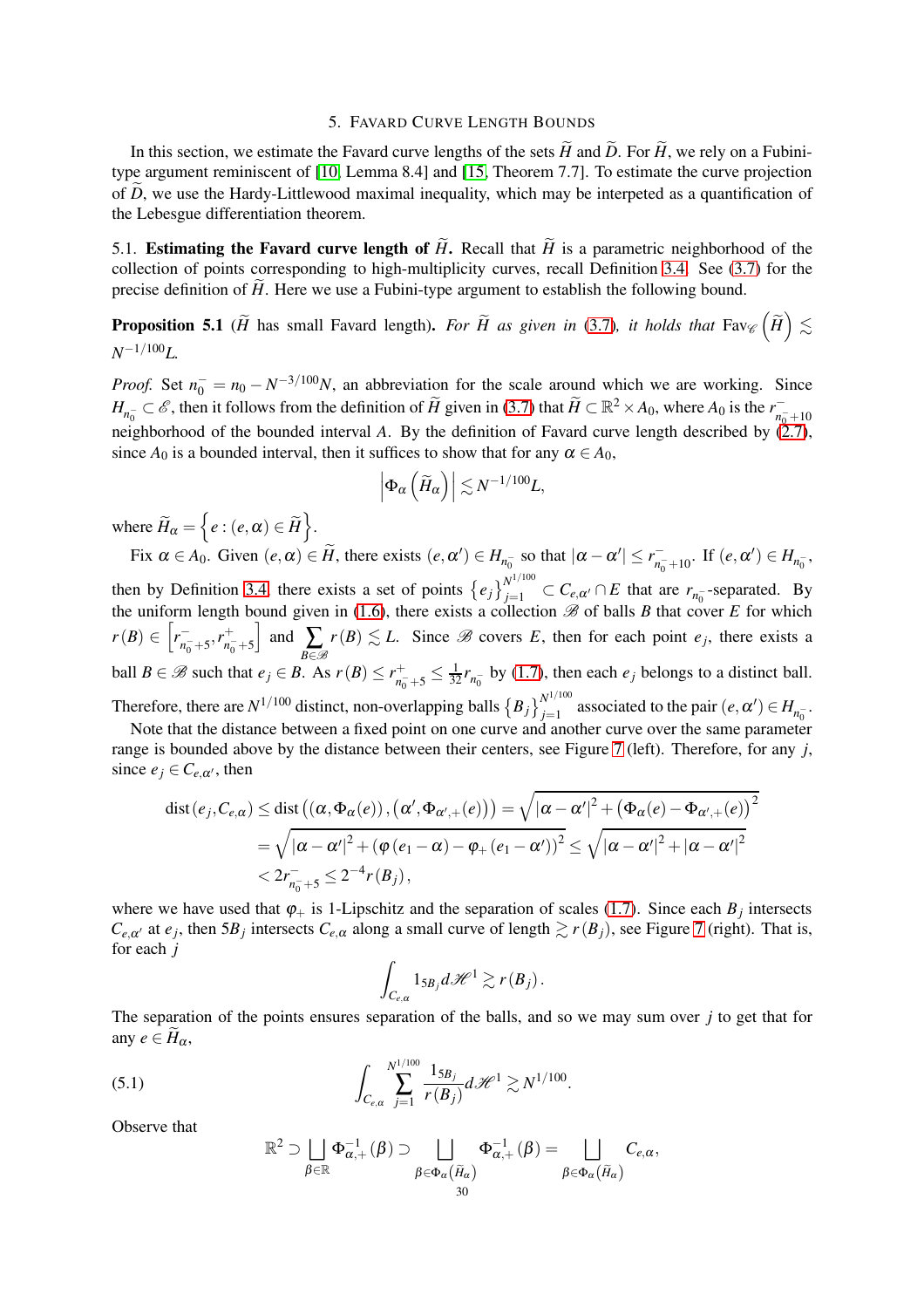

<span id="page-30-1"></span>FIGURE 7. The images of  $C_{e,\alpha}$  and  $C_{e,\alpha'}$  when  $\alpha$  and  $\alpha'$  are close (left), and a visualization of the behavior near some  $e_j$  (right).

where  $e = e_\beta \in \widetilde{H}_\alpha$  is some point for which  $\Phi_\alpha(e) = \beta$ . Indeed, if  $\beta \in \Phi_\alpha\left(\widetilde{H}_\alpha\right)$ , then there exists  $e \in \widetilde{H}_{\alpha}$  so that  $\Phi_{\alpha}(e) = \beta$  and it follows that  $\Phi_{\alpha,+}^{-1}(\beta) = C_{e,\alpha}$ . An application of Fubini's theorem then shows that

$$
\int_{\mathbb{R}^2} \sum_{j=1}^{N^{1/100}} \frac{1_{5B_j}}{r(B_j)} dx \ge \int_{\Phi_{\alpha}(\widetilde{H}_{\alpha})} \int_{C_{e,\alpha}} \sum_{j=1}^{N^{1/100}} \frac{1_{5B_j}}{r(B_j)} d\mathscr{H}^1 d\beta
$$

$$
\gtrsim \int_{\Phi_{\alpha}(\widetilde{H}_{\alpha})} N^{1/100} d\beta = N^{1/100} \left| \Phi_{\alpha}(\widetilde{H}_{\alpha}) \right|,
$$

where we have applied  $(5.1)$ . On the other hand,

$$
\sum_{j=1}^{N^{1/100}} \int_{\mathbb{R}^2} \frac{1}{r(B_j)} 1_{5B_j} dx \lesssim \sum_{j=1}^{N^{1/100}} r(B_j) \le \sum_{B \in \mathscr{B}} r(B) \lesssim L,
$$

so by combining the previous two inequalities, we see that  $|\Phi_{\alpha}(\tilde{H}_{\alpha})| \lesssim N^{-1/100}L$ , as required.  $\square$ 

<span id="page-30-0"></span>5.2. Estimating the Favard curve length of  $\widetilde{D}$ . Recall that  $\widetilde{D}$  is a standard neighborhood of the col-lection of points that are contained in high-density curve strips, see Definition [3.6.](#page-16-5) The set  $\tilde{D}$  is defined in [\(3.14\)](#page-18-5). Here we use an argument involving the Hardy-Littlewood maximal inequality to establish the following bound.

<span id="page-30-2"></span>**Proposition 5.2** ( $\widetilde{D}$  has small Favard length). *For*  $\widetilde{D}$  *as given in* [\(3.14\)](#page-18-5)*, it holds that*  $\text{Fav}_{\mathscr{C}}\left(\widetilde{D}\right)\lesssim$ *N* <sup>−</sup>1/100*L.*

*Proof.* For brevity, set  $n_2^- = n_2 - N^{-10/100}N$ . Since  $D_{n_2^-} \subset \mathscr{E}$ , then it follows from the definition of  $\widetilde{D}$  given in [\(3.14\)](#page-18-5) that  $\widetilde{D} \subset \mathbb{R}^2 \times A_2$ , where  $A_2$  denotes the  $r_{n_2+10}^-$  neighborhood of the interval *A*. In particular, we may use [\(2.7\)](#page-10-3) to define  $Fav_{\mathscr{C}}(\tilde{D})$ . Since  $A_2$  is a bounded interval, it suffices to show that for any  $\alpha \in A_2$ ,

$$
\left|\Phi_\alpha\left(\widetilde{D}_\alpha\right)\right| \lesssim N^{-1/100}L,
$$

where  $\widetilde{D}_{\alpha} = \left\{ e : (e, \alpha) \in \widetilde{D} \right\}.$ 

Fix  $\alpha \in A_2$ . Let  $(e, \alpha) \in D$  and then  $e \in D_\alpha$ . Assume that  $(e, \alpha) \in \mathscr{E}$  for otherwise  $\Phi_\alpha(e) = \emptyset$ and there is nothing to show. By the definition of *D* given in [\(3.14\)](#page-18-5), there exists  $(e', \alpha') \in D_{n_2^-}$  so that  $||(e - e', \alpha - \alpha')|| \le r_{n_2 + 10}^-$ . Since  $(e', \alpha') \in D_{n_2}^-$ , then by Definition [3.6,](#page-16-5) there exists an interval  $J \subset \mathbb{R}$  containing  $\Phi_{\alpha'}(e')$  with  $|J| \ge r_{n_2^-}^-$  and  $\mu\left(\Phi_{\alpha',+}^{-1}(J)\right) \ge N^{1/100} |J|$ . Since  $e' \in \Phi_{\alpha'}^{-1}(J)$  implies that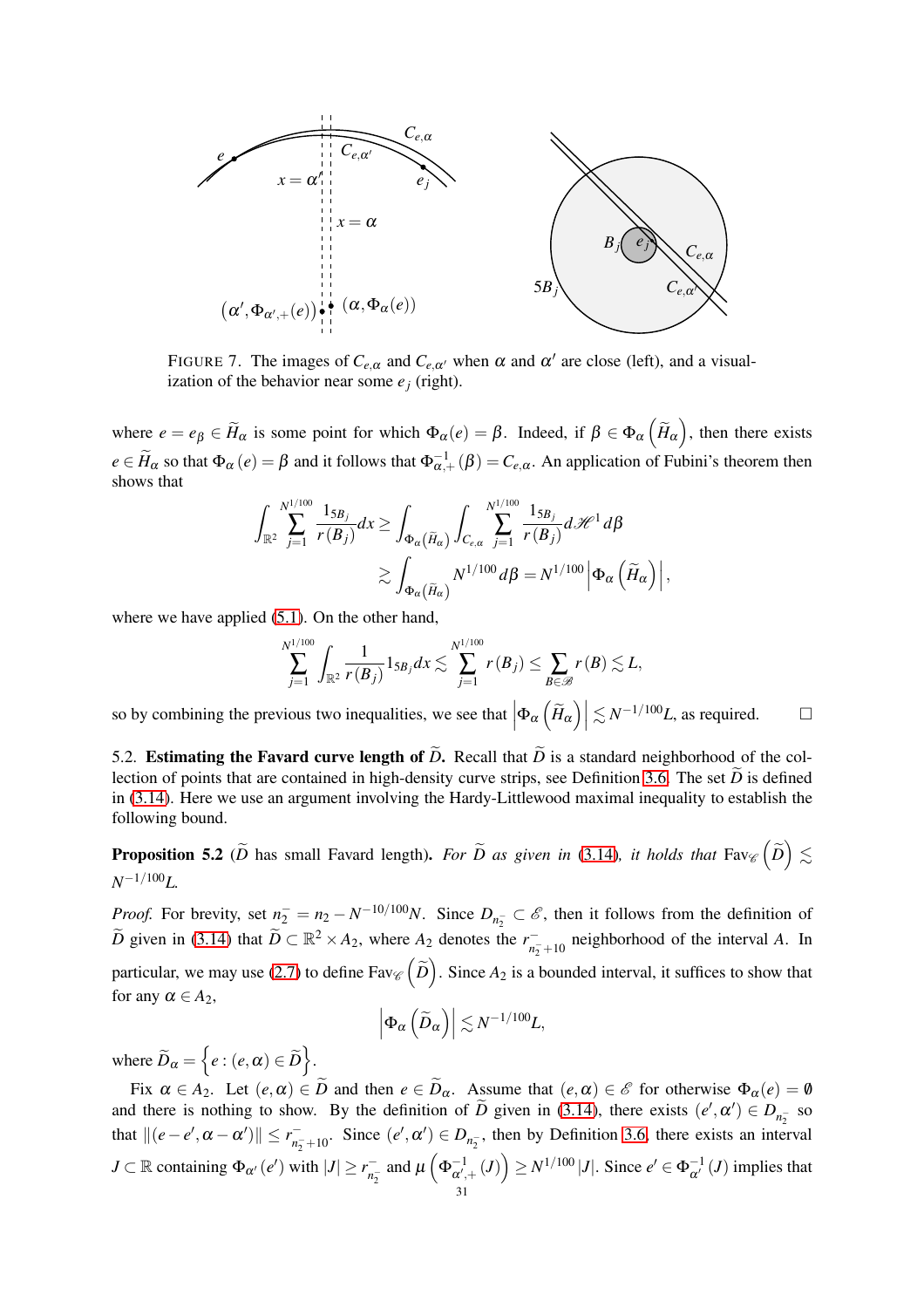$e' \in \Phi_{\alpha',+}^{-1}(J)$ , and  $||e - e'|| \le r_{n_2^-+10}^- \le 2^{-10} |J|$ , then  $e \in \Phi_{\alpha',+}^{-1}(2J)$ . Moreover,

<span id="page-31-1"></span>(5.2) 
$$
\mu\left(\Phi_{\alpha',+}^{-1}(2J)\right) \geq \mu\left(\Phi_{\alpha',+}^{-1}(J)\right) \geq N^{1/100}|J|.
$$

**Claim:**  $\Phi_{\alpha} \left( \Phi_{\alpha',+}^{-1} (2J) \right) \subset 3J$ . In particular, since  $e \in \Phi_{\alpha',+}^{-1} (2J)$ , then  $\Phi_{\alpha}(e) \in 3J$ . If  $p \in \Phi_{\alpha',+}^{-1}(2J)$ , then  $p = (\alpha' + t, \beta + \varphi_+(t))$  for some  $t \in I_+$  and some  $\beta \in 2J$ . By [\(2.4\)](#page-9-3), if  $t + \alpha' - \alpha \in I_+$ *I*, then  $\Phi_{\alpha}(p) = \beta + \varphi_{+}(t) - \varphi(\alpha' + t - \alpha)$ ; otherwise, the projection is empty. Since  $\varphi$  is 1-Lipschitz,  $|\Phi_{\alpha}(p)-\beta| \leq |\alpha-\alpha'|$ . Since our separation of scales implies that,  $|\alpha-\alpha'| \leq 2^{-10}r_{n_{2}}^{-} \leq 2^{-10}|J|$ , then  $|\Phi_{\alpha}(p)-\beta| \leq 2^{-10} |J|$  and the claim follows.

Let  $\mu_1$  be the pushforward of the measure  $\mu$  to  $\mathbb R$  under the projection  $\Phi_\alpha$ . Since  $\mu(\mathbb R^2) \leq L$ , then  $\mu_1(\mathbb{R}) = \mu(\Phi_\alpha^{-1}(\mathbb{R})) \lesssim L$ . The Hardy-Littlewood maximal function of  $\mu_1$  is defined by

$$
M\mu_1(x) = \sup_{r>0} \frac{1}{2r} \mu_1([x-r,x+r]).
$$

Since  $\Phi_{\alpha}(e) \in 3J$  by the claim, then  $3J \subset [\Phi_{\alpha}(e) - r, \Phi_{\alpha}(e) + r]$  for some  $r \leq 3|J|$ . Then

$$
\mu_1\left([\Phi_\alpha(e)-r,\Phi_\alpha(e)+r]\right)\geq \mu_1\left(3J\right)\geq \mu_1\left(\Phi_\alpha\left(\Phi_{\alpha',+}^{-1}\left(2J\right)\right)\right)=\mu\left(\Phi_{\alpha',+}^{-1}\left(2J\right)\right)\geq N^{1/100}\left|J\right|,
$$

where we have applied set containment, the claim, the definition of  $\mu_1$ , and [\(5.2\)](#page-31-1). It follows that,

$$
\mathsf{M}\mu_1\left(\Phi_\alpha(e)\right) \geq \frac{\mu_1\left(\left[\Phi_\alpha(e)-r,\Phi_\alpha(e)+r\right]\right)}{2r} \geq \frac{N^{1/100}}{6}.
$$

The Hardy-Littlewood maximal inequality for measures states that  $|\{\beta : M\mu_1(\beta) \ge \lambda\}| \le \frac{1}{\lambda} \mu_1(\mathbb{R})$ . In particular,  $\left| \right|$  $\Bigl\{ \beta : M \mu_1(\beta) \geq \frac{N^{1/100}}{6}$ 6  $\left| \sum_{i=1}^N N^{-1/100} L$ . Since we showed that  $M\mu_1(\Phi_\alpha(e)) \geq \frac{N^{1/100}}{6}$  $\frac{700}{6}$  for an arbitrary  $e \in \widetilde{D}_{\alpha}$  for which  $\Phi_{\alpha}(e) \neq \emptyset$ , then

$$
\Phi_{\alpha}\left(\widetilde{D}_{\alpha}\right) \subset \left\{\beta: M\mu_1\left(\beta\right) \ge \frac{N^{1/100}}{6}\right\}
$$

and we conclude that  $|\Phi_{\alpha}(\tilde{D}_{\alpha})| \lesssim N^{-1/100}L$ , as required.

We conclude this section by pointing out that although Lemmas [5.1](#page-29-3) and [5.2](#page-30-2) are proved for  $\widetilde{H}$  and  $\widetilde{D}$  as defined in [\(3.7\)](#page-17-3) and [\(3.14\)](#page-18-5), respectively, the selection of scales is not important to the arguments that we made in this section. For example, if we set  $H' = M_{r_{n+10}^-}(H_n)$  for any  $n \in [0.1N, 0.9N]$ , the arguments in Lemma [5.1](#page-29-3) show that  $Fav_{\mathscr{C}}(H') \lesssim N^{-1/100}L$ . While the specific choices of  $n_0$  and  $n_2$  are not used in this section, these choices were important for guaranteeing that  $\Delta$  has small measure. This fact will be important in the next section where we analyze the measure of *F*.

### 6. THE REMAINING CURVE PAIRS

<span id="page-31-0"></span>Within this section, we estimate the  $(\mu \times \nu)$ -measure of the set *F*. Recall that *F* is defined to contain the curve pairs that don't belong to  $\hat{H}$  or  $\hat{D}$ , the sets that have already been analyzed, see [\(3.20\)](#page-19-2). Our main tool in this endeavor is the following technical lemma, which can be viewed as a type of density theorem on slices. This lemma will in turn be used to control the measure of *F* by the measure of  $\Delta$ .

<span id="page-31-2"></span>**Lemma 6.1** (Parameter mass). Let  $\Delta \subset \mathcal{E}$  be as in [\(3.17\)](#page-19-3). For any  $(e, \alpha) \in F$  as given in [\(3.20\)](#page-19-2)*, define the set*

$$
\Omega_{e,\alpha} = \left\{ \alpha' \in A : \left| \alpha - \alpha' \right| \leq 10^4 r_{n_2 - 200}^- \text{ and } (e, \alpha') \in \Delta \right\}.
$$

*Then*  $v(\Omega_{e,\alpha}) \gtrsim N^{-2/100} r_{n_2-200}^-$ .

An overview of the proof is as follows. To establish a lower bound on  $v(\Omega_{e,\alpha})$ , we first introduce a cover of the parameter set  $\Omega_{e,\alpha}$  by a finite collection of carefully chosen intervals. We then observe that, to each such interval  $I_k$ , the corresponding curve double-sector,  $\{y \in C_{e,\alpha'} : \alpha' \in I_k\}$  intersected with the small ball,  $B_r(e)$ , is contained in a narrow strip described by the inverse image of an *r*-dilate of  $I_k$ , an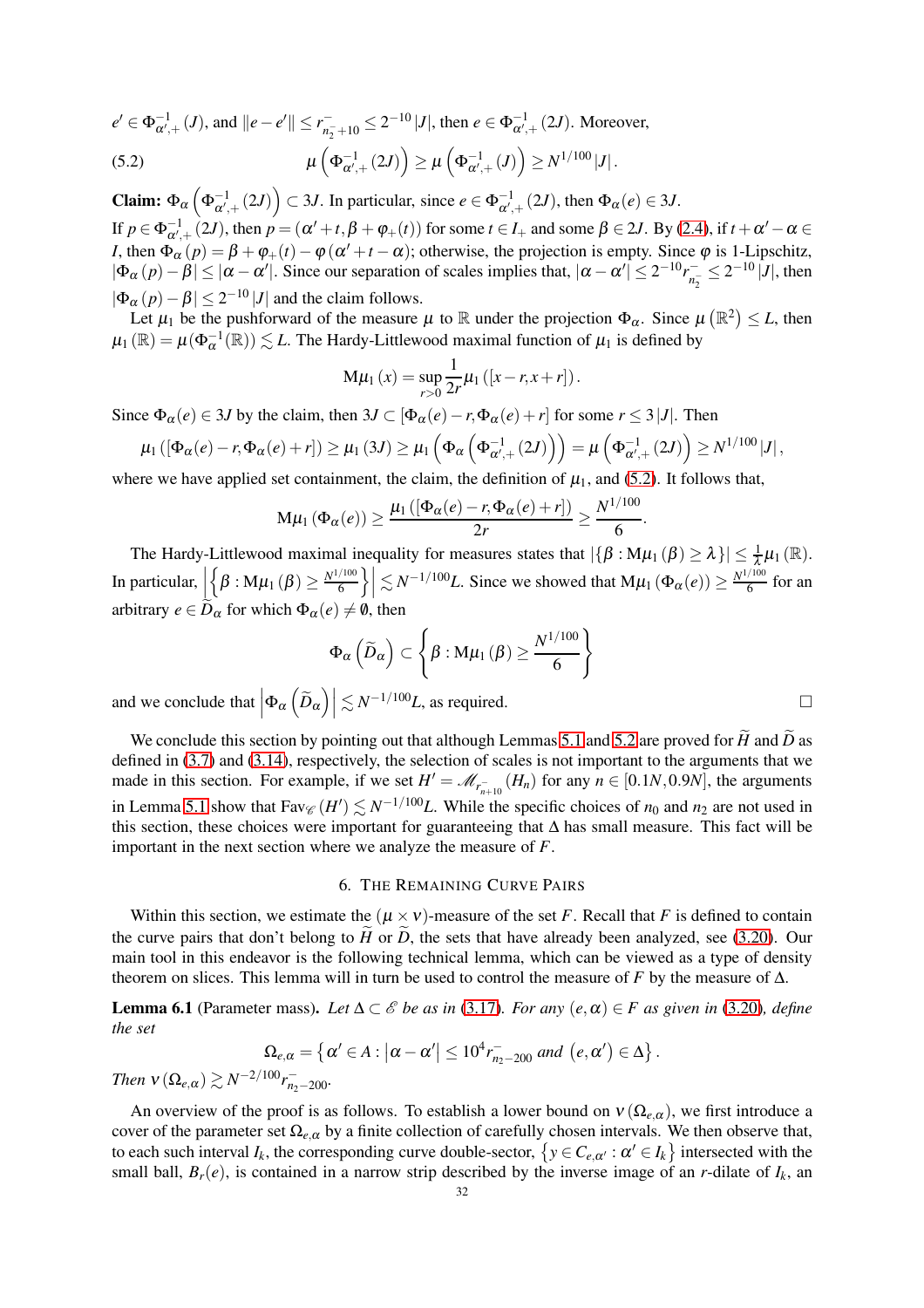interval  $J_k$ . Further, by arranging matters so that this curve strip is **not** of high density, we can bound the  $\mu$ -measure of the truncated curve sector above by the v-measure of the interval  $J_k$  in the parameter space. The fact that  $(e, \alpha)$  is a curve pair is crucial. Now we proceed with the proof.

*Proof.* Let  $(e, \alpha) \in F \subset \text{Cur}_{n_2, M_2}$ . If  $\Omega_{e, \alpha} = I_* := \left\{ \alpha' \in A : |\alpha - \alpha'| \le 10^4 r_{n_2 - 200}^- \right\}$ , then the result is immediate, so assume that  $\Omega_{e,\alpha} \neq I_*$ . By Definition [3.1](#page-15-1) and [\(3.19\)](#page-19-1), there exists  $r \in \left[ r_{n_2+100}^-, r_{n_2-100}^+ \right]$  so that

<span id="page-32-1"></span>(6.1) 
$$
\mu\left(\mathscr{X}_{e,\alpha}\left(r,1/r_{n_2-200}^-\right)\setminus\mathscr{X}_{e,\alpha}\left(r_{n_2+100}^-,1/r_{n_2-200}^-\right)\right)>10^{-4}rN^{-1/100}r_{n_2-200}^-.
$$

We fix this scale *r*.

Since  $\Delta$  is the union of three parametrically closed sets, then  $\Delta$  itself is parametrically closed, see Appendix [A](#page-35-0) for details. It follows that the set  $\Omega_{e,\alpha}$  is a compact subset of *A*. Indeed, as a subset of *A*,  $\Omega_{e,\alpha}$  is bounded; further, since  $\Omega_{e,\alpha}$  is the continuous image of the closed set  $\Delta$  under the projection map in the last coordinate, it is also closed. As such, given an open cover of intervals contained in  $\left\{\alpha': |\alpha - \alpha'| \le 10^5 r_{n_2-200}^-\right\}$ , we may select a finite subcover of intervals  $I_1, I_2, \ldots, I_K$  that cover  $\Omega_{e,\alpha}$ with the following properties:

(i) 
$$
v\left(\bigcup_{k=1}^K I_k\right) \lesssim v\left(\Omega_{e,\alpha}\right)
$$
.

- (ii) By taking an appropriate intersection, there is no loss in assuming that each interval  $I_k$  is contained in the set *I*∗.
- (iii) By concatenating the overlapping parts, we may also assume that all intervals  $I_k$  are disjoint with length at least max  $\left\{ r_{n_2+N^{-10/100}N}^{-}/r,r \right\}$ .
- (iv) Since  $\Omega_{e,\alpha} \neq I_*$ , then by enlarging each set slightly, we may also assume that each  $I_k$  contains a point in the complement of  $\Omega_{e,\alpha}$ .

We establish a lower bound on <sup>ν</sup>  $\sqrt{ }$ [ *K k*=1 *Ik* ! . Before proceeding, we gather two observations. First, observe that since  $(e, \alpha) \in F$ , then for every  $\alpha' \in I_*, (e, \alpha') \notin H \cup D$ . Indeed, by the definition of *F* given in [\(3.20\)](#page-19-2),  $(e, \alpha) \notin \tilde{H}$ . By [\(1.7\)](#page-3-4) and the assumption that  $n_2 \ge n_0 - 0.9(N^{-3/100} + N^{-7/100})N$ , we have  $10^4 r_{n_2-200}^2 \le \frac{1}{2} r_{n_0-N^{-3/100}N+10}^2$ . Therefore, since  $(e, \alpha) \notin \widetilde{H}$ , see [\(3.7\)](#page-17-3), then for every  $\alpha' \in I_*$ ,  $(e, \alpha') \notin H$ , see [\(3.8\)](#page-17-4). By analogy, since  $(e, \alpha) \notin \tilde{D}$ , see [\(3.14\)](#page-18-5), and  $10^4 r_{n_2-200}^{-1} \le \frac{1}{2} r_{n_2-N^{-10/100}N+10}^{-}$ , we also have that for every  $\alpha'$  in  $I_*, (e, \alpha') \notin D$ , where *D* is as defined in [\(3.15\)](#page-18-6).

Next, observe that

(6.2) 
$$
E \cap C_{e,\alpha'} \cap \left( B_r(e) \setminus B_{r_{n_2+100}^-}(e) \right) = \emptyset \text{ for any } \alpha' \in I_* \setminus \bigcup_{k=1}^K I_k.
$$

Let  $\alpha' \in I_*$  be a point that is not contained in  $I_1, I_2, \ldots, I_K$ . By the discussion in the previous paragraph,  $(e, \alpha') \notin H$ . Since  $I_1, I_2, \ldots, I_K$  forms a cover for  $\Omega_{e,\alpha}$ , then  $(e, \alpha') \notin \Delta$ . From [\(3.17\)](#page-19-3), we conclude that  $(e, \alpha') \notin P_{n_1}$ . Looking at Definition [3.5,](#page-16-1) this means that

<span id="page-32-0"></span>
$$
E\cap C_{e,\alpha'}\cap \bigg(B_{r_{n_1-N}^+\neg \gamma/100_N}(e)\,\backslash\, B_{r_{n_1+N}^-\neg \gamma/100_N}(e)\bigg)=\emptyset.
$$

Since  $n_2 \in [n_1 - 0.9N^{-7/100}N, n_1 + 0.9N^{-7/100}N]$  and we may assume that  $N^{-7/100}N \ge 1000$ , then  $B_r(e) \setminus B_{r_{n_2+100}^-}(e) \subset B_{r_{n_1-N}^+ - 7/100_N^-}(e) \setminus B_{r_{n_1+N}^- - 7/100_N^-}$ (*e*). In other words, [\(6.2\)](#page-32-0) is verified.

With these observations in tow, we turn to establishing upper and lower bounds on the measure of the set  $\{y \in C_{e,\alpha'} : \alpha' \in I_*\} \cap$  $(B_r(e) \setminus B_{r_{n_2+100}^-}(e)$ . From [\(2.11\)](#page-11-0), it is immediate that

$$
\mathscr{X}_{e,\alpha}\left(r,1/r_{n_2-200}^-\right)\setminus \mathscr{X}_{e,\alpha}\left(r_{n_2+100}^-,1/r_{n_2-200}^-\right)\subset \left\{y\in C_{e,\alpha'}:\alpha'\in I_*\right\}\cap \left(B_r(e)\setminus B_{r_{n_2+100}^-}(e)\right).
$$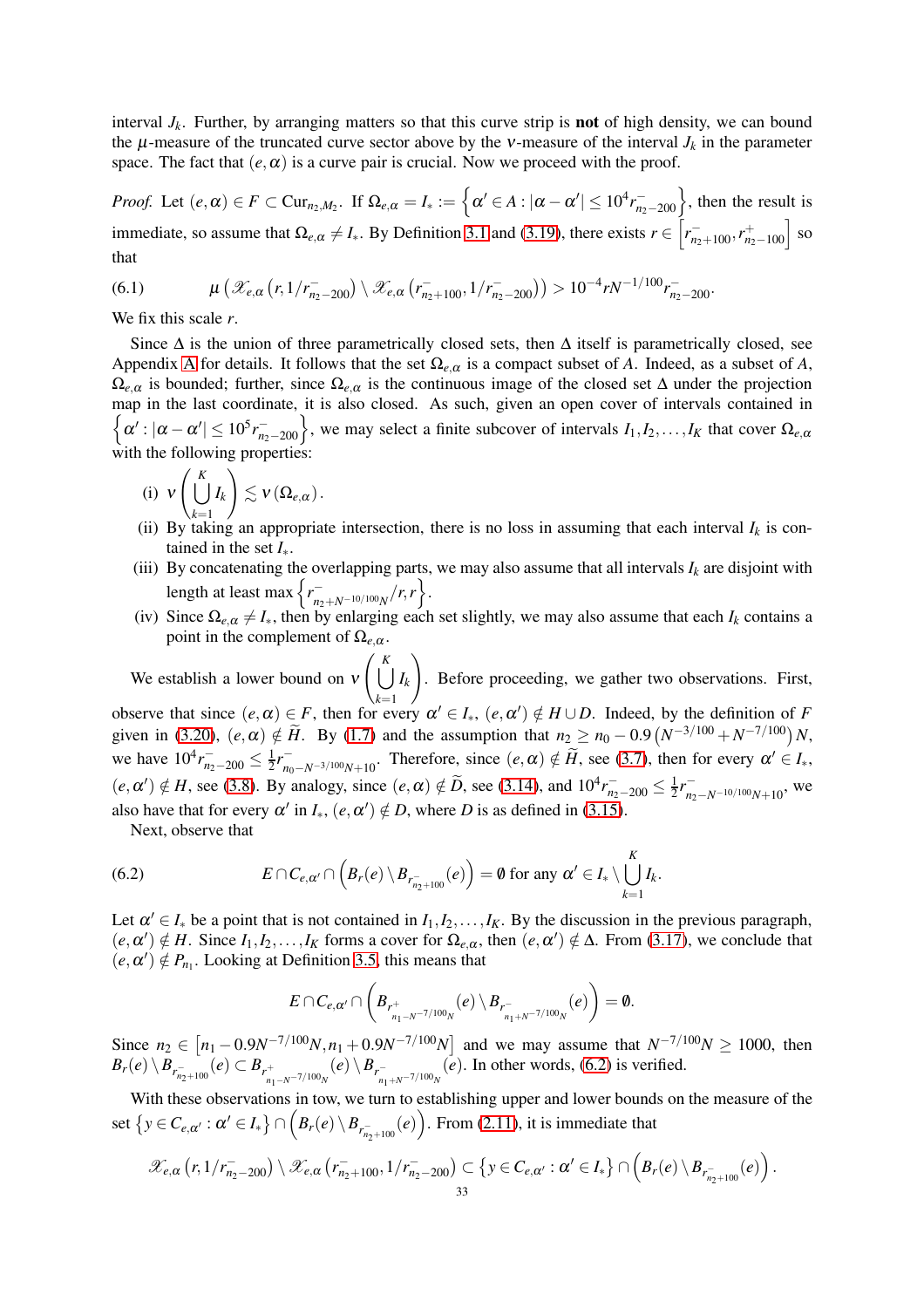

<span id="page-33-0"></span>FIGURE 8. The darkly-shaded curve double-sector around *e* is defined by  $\{y \in C_{e,\alpha'} : |\alpha'-\alpha_k| \leq |I_k|\} \cap B_r(e)$ , while the lightly-shaded region that bounds it is the intersection of the curve strip  $\Phi_{\alpha_k,+}^{-1}(J_k)$  with  $B_r(e)$ . The interval  $J_k$  is pictured along  $x = \alpha_k$  and is centered at the point  $(\alpha_k, \Phi_{\alpha_k}(e))$ .

Since  $\mu$  is supported on  $E$ , we deduce from [\(6.2\)](#page-32-0) that

$$
\mu\left(\mathscr{X}_{e,\alpha}\left(r,1/r_{n_2-200}^-\right)\setminus\mathscr{X}_{e,\alpha}\left(r_{n_2+100}^-,1/r_{n_2-200}^-\right)\right) \leq \mu\left(\left\{y \in C_{e,\alpha'}: \alpha' \in \bigcup_{k=1}^K I_k\right\} \cap \left(B_r(e) \setminus B_{r_{n_2+100}^-}(e)\right)\right) \leq \sum_{k=1}^K \mu\left(\left\{y \in C_{e,\alpha'}: \alpha' \in I_k\right\} \cap \left(B_r(e) \setminus B_{r_{n_2+100}^-}(e)\right)\right).
$$

Combining this inequality with [\(6.1\)](#page-32-1) shows that

<span id="page-33-2"></span>
$$
(6.3) \t10^{-4}rN^{-1/100}r_{n_2-200}^{-} \leq \sum_{k=1}^{K}\mu\left(\left\{y \in C_{e,\alpha'} : \alpha' \in I_k\right\} \cap \left(B_r(e) \setminus B_{r_{n_2+100}^{-}}(e)\right)\right).
$$

Now choose  $k \in \{1, ..., K\}$ . Observe that for any  $\alpha_k \in I_k$ , since  $I_k \subset [\alpha_k - |I_k|, \alpha_k + |I_k|]$ , then we have

$$
\left\{y\in C_{e,\alpha'}:\alpha'\in I_k\right\}\cap\left(B_r(e)\setminus B_{r_{n_2+100}^-}(e)\right)\subset\left\{y\in C_{e,\alpha'}:\left|\alpha'-\alpha_k\right|\leq\left|I_k\right|\right\}\cap B_r(e)=\mathscr{X}_{e,\alpha}\left(r,\dfrac{1}{\left|I_k\right|}\right),
$$

where we used [\(2.11\)](#page-11-0) to reach the last equality. To apply Corollary [2.3,](#page-14-0) we need to check that  $|I_k|+r <$  $\min\left\{10^{-5}+2^{-100},\frac{1}{\sqrt{2}}\right\}$ 2λ }. By property (ii) and Remark [4.1,](#page-21-2)  $|I_k|$  ≤  $|I_*|$  ≤  $2 \cdot 10^4 r_{n_2-200}^-$  ≤  $2^{-185}$  while  $r \leq r_{n_2-100}^+ \leq 2^{-300}$ . Since  $\lambda \leq 2^{35}$  by Remark [2.1,](#page-9-1) then the assumptions of Corollary [2.3](#page-14-0) are satisfied and we see that

<span id="page-33-1"></span>(6.4) 
$$
\{y \in C_{e,\alpha'} : \alpha' \in I_k\} \cap \left(B_r(e) \setminus B_{r_{n_2+100}^-}(e)\right) \subset \mathscr{X}_{e,\alpha}\left(r, \frac{1}{|I_k|}\right) \subset \Phi_{\alpha_k,+}^{-1}(J_k),
$$

where  $J_k \subset \mathbb{R}$  is an interval centered about  $\Phi_{\alpha_k}(e)$  with  $|J_k| = 4\sqrt{2\lambda} (|I_k| + r)r$ . In fact, by the size condition on  $I_k$  described in property (iii),  $r_{n_2+N^{-10/100}N}^{-1} \leq |J_k| \lesssim |I_k| r$ . See Figure [8](#page-33-0) for a depiction of this second set inclusion.

By property (iv), there exists  $\alpha_k \in I_k$  such that  $(e, \alpha_k) \notin \Delta$ . Referring to [\(3.17\)](#page-19-3), this means that  $(e, \alpha_k) \notin \Delta D$ . As discussed above,  $(e, \alpha_k) \notin D$  as well, so we deduce that  $(e, \alpha_k) \notin D_{n_2+N^{-10/100}N}$ . From Definition [3.6](#page-16-5) applied with  $n = n_2 + N^{-10/100}N$ , we recall that whenever  $J \subset \mathbb{R}$  with  $\Phi_{\alpha_k}(e) \in J$  and  $|J| \ge r_{n_2+N^{-10/100}N}^{-}$ , we have  $\mu\left(\Phi_{\alpha_k,+}^{-1}(J)\right) \le N^{1/100}|J|$ . In particular, if we take  $J = J_k$  as defined in the previous paragraph, an interval centered about  $\Phi_{\alpha_k}(e)$  with  $r_{n_2+N^{-10/100}N}^- \leq |J_k| \lesssim r|I_k|$ , then it follows from  $(6.4)$  that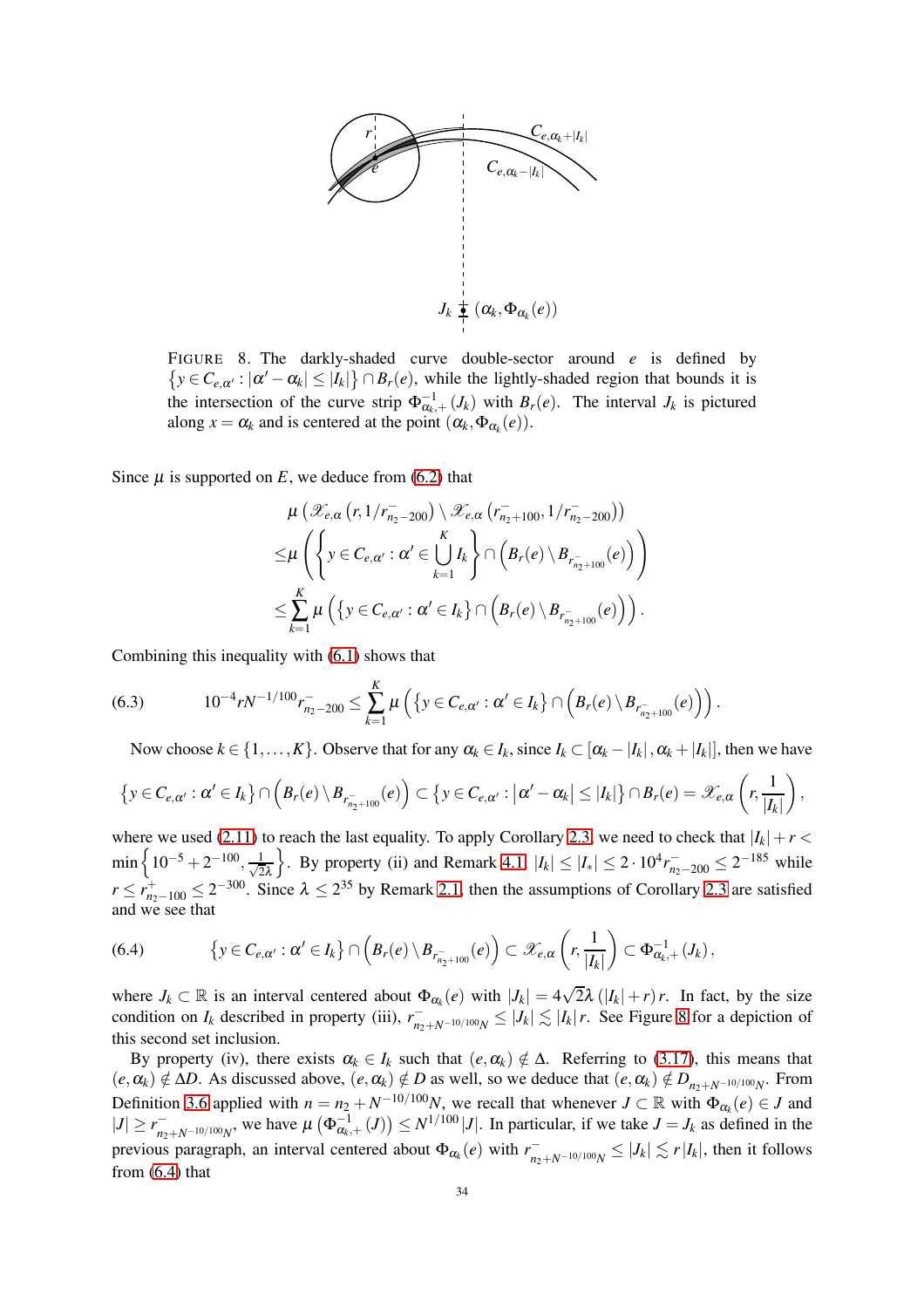(6.5) 
$$
\mu\left(\left\{y \in C_{e,\alpha'} : \alpha' \in I_k\right\} \cap \left(B_r(e) \setminus B_{r_{n_2+100}^{-}}(e)\right)\right) \leq \mu\left(\Phi_{\alpha_k,+}^{-1}(J_k)\right) \leq N^{1/100} |J_k| \leq N^{1/100} |J_k|.
$$

Combining  $(6.3)$  with  $(6.5)$  shows that

<span id="page-34-1"></span>
$$
10^{-4} N^{-1/100} r_{n_2-200}^- \lesssim N^{1/100} \sum_{k=1}^K |I_k| \simeq N^{1/100} \nu \left( \bigcup_{k=1}^K I_k \right) \lesssim N^{1/100} \nu \left( \Omega_{e,\alpha} \right),
$$

where we have applied property (i) in the last inequality. The conclusion of Lemma [6.1](#page-31-2) follows.  $\square$ 

Using the lemma, we show that the points in *F* are close to many points in  $\Delta$ . The main tool in this proof is another application of the Hardy-Littlewood maximal inequality.

<span id="page-34-2"></span>**Proposition 6.2** (*F* has small measure). *For F as given in* [\(3.17\)](#page-19-3)*,*  $(\mu \times \nu)(F) \lesssim N^{-1/100}L$ .

*Proof.* Given  $e \in E$ , define  $v_{e,\Delta}$  to be the restriction of the measure v to the set  $\Delta_e := \{ \alpha' \in A : (e, \alpha') \in \Delta \}.$ If  $(e, \alpha) \in F$ , then Lemma [6.1](#page-31-2) shows that

$$
\begin{split} \mathbf{M} \mathbf{\mathit{v}}_{e,\Delta}\left(\alpha\right) &:= \sup_{r>0} \frac{\mathbf{\mathit{v}}_{e,\Delta}\left(\left[\alpha-r,\alpha+r\right]\right)}{2r} \geq \frac{\mathbf{\mathit{v}}_{e,\Delta}\left(\left[\alpha-10^{4}r_{n_{2}-200}^{-},\alpha+10^{4}r_{n_{2}-200}^{-}\right]\right)}{2 \cdot 10^{4}r_{n_{2}-200}^{-}} \\ & = \frac{\mathbf{\mathit{v}}\left(\Omega_{e,\alpha}\right)}{2 \cdot 10^{4}r_{n_{2}-200}^{-}} \gtrsim N^{-2/100}. \end{split}
$$

It follows that

$$
F_e := \{ \alpha : (e, \alpha) \in F \} \subset \left\{ \alpha : \mathbf{M}\mathsf{v}_{e,\Delta}\left(\alpha\right) \gtrsim N^{-2/100} \right\},\
$$

and so, by the Hardy-Littlewood maximal inequality, we see that for any  $e \in E$ ,

$$
v(F_e) \lesssim \left| \left\{ \alpha : \mathbf{M} v_{e,\Delta} \left( \alpha \right) \gtrsim N^{-2/100} \right\} \right| \lesssim N^{2/100} v_{e,\Delta} \left( \Delta_e \right),
$$

where we have used the fact that <sup>ν</sup> is the normalized Lebesgue measure restricted to *A* (see Section [2.5\)](#page-14-4). Integrating in *E* then shows that

$$
(\mu \times \nu)(F) \lesssim N^{2/100} (\mu \times \nu)(\Delta).
$$

<span id="page-34-0"></span>An application of [\(3.18\)](#page-19-4) completes the proof.  $\Box$ 

7. COMPLETION OF THE PROOF

To prove Theorem [1.6,](#page-3-0) we need to show that  $\text{Fav}_{\mathscr{C}}(E) \lesssim N^{-1/100}L$ . Referring to the decomposition of  $E$  and  $\mathscr E$  described by Figure [4](#page-19-0) and using properties of the Favard curve length, we have that

<span id="page-34-4"></span>(7.1) 
$$
Fav_{\mathscr{C}}(E) = Fav_{\mathscr{C}}(\mathscr{E}) \leq Fav_{\mathscr{C}}(NCur_{n_2,M_2}) + Fav_{\mathscr{C}}(Cur_{n_2,M_2}).
$$

Since  $N_{\alpha} = \{e : (e, \alpha) \in \text{NCur}_{n_2, M_2}\} \subset E$  and  $N_{\alpha} = G_{\alpha} \cup K_{\alpha}$ , then by Definition [1.2](#page-2-0) (see also [\(2.7\)](#page-10-3)),

<span id="page-34-3"></span>
$$
\text{Fav}_{\mathscr{C}}\left(\text{NCur}_{n_2,M_2}\right) = \int_A |\Phi_{\alpha}\left(N_{\alpha}\right)| d\alpha \le \int_A |\Phi_{\alpha}\left(G_{\alpha}\right)| d\alpha + \int_A |\Phi_{\alpha}\left(K_{\alpha}\right)| d\alpha
$$
  
\$\lesssim \int\_A \mu\left(G\_{\alpha}\right) d\alpha + \int\_A \mu\left(K\_{\alpha}\right) d\alpha\$,

where we have applied Lemma [2.4](#page-14-1) in the second line. In Section [4,](#page-20-0) we showed via Propositions [4.1](#page-20-2) and [4.7](#page-28-2) that the sets  $G_{\alpha}$  and  $K_{\alpha}$ , respectively, have small  $\mu$ -measures. Substituting these bounds into the previous inequality and using the boundedness of *A* shows that

(7.2) 
$$
\operatorname{Fav}_{\mathscr{C}}(\mathrm{NCur}_{n_2,M_2}) \lesssim N^{-1/100}L.
$$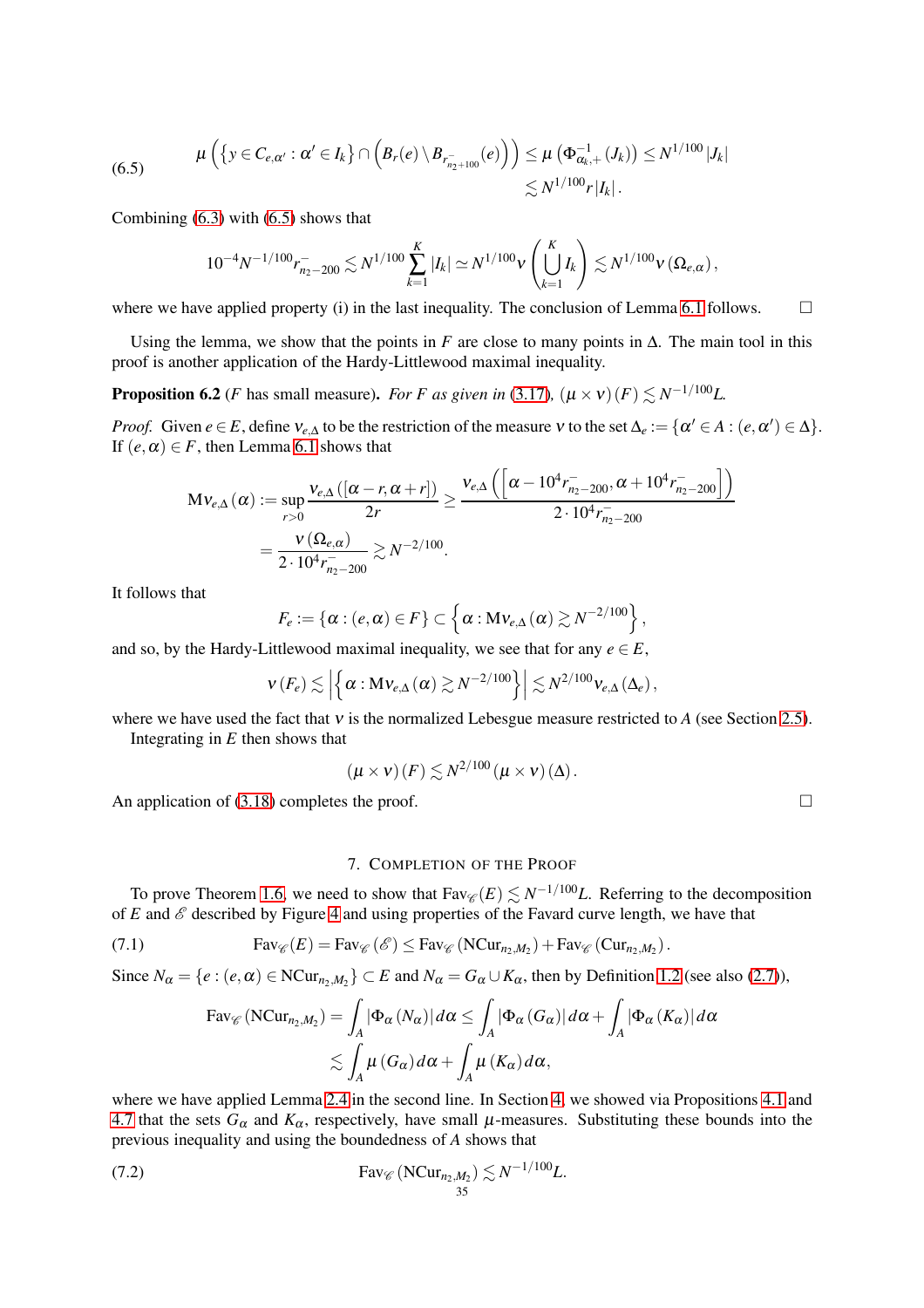Using the decomposition of Cur<sub>n</sub>,  $M_2 \subset \mathscr{E}$  from [\(3.21\)](#page-19-5), then applying Corollary [2.5,](#page-14-2) we see that

$$
\begin{aligned} \text{Fav}_{\mathscr{C}}\left(\text{Cur}_{n_2,M_2}\right) &\leq \text{Fav}_{\mathscr{C}}\left(\widetilde{H}\right) + \text{Fav}_{\mathscr{C}}\left(\widetilde{D}\right) + \text{Fav}_{\mathscr{C}}\left(F\right) \\ &\leq \text{Fav}_{\mathscr{C}}\left(\widetilde{H}\right) + \text{Fav}_{\mathscr{C}}\left(\widetilde{D}\right) + \left(\mu \times \nu\right)\left(F\right) \\ &\leq N^{-1/100}L + N^{-1/100}L + N^{-1/100}L, \end{aligned}
$$

where we have invoked Propositions [5.1,](#page-29-3) [5.2,](#page-30-2) and [6.2,](#page-34-2) respectively, in the last line. Therefore, the inequality above reduces to

$$
\text{Fav}_{\mathscr{C}}\left(\text{Cur}_{n_2,M_2}\right) \lesssim N^{-1/100}L.
$$

<span id="page-35-0"></span>Substituting [\(7.2\)](#page-34-3) and [\(7.3\)](#page-35-1) into [\(7.1\)](#page-34-4) leads to the conclusion of the proof of Theorem [1.6.](#page-3-0)

#### <span id="page-35-1"></span>APPENDIX A. TECHNICAL RESULTS

In this section, we prove that the sets of high multiplicity pairs and high density pairs are closed. We also show that  $\Delta$  is parametrically closed.

<span id="page-35-2"></span>**Lemma A.1** ( $H_n$  is closed). Let  $H_n$  be as in Definition [3.4.](#page-16-0) For any  $1 \le n \le N$ ,  $H_n$  closed.

*Proof.* Fix *n* and let  $\{(e_m, \alpha_m)\}_{m=1}^{\infty} \subset H_n$  be a sequence of points such that  $(e_m, \alpha_m) \to (e, \alpha)$ . We need to show that  $C_{e,\alpha}$  is of high multiplicity at a scale index at most *n*. Since  $(e_m, \alpha_m) \in H_n$ , then the curve  $C_m := C_{e_m, \alpha_m}$  contains  $N^{1/100}$  points that are  $r_n^-$ -separated. Let  $e_{m,1}, e_{m,2}, \ldots, e_{m,N^{1/100}}$  denote the points on the curve  $C_m$ , where they are ordered so that  $e_{m,i}$  is to the left of  $e_{m,j}$  whenever  $i < j$ . Moreover, for any  $i = 1,..., N^{1/100} - 1$ ,  $|e_{m,i+1} - e_{m,i}| \ge r_n^-$ . Since  $\{e_{m,1}\}_{m=1}^{\infty} \subset E$  is bounded (since *E* is compact), then it contains a convergent subsequence,  $\{e_{m(1,k),1}\}_{k=1}^{\infty}$ . Since  $\{e_{m(1,k),2}\}_{k=1}^{\infty}$  is also bounded, then it too contains a convergent subsequence,  $\{e_{m(2,k),2}\}_{k=1}^{\infty}$ . Continuing on with this diagonalization process, we extract a subsequence  ${m_k}_{k=1}^{\infty} \subset \mathbb{N}$ , where  $m_k = m(N^{1/100}, k)$ , so that for every  $j = 1, \ldots, N^{1/100}$ , lim *k*→∞  $e_{m_k,j} = e_j$ . Since *E* is compact, then  $e_j \in E$  for each *j*. We first show that  $\{e_j\}_{j=1}^{N^{1/100}}$ *j*=1 is  $r_n^-$ -separated. Let  $\varepsilon > 0$ . There exists  $K \in \mathbb{N}$  so that whenever  $k \geq K$ , we have  $|e_{m_k,j} - e_j| < \frac{\varepsilon}{2}$  for any *j* ∈ {1,...,*N*<sup>1/100</sup>}. It follows that for any *j* ∈ {1,...,*N*<sup>1/100</sup> − 1},

$$
r_n^- \le |e_{m_K,j+1} - e_{m_K,j}| = |e_{m_K,j+1} - e_{j+1} + e_{j+1} - e_{m_K,j} + e_j - e_j|
$$
  
\n
$$
\le |e_{m_K,j+1} - e_{j+1}| + |e_{j+1} - e_j| + |e_{m_K,j} - e_j| < |e_{j+1} - e_j| + \varepsilon.
$$

Since  $\varepsilon > 0$  was arbitrary, we conclude that  $|e_{j+1} - e_j| \ge r_n^-$ , showing that  $\{e_j\}_{j=1}^{N^{1/100}}$  $\sum_{j=1}^{\infty}$  is  $r_n^-$ -separated. Finally, since  $(e_m, \alpha_m) \to (e, \alpha)$ , then  $C_m \to C_{e,\alpha}$ . In particular,  $C_{m_k} \to C_{e,\alpha}$ . Since each  $e_{m_k, j} \in C_{m_k}$ , we deduce that  $e_j \in C_{e,\alpha}$ . It follows that  $\{e_j\}_{j=1}^{N^{1/100}}$  $\bigcup_{j=1}^{N} \subset C_{e,\alpha}$ , completing the proof.

<span id="page-35-3"></span>**Lemma A.2** ( $D_n$  is closed). Let  $D_n$  be as in Definition [3.6.](#page-16-5) For any  $1 \le n \le N$ ,  $D_n$  is closed.

*Proof.* Fix n and let  $\{(e_m, \alpha_m)\}_{m=1}^{\infty} \subset D_n$  so that  $(e_m, \alpha_m) \to (e, \alpha)$ . Since  $(e_m, \alpha_m) \in D_n$ , then there exists  $J_m$  with  $|J_m| \ge r_n^-$  and  $\mu(\Phi_{\alpha_m,+}^{-1}(J_m)) \ge N^{1/100}|J_m|$ . Write  $J_m = [a_m, b_m]$ . Since  $\{a_m\}_{m=1}^{\infty} \subset \mathbb{R}$ is bounded (since *E* is compact), then there exists a convergence subsequence  $\{a_{m(1,k)}\}_{k=1}^{\infty}$ . Similarly,  $\{b_{m(1,k)}\}_{k=1}^{\infty} \subset \mathbb{R}$  is bounded, so there is a convergent subsequence  $\{b_{m(2,k)}\}_{k=1}^{\infty}$ . With  $m_k = m(2,k)$ , both  $\left\{a_{m_k}\right\}_{k=1}^{\infty}$  $\sum_{k=1}^{\infty}$  and  $\{b_{m_k}\}_{k=1}^{\infty}$  $\sum_{k=1}^{\infty}$  are convergent sequences in R, with limits *a* and *b*, respectively. Define  $J = [a,b]$ . Since  $b_m - a_m = |J_m| \ge r_n$  for all  $m \in \mathbb{N}$ , then taking limits shows that  $b - a = |J| \ge r_n$  as well. Taking limits and appealing to continuity also shows that  $\mu(\Phi_{\alpha,+}^{-1}(J)) \ge N^{1/100}|J|$ . In particular,  $\Phi_{\alpha,+}^{-1}(J)$  has high density at scale index *n*. Since  $C_{e_m,\alpha_m} \subset \Phi_{\alpha_m,+}^{-1}(J_m)$  for each  $m \in \mathbb{N}$ , then another limiting argument shows that  $C_{e,\alpha} \subset \Phi_{\alpha,+}^{-1}(J)$ , completing the proof.

**Lemma A.3** ( $\Delta$  is parametrically closed). *For*  $\Delta$  *be as defined in* [\(3.17\)](#page-19-3)*,*  $\Delta$  *is parametrically closed.*